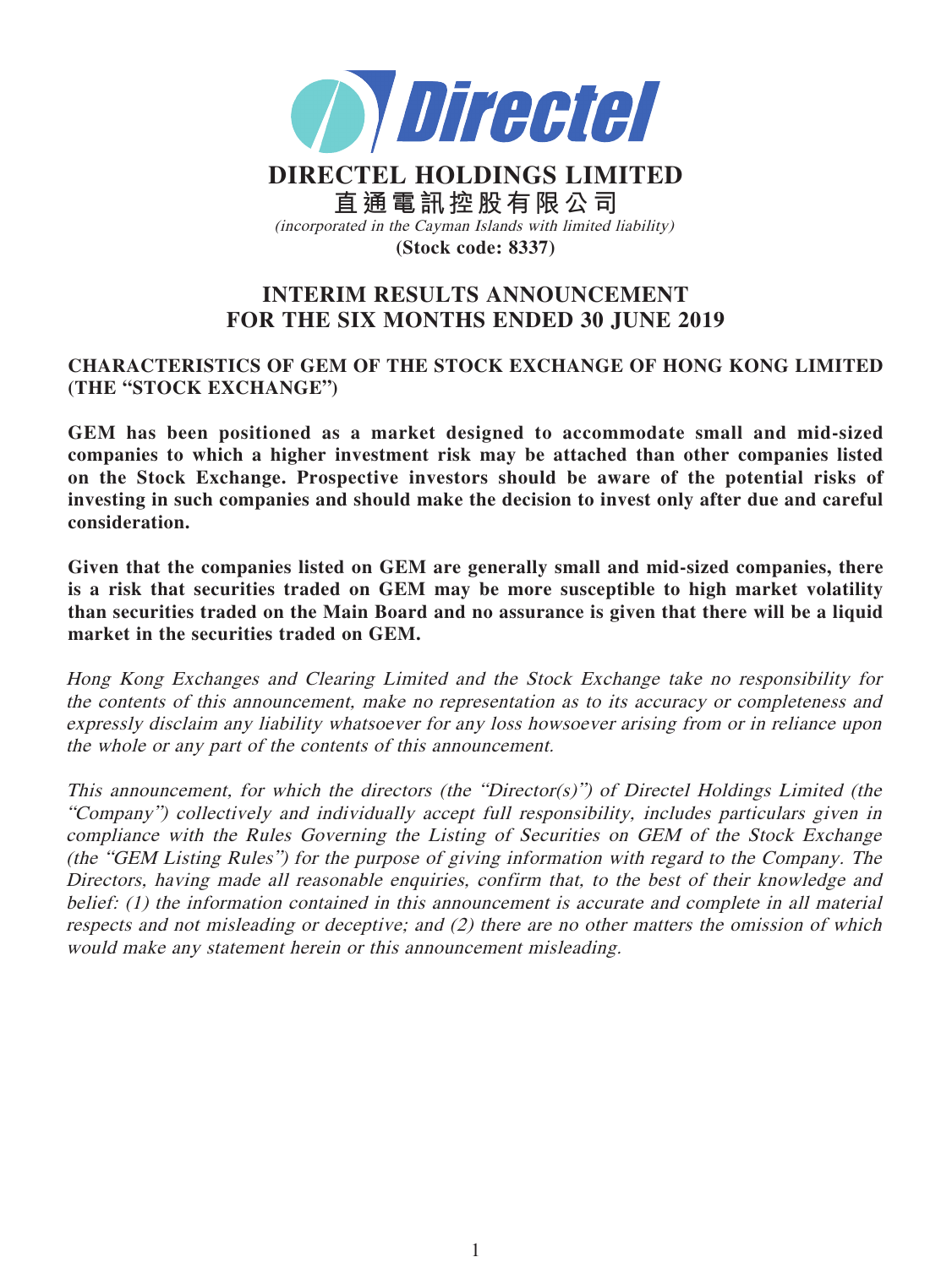# **HIGHLIGHTS**

- Revenue for the six months ended 30 June 2019 was approximately HK\$113,505,000, representing a decrease of approximately 1.1% as compared with the corresponding period in 2018.
- Loss attributable to shareholders of the Company for the six months ended 30 June 2019 was approximately HK\$12,857,000, while profit attributable to shareholders of the Company for the corresponding period in 2018 was approximately HK\$2,818,000.
- The Board does not recommend the payment of any dividend for the six months ended 30 June 2019.

# **UNAUDITED INTERIM RESULTS FOR THE SIX MONTHS ENDED 30 JUNE 2019**

The board of Directors (the "Board") of the Company hereby announces the unaudited consolidated financial statements of the Company and its subsidiaries (together referred to as the "Group") for the three months and the six months ended 30 June 2019 together with the unaudited comparative figures for the respective corresponding period in 2018 as follows: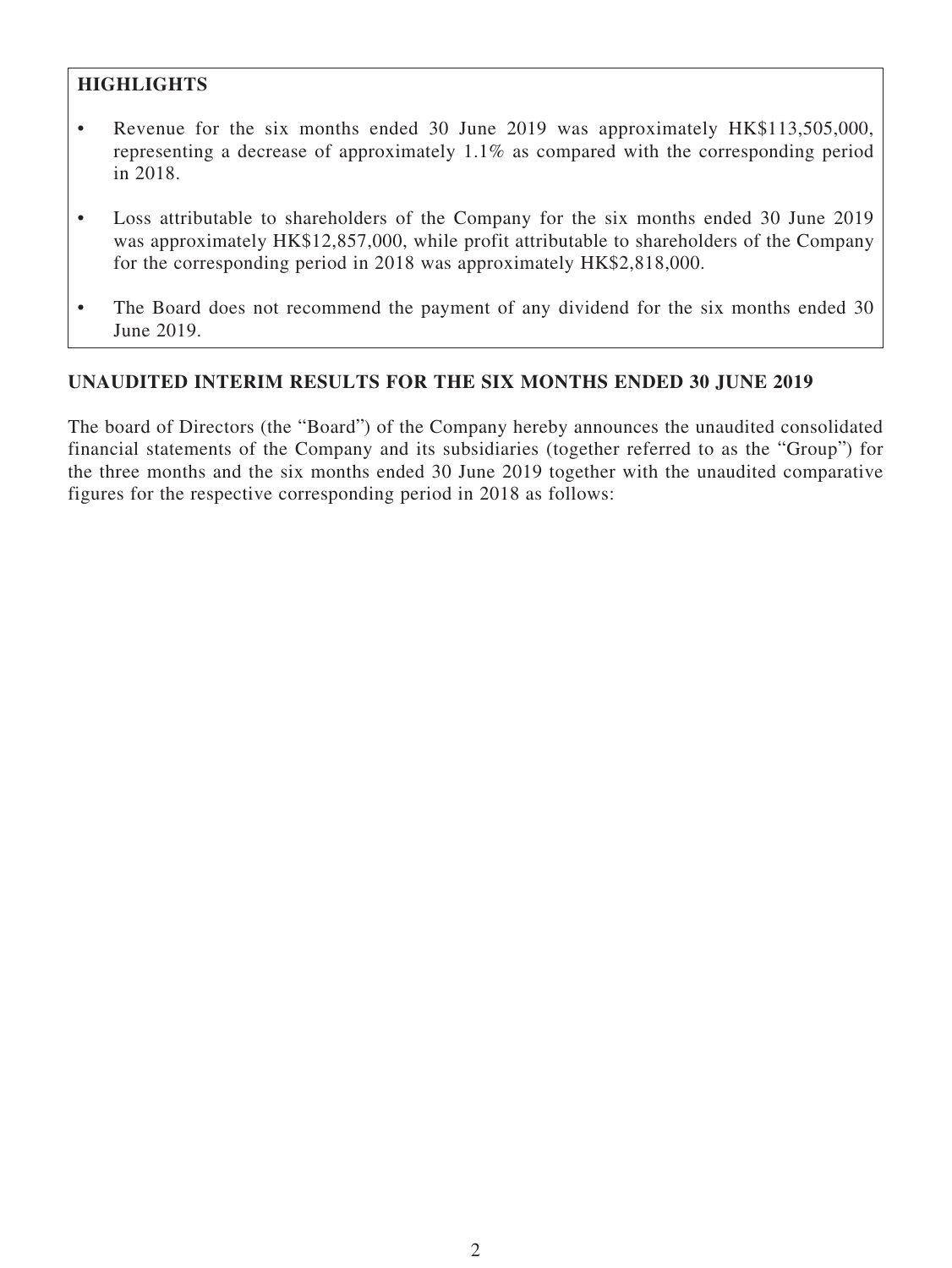# **CONDENSED CONSOLIDATED STATEMENT OF PROFIT OR LOSS AND OTHER COMPREHENSIVE INCOME**

|                                                                                                                                   | For the three months<br>ended 30 June |                         |                  | For the six months<br>ended 30 June |                         |  |
|-----------------------------------------------------------------------------------------------------------------------------------|---------------------------------------|-------------------------|------------------|-------------------------------------|-------------------------|--|
|                                                                                                                                   |                                       | 2019<br><b>HK\$'000</b> | 2018<br>HK\$'000 | 2019<br><b>HK\$'000</b>             | 2018<br><b>HK\$'000</b> |  |
|                                                                                                                                   | <b>Note</b>                           | (Unaudited)             | (Unaudited)      | (Unaudited)                         | (Unaudited)             |  |
| Revenue                                                                                                                           | 5,6                                   | 56,188                  | 67,557           | 113,505                             | 114,722                 |  |
| Cost of sales                                                                                                                     |                                       | (55,606)                | (61, 784)        | (113, 286)                          | (101, 544)              |  |
| Gross profit                                                                                                                      |                                       | 582                     | 5,773            | 219                                 | 13,178                  |  |
| Other income                                                                                                                      | 7(a)                                  | 127                     | 180              | 136                                 | 262                     |  |
| Other net loss                                                                                                                    | 7(b)                                  | (804)                   | (1,022)          | (1, 482)                            | (779)                   |  |
| Administrative and other operating expenses                                                                                       |                                       | (6,659)                 | (4,630)          | (11, 897)                           | (8,808)                 |  |
| (Loss)/profit from operations                                                                                                     |                                       | (6,754)                 | 301              | (13, 024)                           | 3,853                   |  |
| Finance costs                                                                                                                     | 8(a)                                  | (24)                    |                  | (24)                                |                         |  |
| (Loss)/profit before taxation                                                                                                     | $\mathcal S$                          | (6,778)                 | 301              | (13, 048)                           | 3,853                   |  |
| Income tax credit/(expense)                                                                                                       | $\mathcal{G}$                         | 191                     | (297)            | 191                                 | (1,035)                 |  |
| (Loss)/profit for the period attributable<br>to equity shareholders of the Company<br>Other comprehensive income for              |                                       | (6,587)                 | $\overline{4}$   | (12, 857)                           | 2,818                   |  |
| the period, net of income tax:<br>Item that will not be reclassified                                                              |                                       |                         |                  |                                     |                         |  |
| subsequently to profit or loss:<br>Equity securities at fair value through other                                                  |                                       |                         |                  |                                     |                         |  |
| comprehensive income – net movement in the<br>fair value reserve (non-recycling)<br>Item that may be reclassified subsequently to |                                       | 19                      | 219              | (555)                               | 765                     |  |
| profit or loss:<br>Exchange differences on translation of financial                                                               |                                       |                         |                  |                                     |                         |  |
| statements of overseas subsidiaries                                                                                               |                                       | (86)                    | (1,227)          | (49)                                | (514)                   |  |
| Total comprehensive income for the period<br>attributable to equity shareholders                                                  |                                       |                         |                  |                                     |                         |  |
| of the Company                                                                                                                    |                                       | (6, 654)                | (1,004)          | (13, 461)                           | 3,069                   |  |
| (Loss)/earnings per share                                                                                                         | 11                                    |                         |                  |                                     |                         |  |
| - Basic (HK cents)                                                                                                                |                                       | (0.19)                  | 0.00             | (0.40)                              | 0.10                    |  |
| - Diluted (HK cents)                                                                                                              |                                       | (0.19)                  | 0.00             | (0.40)                              | 0.08                    |  |
|                                                                                                                                   |                                       |                         |                  |                                     |                         |  |

There is no tax effect relating to the above components of other comprehensive income.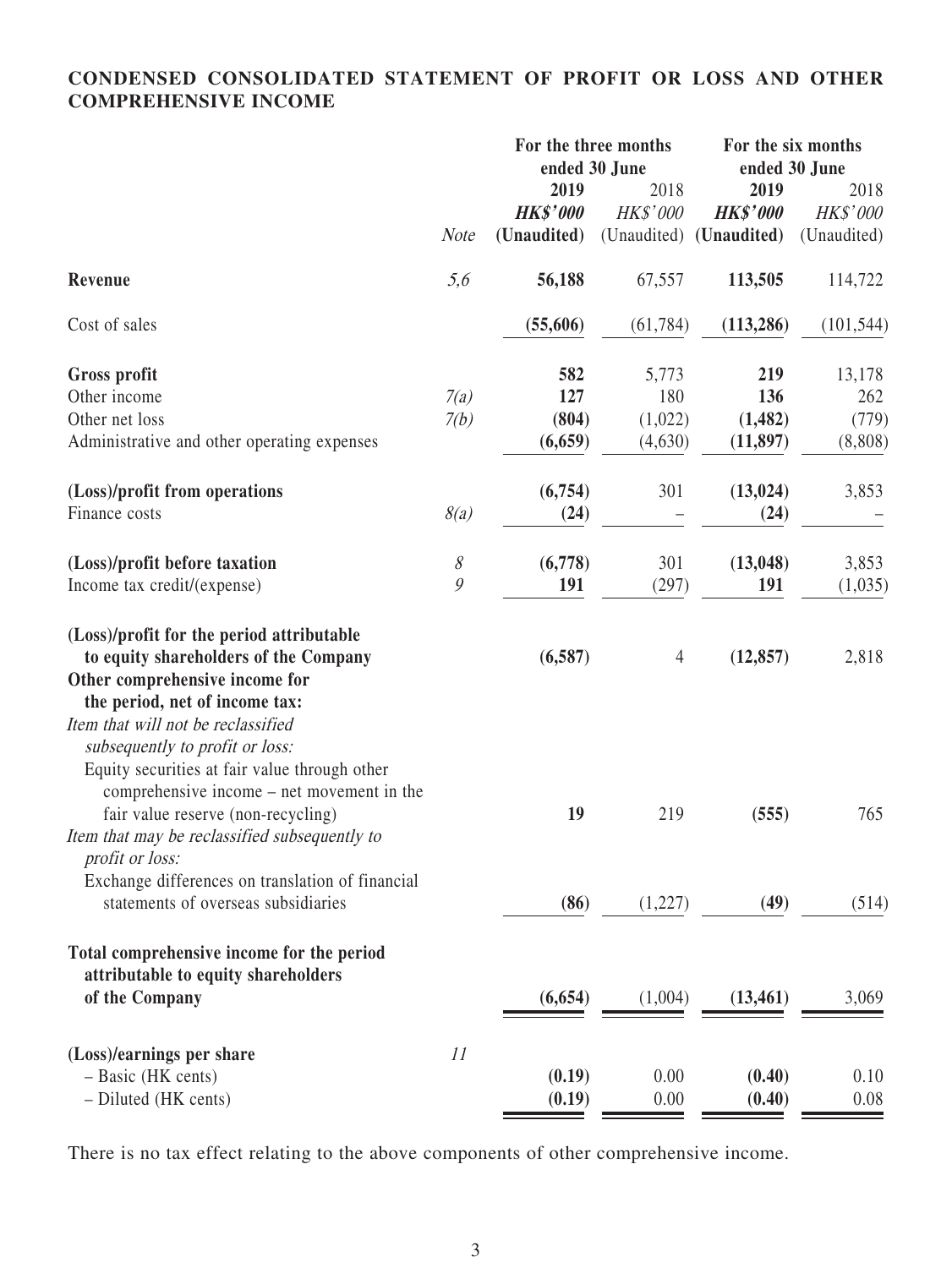# **CONDENSED CONSOLIDATED STATEMENT OF FINANCIAL POSITION**

|                                                |             | As at           | As at                       |
|------------------------------------------------|-------------|-----------------|-----------------------------|
|                                                |             | 2019            | 30 June 31 December<br>2018 |
|                                                |             | <b>HK\$'000</b> | HK\$'000                    |
|                                                | <b>Note</b> | (Unaudited)     | (Audited)                   |
| <b>Non-current assets</b>                      |             |                 |                             |
| Property, plant and equipment                  | 12          | 10,325          | 11,739                      |
| Goodwill                                       |             | 34,003          | 34,003                      |
| Intangible assets                              |             | 3,652           | 4,869                       |
| Other non-current financial assets             | 13          | 2,184           | 2,739                       |
| Deferred tax assets                            |             | 1,783           | 1,783                       |
| Right-of-use assets                            |             | 939             |                             |
| <b>Total non-current assets</b>                |             | 52,886          | 55,133                      |
| <b>Current assets</b>                          |             |                 |                             |
| Inventories                                    | 14          | 4,762           | 3,522                       |
| Trade receivables                              | 15          | 41,005          | 55,358                      |
| Other receivables, deposits and prepayments    | 15          | 17,403          | 14,309                      |
| Pledged bank deposits                          | 16          | 200             | 200                         |
| Cash and cash equivalents                      | 16          | 50,170          | 15,711                      |
| <b>Total current assets</b>                    |             | 113,540         | 89,100                      |
| <b>Current liabilities</b>                     |             |                 |                             |
| Payables and accruals and contract liabilities | 17          | 12,359          | 10,972                      |
| Lease liabilities                              |             | 383             |                             |
| <b>Total current liabilities</b>               |             | 12,742          | 10,972                      |
| Net current assets                             |             | 100,798         | 78,128                      |
| <b>Total assets less current liabilities</b>   |             | 153,684         | 133,261                     |
| <b>Non-current liabilities</b>                 |             |                 |                             |
| Contingent consideration payables              |             | 34,933          | 33,433                      |
| Lease liabilities                              |             | 570             |                             |
| Deferred tax liabilities                       |             | 1,578           | 1,769                       |
| <b>Total non-current liabilities</b>           |             | 37,081          | 35,202                      |
| <b>Net assets</b>                              |             | 116,603         | 98,059                      |
|                                                |             |                 |                             |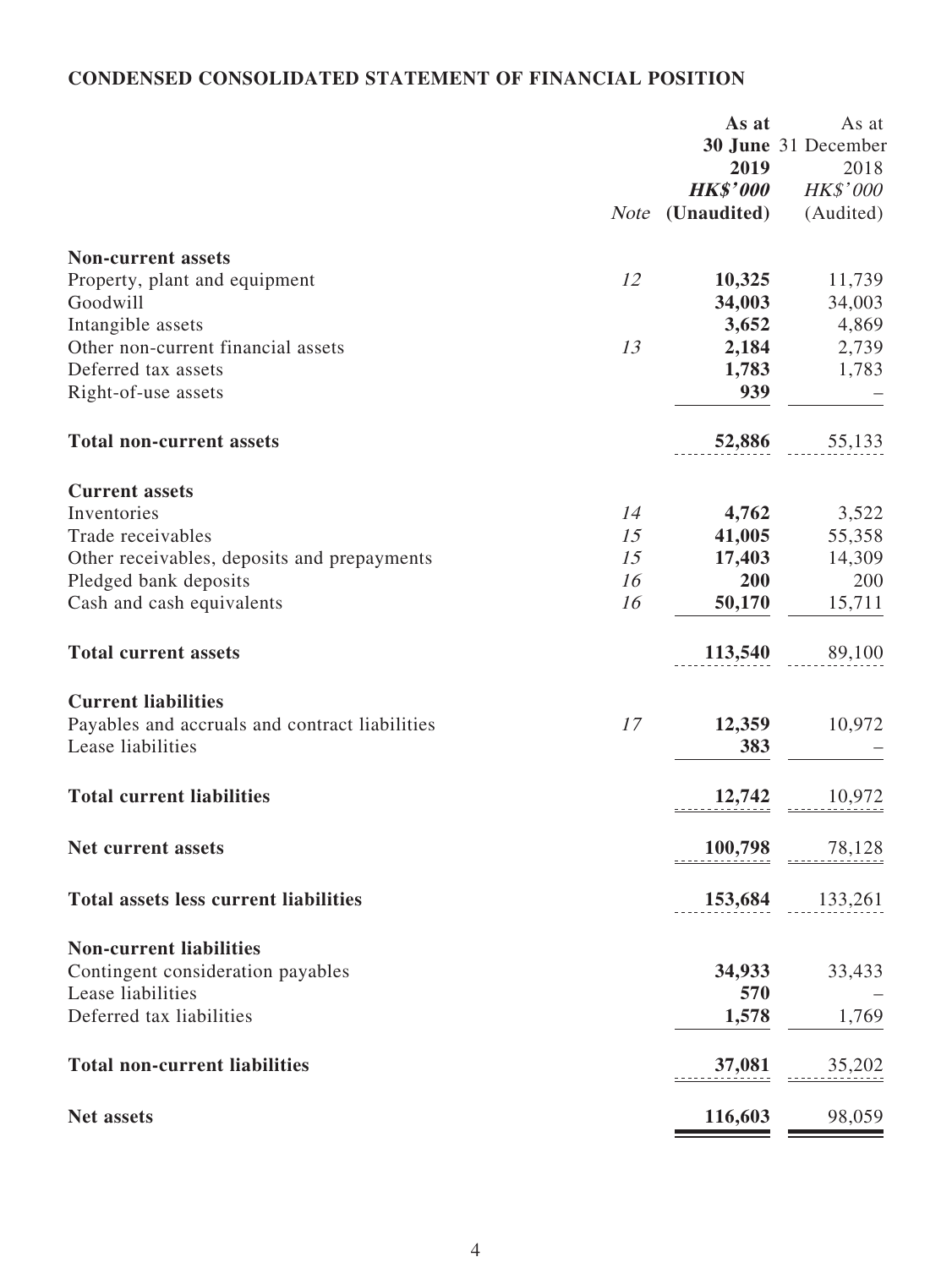|                             | As at                   | As at               |
|-----------------------------|-------------------------|---------------------|
|                             |                         | 30 June 31 December |
|                             | 2019                    | 2018                |
|                             | <b>HK\$'000</b>         | <b>HK\$'000</b>     |
|                             | <i>Note</i> (Unaudited) | (Audited)           |
| <b>Capital and reserves</b> |                         |                     |
| 18<br>Share capital         | 36,975                  | 31,125              |
| Share premium               | 74,517                  | 46,749              |
| Warrant reserve             |                         | 1,654               |
| Exchange reserve            | (1, 332)                | (1,283)             |
| Fair value reserve          | 167                     | 722                 |
| Retained profits            | 6,276                   | 19,092              |
| <b>Total equity</b>         | 116,603                 | 98,059              |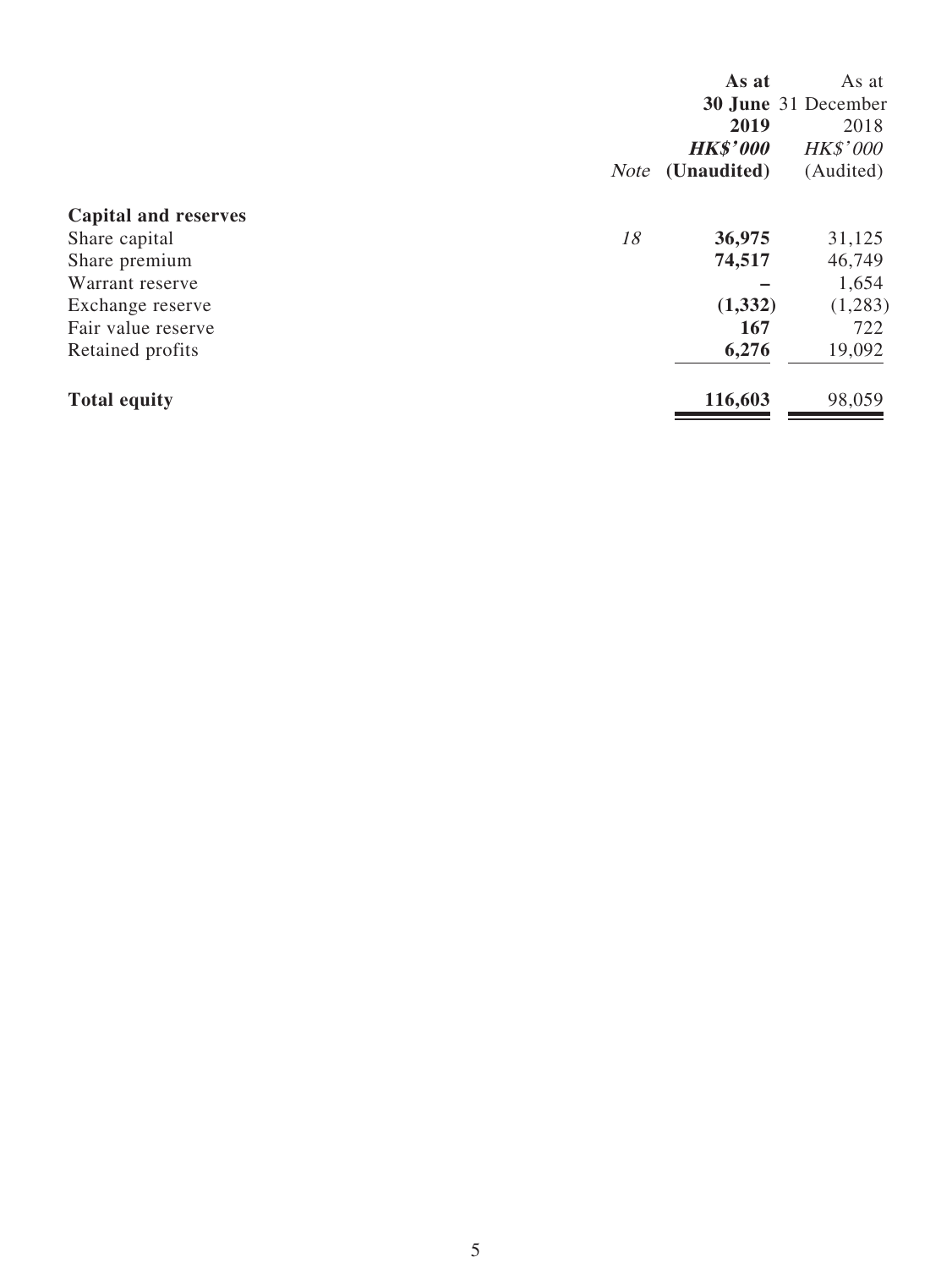# **CONDENSED CONSOLIDATED STATEMENT OF CHANGES IN EQUITY**

|                                                                                                                            | <b>Share</b><br>capital<br><b>HK\$'000</b><br>(Unaudited) | <b>Share</b><br>premium<br>HK\$'000<br>(Unaudited) | Warrant<br>reserve<br><b>HK\$'000</b><br>(Unaudited) | <b>Exchange</b><br>reserve<br>HK\$'000<br>(Unaudited) | Fair value<br>reserve<br>(recycling)<br><b>HK\$'000</b><br>(Unaudited) | Fair value<br>reserve<br>$(non-$<br>recycling)<br>HK\$'000<br>(Unaudited) | <b>Retained</b><br>profits<br>HK\$'000<br>(Unaudited) | <b>Total</b><br>equity<br><b>HK\$'000</b><br>(Unaudited) |
|----------------------------------------------------------------------------------------------------------------------------|-----------------------------------------------------------|----------------------------------------------------|------------------------------------------------------|-------------------------------------------------------|------------------------------------------------------------------------|---------------------------------------------------------------------------|-------------------------------------------------------|----------------------------------------------------------|
| Balance at 1 January<br>2018 (Note)<br>Impact on initial<br>application on IFRS 9                                          | 31,125                                                    | 46,749                                             | 1,654                                                | 135                                                   | 89<br>(89)                                                             | 89                                                                        | 20,870                                                | 100,622                                                  |
| Adjusted balance at<br>1 January 2018                                                                                      | 31,125                                                    | 46,749                                             | 1,654                                                | 135                                                   |                                                                        | 89                                                                        | 20,870                                                | 100,622                                                  |
| Profit for the period<br>Other comprehensive<br>income for the period                                                      |                                                           |                                                    |                                                      | (514)                                                 |                                                                        | 765                                                                       | 2,818                                                 | 2,818<br>251                                             |
| Total comprehensive<br>income for the period                                                                               |                                                           |                                                    |                                                      | (514)                                                 |                                                                        | 765                                                                       | 2,818                                                 | 3,069                                                    |
| Balance at 30 June<br>2018                                                                                                 | 31,125                                                    | 46,749                                             | 1,654                                                | (379)                                                 |                                                                        | 854                                                                       | 23,688                                                | 103,691                                                  |
| <b>Balance at 1 January</b><br>2019                                                                                        | 31,125                                                    | 46,749                                             | 1,654                                                | (1, 283)                                              |                                                                        | 722                                                                       | 19,092                                                | 98,059                                                   |
| Loss for the period<br>Other comprehensive<br>income for the period                                                        |                                                           |                                                    |                                                      | (49)                                                  |                                                                        | (555)                                                                     | (12, 857)                                             | (12, 857)<br>(604)                                       |
| <b>Total comprehensive</b><br>income for the period                                                                        |                                                           |                                                    |                                                      | (49)                                                  |                                                                        | (555)                                                                     | (12, 857)                                             | (13, 461)                                                |
| Shares issued under warrant<br>subscription<br>agreement (note 18)<br><b>Unlisted warrants</b><br>lapsed during the period | 5,850                                                     | 27,768                                             | (1,613)<br>(41)                                      |                                                       |                                                                        |                                                                           | 41                                                    | 32,005                                                   |
| <b>Balance at 30 June</b><br>2019                                                                                          | 36,975                                                    | 74,517                                             |                                                      | (1, 332)                                              |                                                                        | 167                                                                       | 6,276                                                 | 116,603                                                  |

Note: The Group has initially applied IFRS 15 and IFRS 9 at 1 January 2018. Under the transition methods chosen, comparative information is not restated.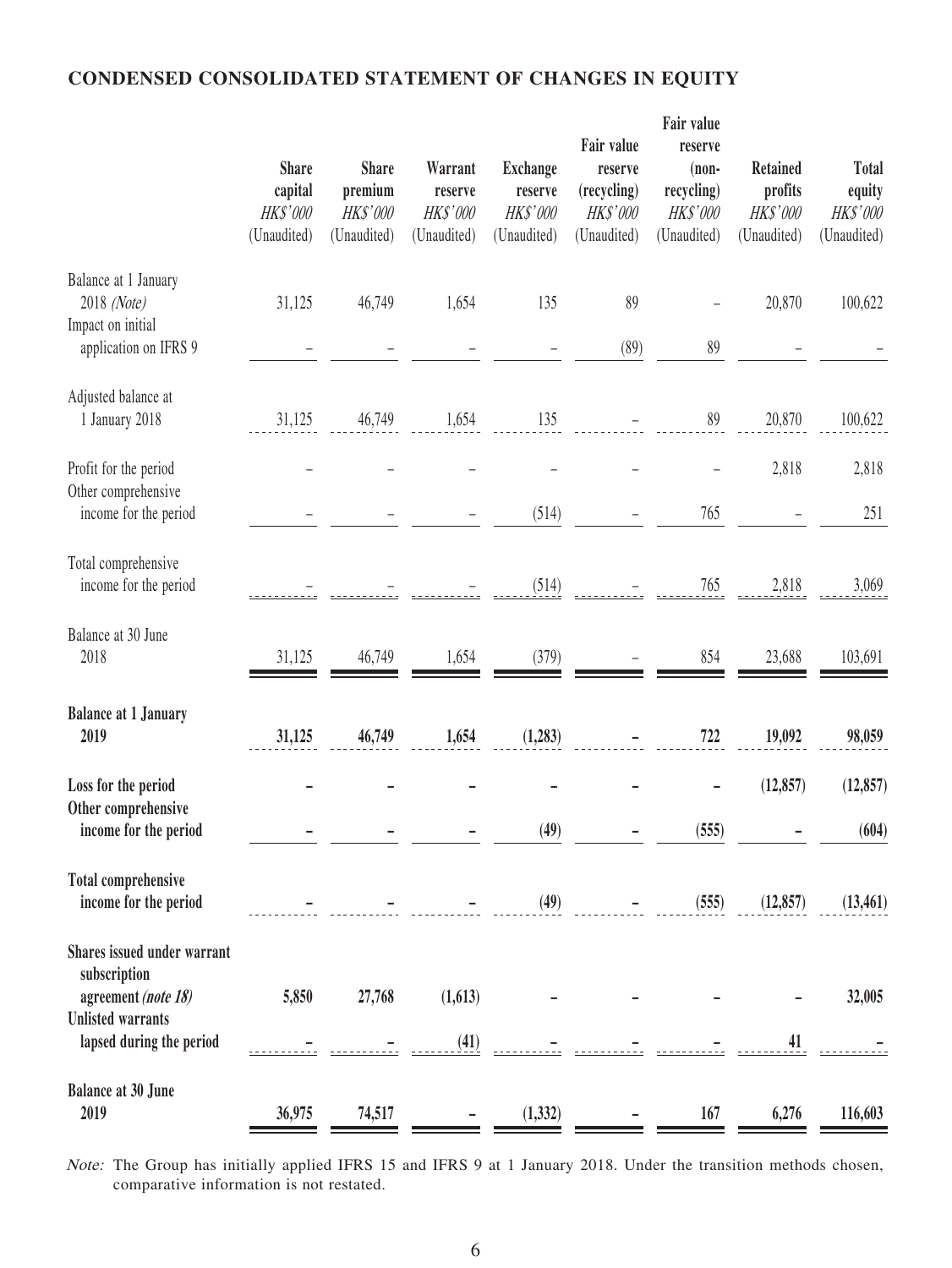## **NOTES TO THE UNAUDITED INTERIM FINANCIAL REPORT**

### **1. BACKGROUND OF THE COMPANY**

Directel Holdings Limited (the "Company") was incorporated in the Cayman Islands on 28 July 2009 as an exempted company with limited liability under the Companies Law of the Cayman Islands. Its principal place of business in Hong Kong is at Office Nos. 1, 2, 14 and 15, 37th Floor, Hong Kong Plaza, No. 188 Connaught Road West, Hong Kong and its registered office is at Clifton House, 75 Fort Street, PO Box 1350, Grand Cayman KY1-1108, Cayman Islands.

The Company and its subsidiaries are principally engaged in the provision of telecommunications services and distribution business.

### **2. BASIS OF PREPARATION**

The interim financial report of the Group has been prepared in accordance with the applicable disclosure provisions of the Rules Governing the Listing of Securities on GEM of the Stock Exchange, including compliance with International Accounting Standard ("IAS") 34, Interim Financial Reporting, issued by the International Accounting Standards Board ("IASB"). It was authorised for issue on 9 August 2019.

The interim financial report has been prepared in accordance with the same accounting policies adopted in the 2018 annual financial statements, except for the accounting policy changes that are expected to be reflected in the 2019 annual financial statements. Details of any changes in accounting policies are set out in note 3.

The preparation of an interim financial report in conformity with IAS 34 requires management to make judgements, estimates and assumptions that affect the application of policies and reported amounts of assets and liabilities, income and expenses on a year to date basis. Actual results may differ from these estimates.

The interim financial report contains condensed consolidated financial statements and selected explanatory notes. The notes include an explanation of events and transactions that are significant to an understanding of the changes in financial position and performance of the Group since the 2018 annual financial statements. The condensed consolidated interim financial statements and notes thereon do not include all of the information required for a full set of financial statements prepared in accordance with International Financial Reporting Standards ("IFRSs").

The interim financial report for the six months ended 30 June 2019 is unaudited, but has been reviewed by the Company's audit committee.

The financial information relating to the financial year ended 31 December 2018 that is included in the interim financial report as comparative information does not constitute the Company's statutory annual consolidated financial statements for that financial year but is derived from those financial statements. 2018 annual report is available at the Company's registered office. The Company's auditor has reported on those financial statements. The auditor's report was unqualified.

### **3 CHANGES IN ACCOUNTING POLICIES**

The IASB has issued a new IFRS, IFRS 16, Leases, and a number of amendments to IFRSs that are first effective for the current accounting period of the Group.

Except for IFRS 16, Leases, none of the developments have had a material effect on how the Group's results and financial position for the current or prior periods have been prepared or presented in this interim financial report. The Group has not applied any new standard or interpretation that is not yet effective for the current accounting period.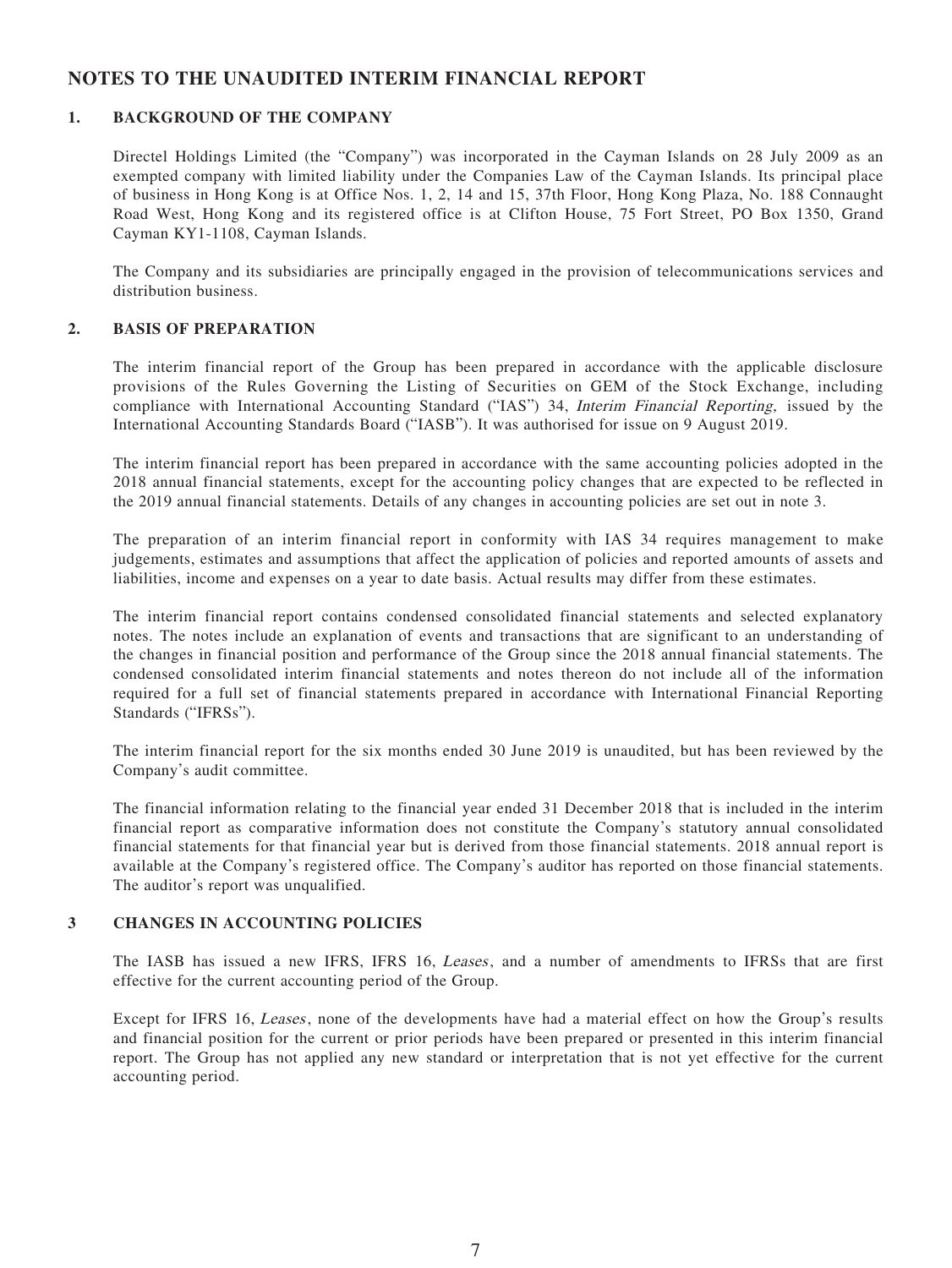### **IFRS 16, Leases**

IFRS 16 replaces IAS 17, Leases, and the related interpretations, IFRIC 4, Determining whether an arrangement contains a lease, SIC 15, Operating leases – incentives, and SIC 27, Evaluating the substance of transactions involving the legal form of a lease. It introduces a single accounting model for lessees, which requires a lessee to recognise a right-of-use asset and a lease liability for all leases, except for leases that have a lease term of 12 months or less ("short-term leases") and leases of low value assets. The lessor accounting requirements are brought forward from IAS 17 substantially unchanged.

The Group has initially applied IFRS 16 as from 1 January 2019. The Group has elected to use the modified retrospective approach and has therefore recognised the cumulative effect of initial application as an adjustment to the opening balance of equity at 1 January 2019. Comparative information has not been restated and continues to be reported under IAS 17.

Further details of the nature and effect of the changes to previous accounting policies and the transition options applied are set out below:

#### **(a) Changes in the accounting policies**

#### (i) New definition of a lease

The change in the definition of a lease mainly relates to the concept of control. IFRS 16 defines a lease on the basis of whether a customer controls the use of an identified asset for a period of time, which may be determined by a defined amount of use. Control is conveyed where the customer has both the right to direct the use of the identified asset and to obtain substantially all of the economic benefits from that use.

The Group applies the new definition of a lease in IFRS 16 only to contracts that were entered into or changed on or after 1 January 2019. For contracts entered into before 1 January 2019, the Group has used the transitional practical expedient to grandfather the previous assessment of which existing arrangements are or contain leases.

Accordingly, contracts that were previously assessed as leases under IAS 17 continue to be accounted for as leases under IFRS 16 and contracts previously assessed as non-lease service arrangements continue to be accounted for as executory contracts.

#### (ii) Lessee accounting

IFRS 16 eliminates the requirement for a lessee to classify leases as either operating leases or finance leases, as was previously required by IAS 17. Instead, the Group is required to capitalise all leases when it is the lessee, including leases previously classified as operating leases under IAS 17, other than those short-term leases and leases of low-value assets. As far as the Group is concerned, these newly capitalised leases are primarily in relation to property, plant and equipment and transmission lines as disclosed in note 20(b).

Where the contract contains lease components and non-lease components, the Group has elected not to separate non-lease components and accounts for each lease component and any associated non-lease components as a single lease component for all leases.

When the Group enters into a lease in respect of a low-value asset, the Group decides whether to capitalise the lease on a lease-by-lease basis. For the Group, low-value assets are typically laptops or office furniture. The lease payments associated with those leases which are not capitalised are recognised as an expense on a systematic basis over the lease term.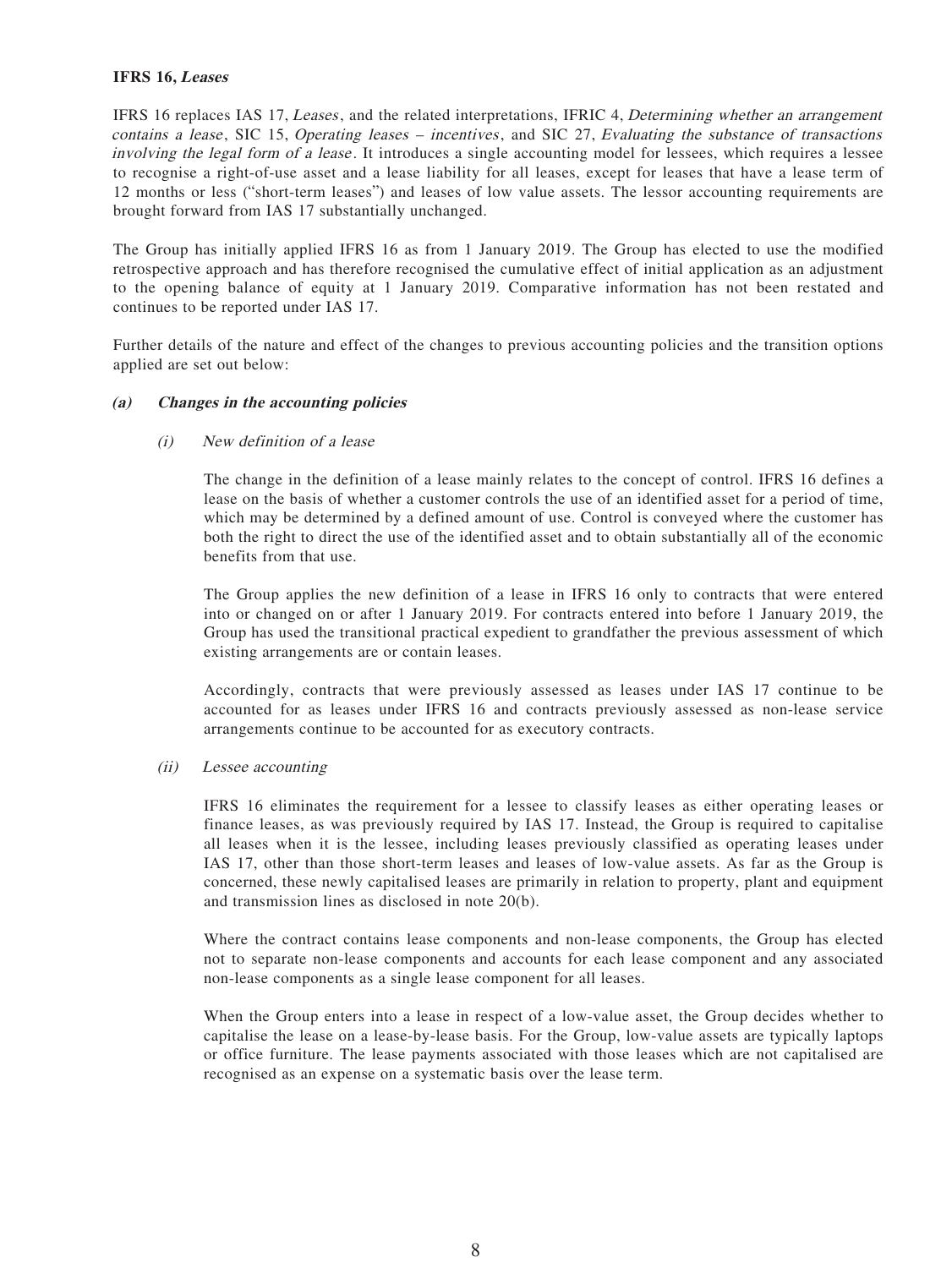Where the lease is capitalised, the lease liability is initially recognised at the present value of the lease payments payable over the lease term, discounted using the interest rate implicit in the lease or, if that rate cannot be readily determined, using a relevant incremental borrowing rate. After initial recognition, the lease liability is measured at amortised cost and interest expense is calculated using the effective interest method. Variable lease payments that do not depend on an index or rate are not included in the measurement of the lease liability and hence are charged to profit or loss in the accounting period in which they are incurred.

The right-of-use asset recognised when a lease is capitalised is initially measured at cost, which comprises the initial amount of the lease liability plus any lease payments made at or before the commencement date, and any initial direct costs incurred. Where applicable, the cost of the rightof-use assets also includes an estimate of costs to dismantle and remove the underlying asset or to restore the underlying asset or the site on which it is located, discounted to their present value, less any lease incentives received.

The right-of-use asset is subsequently stated at cost less accumulated depreciation and impairment losses.

The lease liability is remeasured when there is a change in future lease payments arising from a change in an index or rate, or there is a change in the Group's estimate of the amount expected to be payable under a residual value guarantee, or there is a change arising from the reassessment of whether the Group will be reasonably certain to exercise a purchase, extension or termination option. When the lease liability is remeasured in this way, a corresponding adjustment is made to the carrying amount of the right-of-use asset, or is recorded in profit or loss if the carrying amount of the right-of-use asset has been reduced to zero.

### **(b) Critical accounting judgement and sources of estimation uncertainty in applying the above accounting policies**

#### Determining the lease term

As explained in the above accounting policies, the lease liability is initially recognised at the present value of the lease payments payable over the lease term. In determining the lease term at the commencement date for leases that include renewal options exercisable by the Group, the Group evaluates the likelihood of exercising the renewal options taking into account all relevant facts and circumstances that create an economic incentive for the Group to exercise the option, including favourable terms, leasehold improvements undertaken and the importance of that underlying asset to the Group's operation. The lease term is reassessed when there is a significant event or significant change in circumstance that is within the Group's control. Any increase or decrease in the lease term would affect the amount of lease liabilities and right-of-use assets recognised in future years.

### **(c) Transitional impact**

At the date of transition to IFRS 16 (i.e. 1 January 2019), the Group determined the length of the remaining lease terms and measured the lease liabilities for the leases previously classified as operating leases at the present value of the remaining lease payments, discounted using the relevant incremental borrowing rates at 1 January 2019.

To ease the transition to IFRS 16, the Group applied the following recognition exemption and practical expedients at the date of initial application of IFRS 16:

(i) the Group elected not to apply the requirements of IFRS 16 in respect of the recognition of lease liabilities and right-of-use assets to leases for which the remaining lease term ends within 12 months from the date of initial application of IFRS 16, i.e. where the lease term ends on or before 31 December 2019; and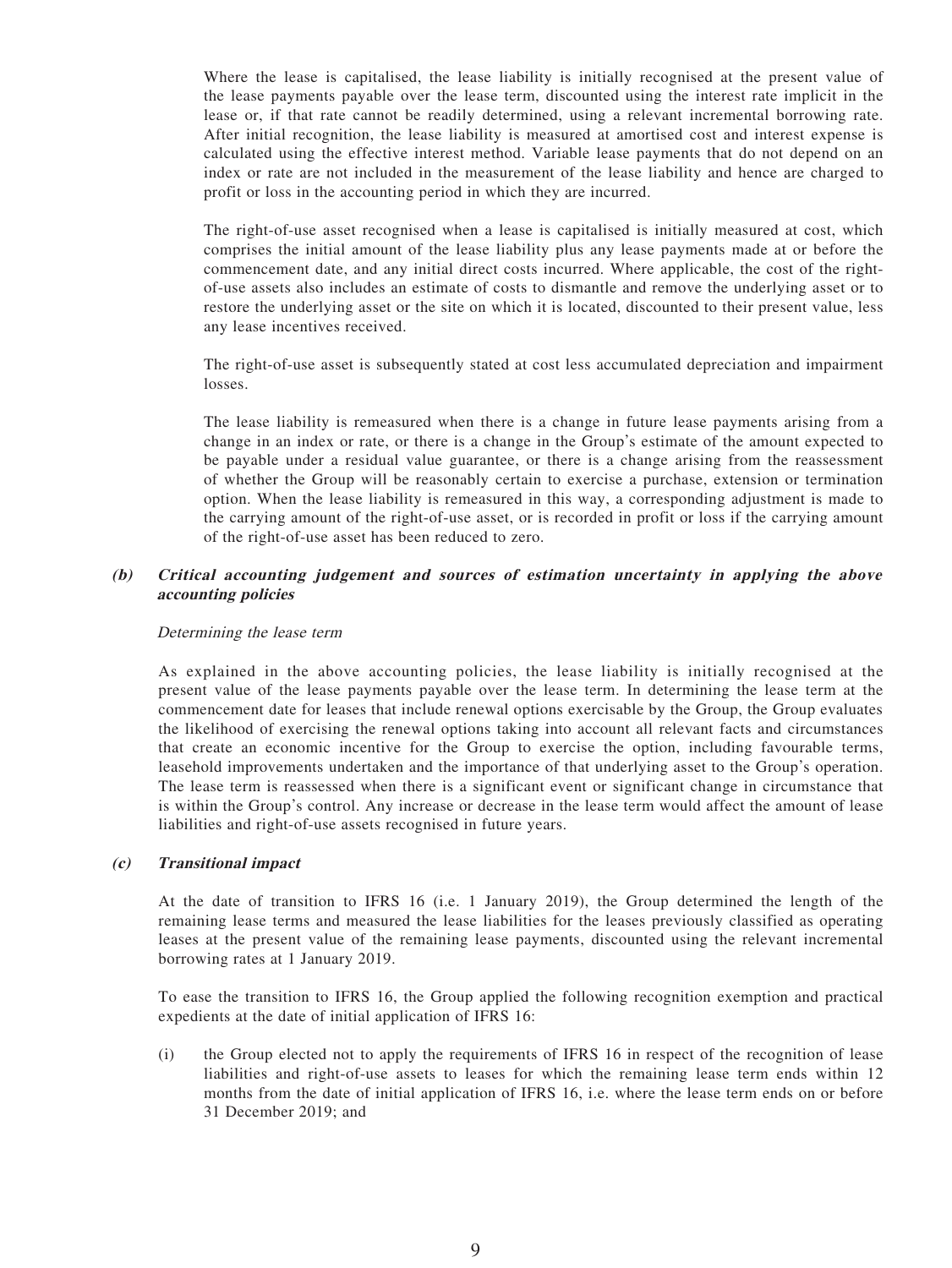(ii) when measuring the lease liabilities at the date of initial application of IFRS 16, the Group applied a single discount rate to a portfolio of leases with reasonably similar characteristics (such as leases with a similar remaining lease term for a similar class of underlying asset in a similar economic environment).

The following table reconciles the operating lease commitments as disclosed in note 20(b) as at 31 December 2018 to the opening balance for lease liabilities recognised as at 1 January 2019:

|                                                                                                                     | 1 January<br>2019<br><b>HK\$'000</b> |
|---------------------------------------------------------------------------------------------------------------------|--------------------------------------|
| Operating lease commitments at 31 December 2018<br>Less: commitments relating to leases exempt from capitalisation: | 2,919                                |
| - short-term leases and other leases with remaining lease term ending on or                                         |                                      |
| before 31 December 2019                                                                                             | (1,848)                              |
|                                                                                                                     | 1,071                                |
| Less: total future interest expenses                                                                                | (149)                                |
| Present value of remaining lease payments, discounted using the incremental borrowing                               |                                      |
| rate at 1 January 2019                                                                                              | 922                                  |

The right-of-use assets in relation to leases previously classified as operating leases have been recognised at an amount equal to the amount recognised for the remaining lease liabilities, adjusted by the amount of any prepaid or accrued lease payments relating to that lease recognised in the statement of financial position at 31 December 2018.

The following table summarises the impacts of the adoption of IFRS 16 on the Group's consolidated statement of financial position:

|                                                                | <b>Carrying</b><br>amount at<br>31 December<br>2018<br><b>HK\$'000</b><br>(Audited) | <b>Capitalisation</b><br>of operating<br>lease<br>contracts<br><b>HK\$'000</b><br>(Unaudited) | Carrying<br>amount at                               |
|----------------------------------------------------------------|-------------------------------------------------------------------------------------|-----------------------------------------------------------------------------------------------|-----------------------------------------------------|
|                                                                |                                                                                     |                                                                                               | 1 January<br>2019<br><b>HK\$'000</b><br>(Unaudited) |
| Line items in the consolidated statement of financial position |                                                                                     |                                                                                               |                                                     |
| impacted by the adoption of IFRS 16:                           |                                                                                     |                                                                                               |                                                     |
| Right-of-use assets                                            |                                                                                     | 922                                                                                           | 922                                                 |
| <b>Total non-current assets</b>                                | 55,133                                                                              | 922                                                                                           | 56,055                                              |
| Lease liabilities (current)                                    |                                                                                     | 307                                                                                           | 307                                                 |
| <b>Total current liabilities</b>                               | 10.972                                                                              | 307                                                                                           | 11,279                                              |
| Net current assets                                             | 78,128                                                                              | (307)                                                                                         | 77,821                                              |
| <b>Total assets less current liabilities</b>                   | 133,261                                                                             | 615                                                                                           | 133,876                                             |
| Lease liabilities (non-current)                                |                                                                                     | 615                                                                                           | 615                                                 |
| <b>Total non-current liabilities</b>                           | 35,202                                                                              | 615                                                                                           | 35,817                                              |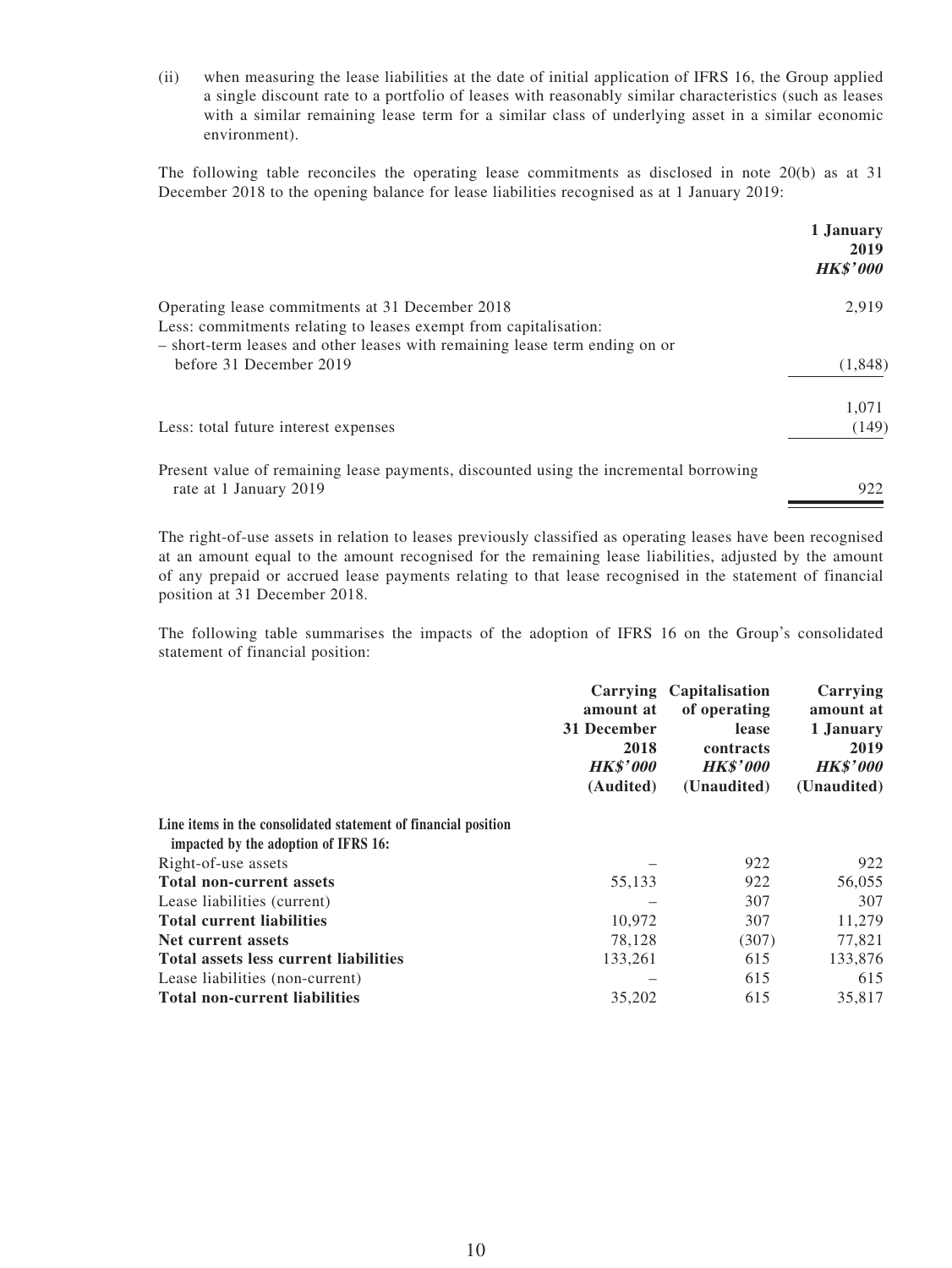#### **(d) Lease liabilities**

The remaining contractual maturities of the Group's lease liabilities at the end of the reporting period and at the date of transition to IFRS 16 are as follows:

|                                                                                      | At 30 June 2019                                                                                  |                                                                                | At 1 January 2019                                                                                |                                                                                |
|--------------------------------------------------------------------------------------|--------------------------------------------------------------------------------------------------|--------------------------------------------------------------------------------|--------------------------------------------------------------------------------------------------|--------------------------------------------------------------------------------|
|                                                                                      | <b>Present</b><br>value of the<br>minimum<br>lease<br>payments<br><b>HK\$'000</b><br>(Unaudited) | <b>Total</b><br>minimum<br>lease<br>payments<br><b>HK\$'000</b><br>(Unaudited) | <b>Present</b><br>value of the<br>minimum<br>lease<br>payments<br><b>HK\$'000</b><br>(Unaudited) | <b>Total</b><br>minimum<br>lease<br>payments<br><b>HK\$'000</b><br>(Unaudited) |
| Within 1 year                                                                        | 383                                                                                              | 426                                                                            | 307                                                                                              | 351                                                                            |
| After 1 year but within 2 years<br>After 2 years but within 5 years<br>After 5 years | 157<br>225<br>188                                                                                | 186<br>277<br>199                                                              | 171<br>214<br>230                                                                                | 200<br>273<br>247                                                              |
|                                                                                      | 570                                                                                              | 662                                                                            | 615                                                                                              | 720                                                                            |
|                                                                                      | 953                                                                                              | 1,088                                                                          | 922                                                                                              | 1,071                                                                          |
| Less: total future interest expenses                                                 |                                                                                                  | (135)                                                                          |                                                                                                  | (149)                                                                          |
| Present value of lease liabilities                                                   |                                                                                                  | 953                                                                            |                                                                                                  | 922                                                                            |

### **4. SEGMENT REPORTING**

Operating segments, and the amounts of each segment item reported in the financial statements, are identified from the financial information provided regularly to the Group's most senior executive management for the purposes of allocating resources to, and assessing the performance of, the Group's various lines of business and geographical locations.

Individually material operating segments are not aggregated for financial reporting purposes unless the segments have similar economic characteristics and are similar in respect of the nature of products and services, the nature of production processes, the type or class of customers, the methods used to distribute the products or provide the services, and the nature of the regulatory environment. Operating segments which are not individually material may be aggregated if they share a majority of these criteria.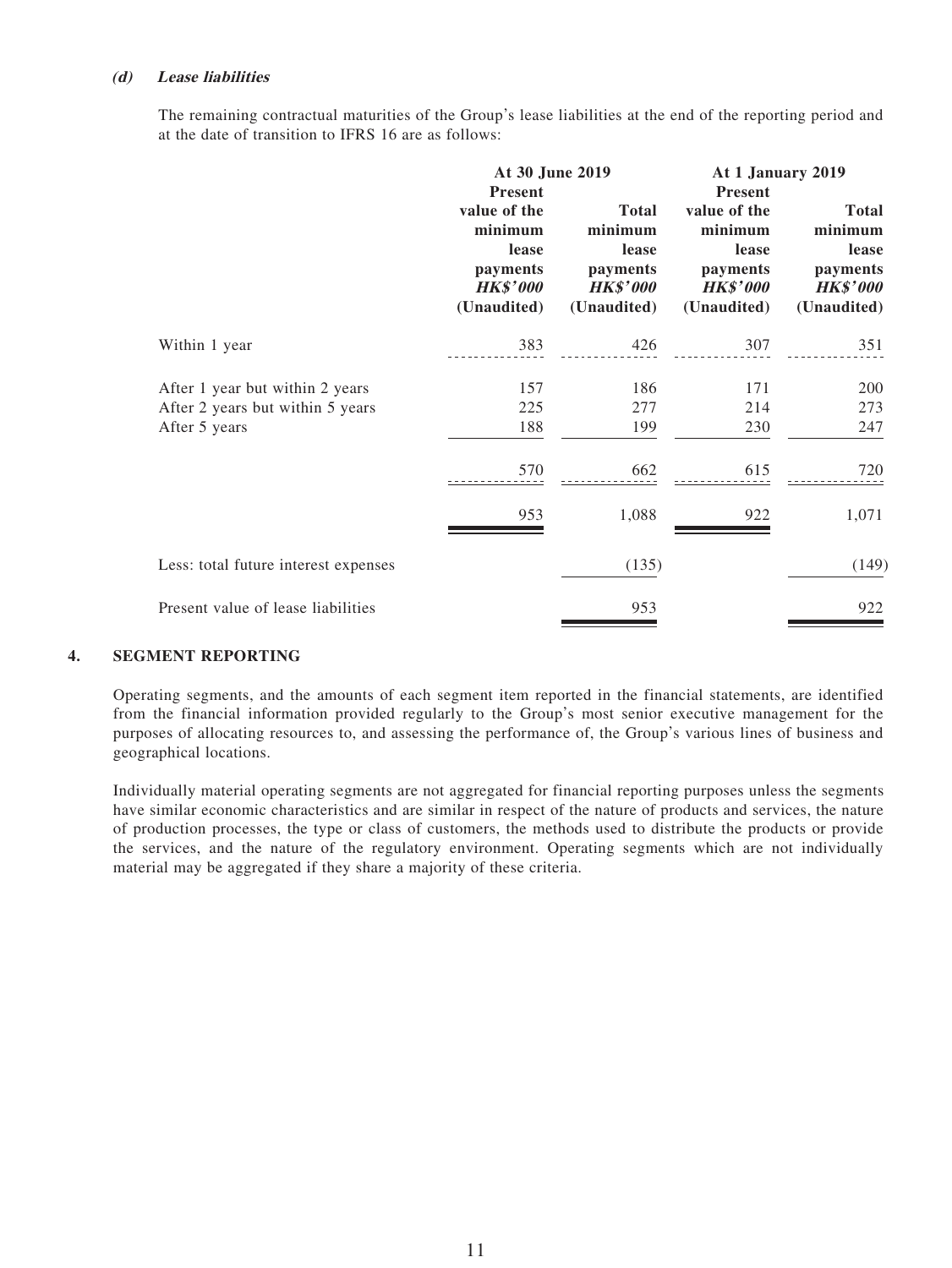### **5. REVENUE**

The principal activities of the Group are the telecommunications services and distribution business. Further details regarding the Group's principal activities are disclosed in note 6.

### **Disaggregation of revenue**

Disaggregation of revenue from contracts with customers by products or service lines is as follows:

|                             | For the three months<br>ended 30 June |                 | For the six months<br>ended 30 June |                 |
|-----------------------------|---------------------------------------|-----------------|-------------------------------------|-----------------|
|                             | 2019<br>2018                          |                 | 2019                                | 2018            |
|                             | <b>HK\$'000</b>                       | <b>HK\$'000</b> | <b>HK\$'000</b>                     | <b>HK\$'000</b> |
|                             | (Unaudited)                           | (Unaudited)     | (Unaudited)                         | (Unaudited)     |
| Telecommunications services | 15,994                                | 31,526          | 28,873                              | 59,773          |
| Distribution business       | 40,194                                | 36,031          | 84,632                              | 54,949          |
|                             | 56,188                                | 67,557          | 113,505                             | 114.722         |

Disaggregation of revenue from contracts with customers by the timing of revenue recognition and by geographic markets is disclosed in notes 6(a) and 6(b) respectively.

Revenue from transactions with external customers, including revenue derived from individual customers who are known to the Group to be subject to common control, amounting to 10% or more of the Group's aggregate revenue for each of the periods are as follows:

|                                      | For the three months<br>ended 30 June |                 | For the six months<br>ended 30 June |                 |
|--------------------------------------|---------------------------------------|-----------------|-------------------------------------|-----------------|
|                                      | 2019<br>2018                          |                 | 2019                                | 2018            |
|                                      | <b>HK\$'000</b>                       | <i>HK\$'000</i> | <b>HK\$'000</b>                     | <b>HK\$'000</b> |
|                                      | (Unaudited)                           | (Unaudited)     | (Unaudited)                         | (Unaudited)     |
| Customer $A -$ distribution business | 18,243                                |                 | 34,609                              |                 |
| Customer $B -$ distribution business | 7,583                                 |                 | 16,570                              |                 |
| Customer $C -$ distribution business | 6,239                                 |                 | 14,769                              |                 |

### **6. SEGMENT INFORMATION**

Operating segment is reported in a manner consistent with the internal reporting provided to the chief operating decision-maker ("CODM"). The CODM, who is responsible for allocating resources and assessing performance of the operating segments, has been identified as the key management team of the Company. The CODM reviews the Group's internal reports in order to assess performance, allocate resources and determine the operating segments.

The CODM assesses the performance of the operating segments based on the results attributable to each reportable segment. Interest income and expense are not allocated to segment, as this type of activity is driven by the central treasury function, which manages the cash position of the Group.

The CODM has determined the operating segments based on these reports. The Group is organised into two business segments:

- (i) Telecommunications services: Provision of telecommunications services
- (ii) Distribution business: Distribution of mobile phones and electronic products and distribution of mobile and data top-up e-vouchers

No operating segments have been aggregated to form the reportable segments.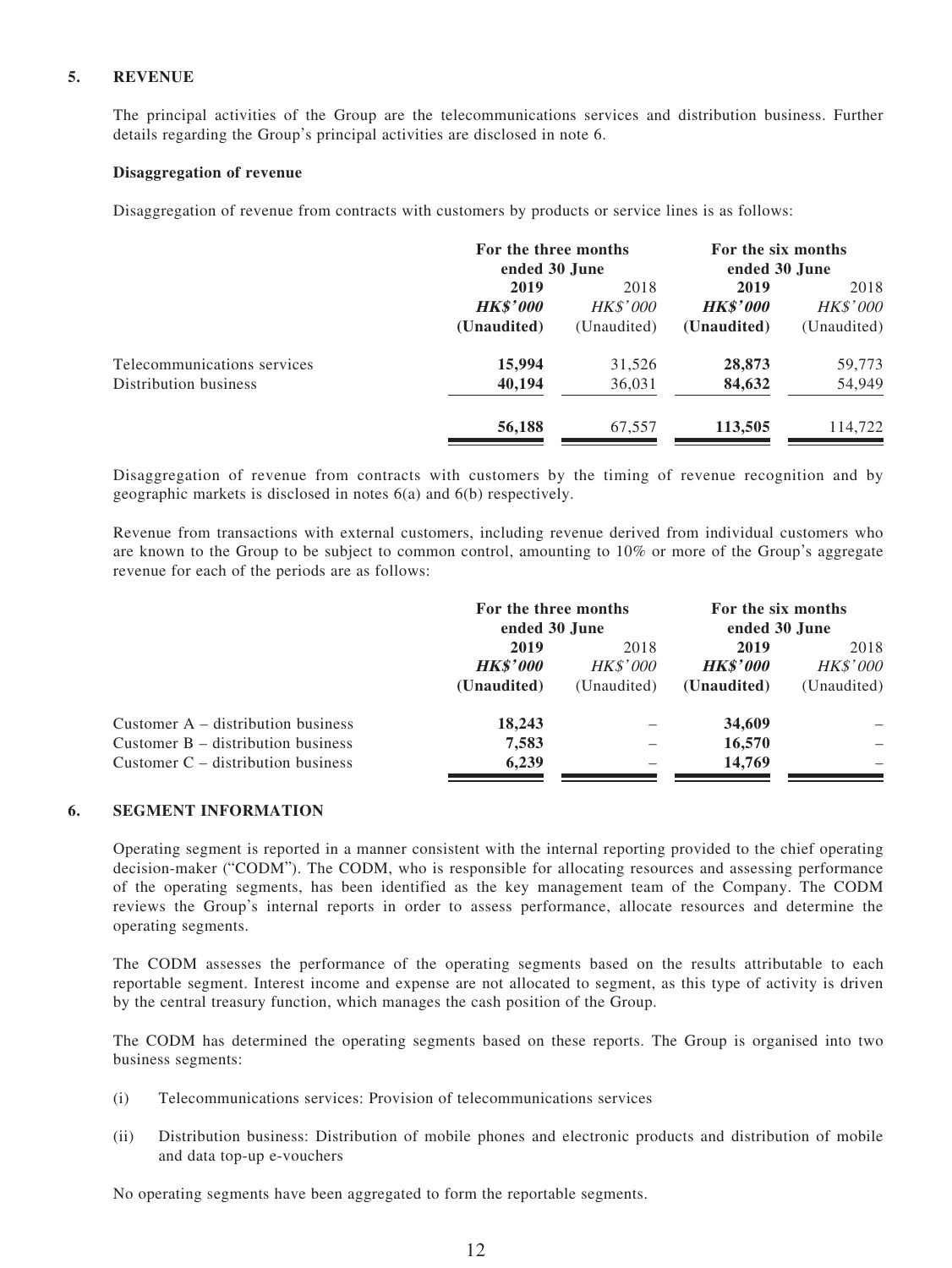#### **(a) Segment results**

The CODM assesses the performance of the operating segments based on the revenue from external customers and reportable segment profit (i.e. revenue less cost of sales). Segment profits do not include other income, other net loss, finance costs and unallocated corporate expenses.

Disaggregation of revenue from contracts with customers by the timing of revenue recognition, as well as information regarding the Group's reportable segments as provided to the Group's most senior executive management for the purpose of resource allocation and assessment of segment performance for the six months ended 30 June 2019 and 2018 is set out below.

|                                                | For the six months ended 30 June 2019 |                     |                 |  |
|------------------------------------------------|---------------------------------------|---------------------|-----------------|--|
|                                                | <b>Telecommunications</b>             | <b>Distribution</b> |                 |  |
|                                                | services                              | <b>business</b>     | <b>Total</b>    |  |
|                                                | <b>HK\$'000</b>                       | <b>HK\$'000</b>     | <b>HK\$'000</b> |  |
|                                                | (Unaudited)                           | (Unaudited)         | (Unaudited)     |  |
| Disaggregated by timing of revenue recognition |                                       |                     |                 |  |
| Point in time                                  |                                       | 84,632              | 84,632          |  |
| Over time                                      | 28,873                                |                     | 28,873          |  |
| <b>Revenue from external customers</b>         | 28,873                                | 84,632              | 113,505         |  |
| Reportable segment revenue and consolidated    |                                       |                     |                 |  |
| revenue                                        | 28,873                                | 84,632              | 113,505         |  |
| Reportable segment (loss)/profit               | (1,803)                               | 2,022               | 219             |  |
| Other income                                   |                                       |                     | 136             |  |
| Other net loss                                 |                                       |                     | (1, 482)        |  |
| Finance costs                                  |                                       |                     | (24)            |  |
| Unallocated corporate expenses                 |                                       |                     | (11, 897)       |  |
| Consolidated loss before taxation              |                                       |                     | (13, 048)       |  |

|                                                                                               | For the six months ended 30 June 2018                            |                                                     |                                   |
|-----------------------------------------------------------------------------------------------|------------------------------------------------------------------|-----------------------------------------------------|-----------------------------------|
|                                                                                               | Telecommunications<br>services<br><b>HK\$'000</b><br>(Unaudited) | Distribution<br>business<br>HK\$'000<br>(Unaudited) | Total<br>HK\$'000<br>(Unaudited)  |
| Disaggregated by timing of revenue recognition                                                |                                                                  |                                                     |                                   |
| Point in time                                                                                 |                                                                  | 54,949                                              | 54,949                            |
| Over time                                                                                     | 59,773                                                           |                                                     | 59,773                            |
| <b>Revenue from external customers</b>                                                        | 59,773                                                           | 54,949                                              | 114,722                           |
| Reportable segment revenue and                                                                |                                                                  |                                                     |                                   |
| consolidated revenue                                                                          | 59,773                                                           | 54,949                                              | 114,722                           |
| Reportable segment profit<br>Other income<br>Other net loss<br>Unallocated corporate expenses | 12,160                                                           | 1,018                                               | 13,178<br>262<br>(779)<br>(8,808) |
| Consolidated profit before taxation                                                           |                                                                  |                                                     | 3,853                             |

Information of assets and liabilities for reportable segments are not provided to CODM for their review. Therefore, no analysis of the Group's assets and liabilities by reportable segments are presented.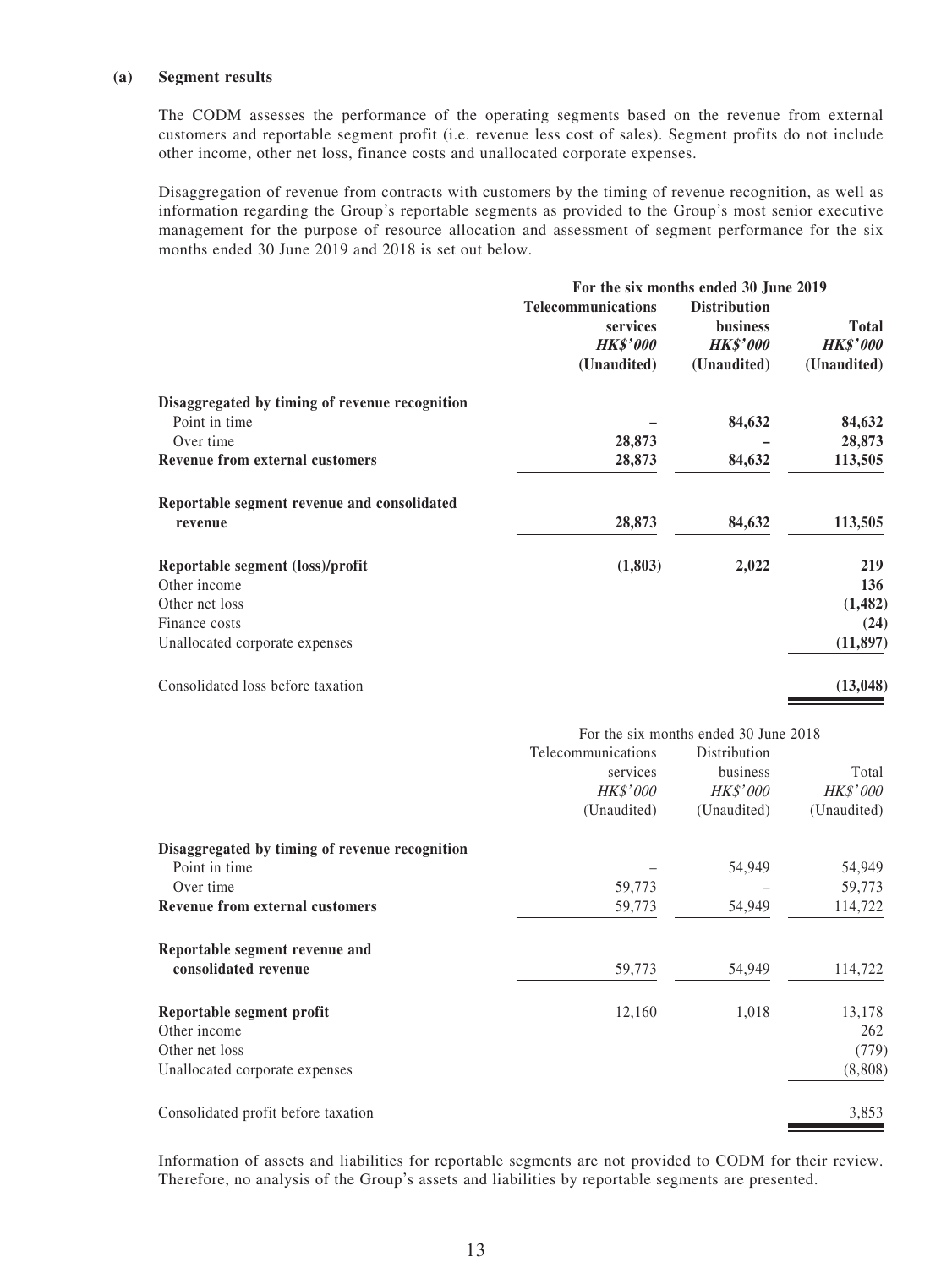### **(b) Geographical information**

The following table sets out information about the geographical locations of (i) the Group's revenue from external customers and (ii) the Group's property, plant and equipment ("specified non-current assets"). The geographical location of customers is based on the location at which the services were provided. The geographical location of the specified non-current assets is based on the location of the operation to which they are allocated.

|                | <b>Revenue from</b> |                 | <b>Specified</b>   |                 |
|----------------|---------------------|-----------------|--------------------|-----------------|
|                | external customers  |                 | non-current assets |                 |
|                | For the six months  |                 | As at              | At as           |
|                | ended 30 June       |                 | 30 June            | 31 December     |
|                | 2019                | 2018            | 2019               | 2018            |
|                | <b>HK\$'000</b>     | <b>HK\$'000</b> | <b>HK\$'000</b>    | <b>HK\$'000</b> |
|                | (Unaudited)         | (Unaudited)     | (Unaudited)        | (Audited)       |
| Hong Kong      | 48,875              | 38,170          | 10,294             | 11,706          |
| Mainland China | 28,378              | 41,354          | 26                 | 27              |
| Singapore      | 36,252              | 35,198          | 5                  | 6               |
|                | 113,505             | 114.722         | 10,325             | 11.739          |
|                |                     |                 |                    |                 |

### **7. OTHER INCOME AND OTHER NET LOSS**

|     |                                     | For the three months |                 | For the six months<br>ended 30 June<br>ended 30 June |                 |  |
|-----|-------------------------------------|----------------------|-----------------|------------------------------------------------------|-----------------|--|
|     |                                     | 2019                 | 2018            | 2019                                                 | 2018            |  |
|     |                                     | <b>HK\$'000</b>      | <b>HK\$'000</b> | <b>HK\$'000</b>                                      | <b>HK\$'000</b> |  |
|     |                                     | (Unaudited)          | (Unaudited)     | (Unaudited)                                          | (Unaudited)     |  |
| (a) | Other income                        |                      |                 |                                                      |                 |  |
|     | Interest income on financial assets |                      |                 |                                                      |                 |  |
|     | measured at amortised cost          | 57                   | 71              | 59                                                   | 153             |  |
|     | Sundry income                       | 70                   | 109             | 77                                                   | 109             |  |
|     |                                     | 127                  | 180             | 136                                                  | 262             |  |
| (b) | Other net loss                      |                      |                 |                                                      |                 |  |
|     | Net foreign exchange (loss)/gain    | (54)                 | (1,022)         | 18                                                   | (779)           |  |
|     | Fair value change on contingent     |                      |                 |                                                      |                 |  |
|     | consideration (note $19(i)$ )       | (750)                |                 | (1,500)                                              |                 |  |
|     |                                     | (804)                | (1,022)         | (1, 482)                                             | (779)           |  |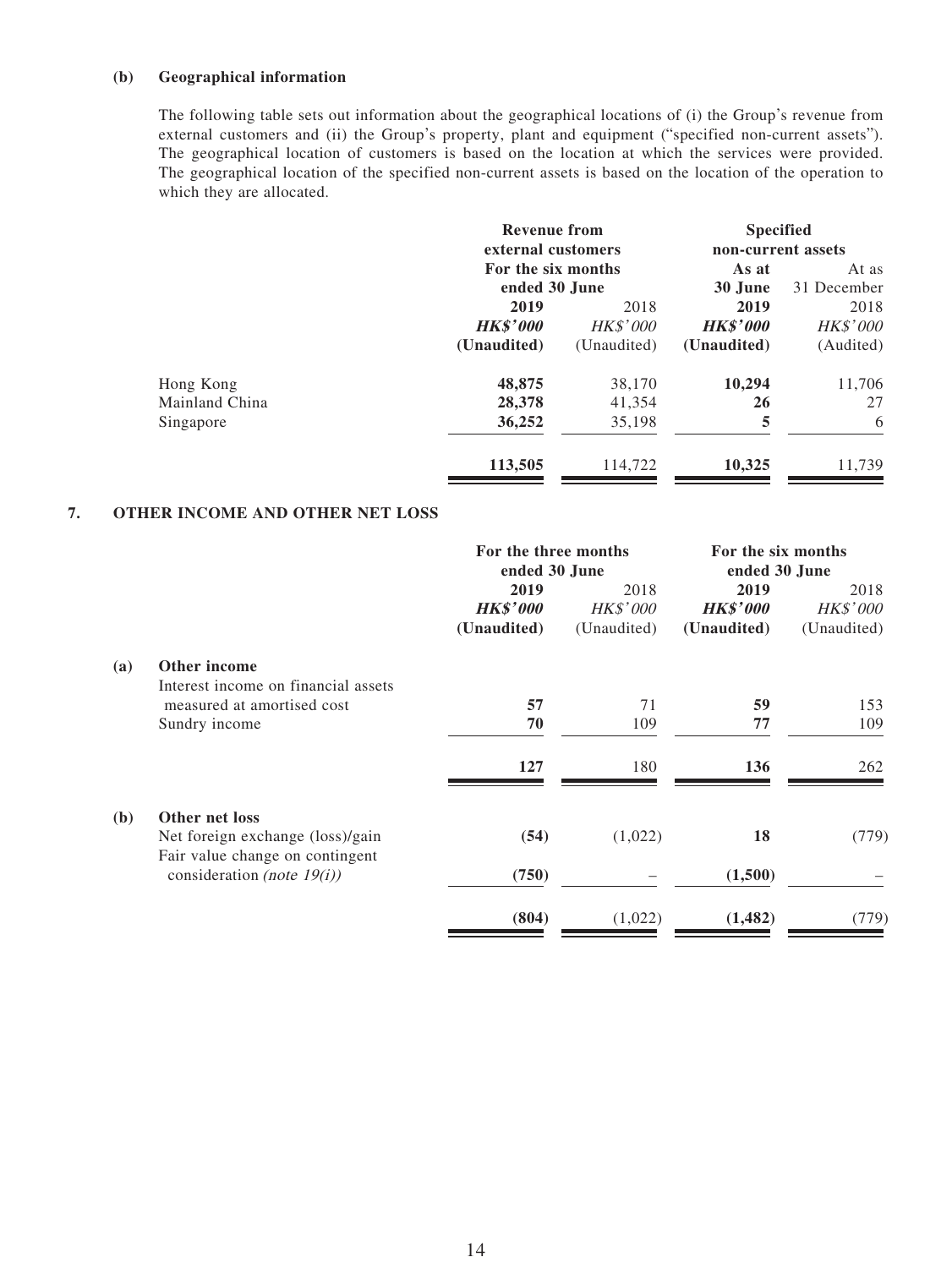# **8. (LOSS)/PROFIT BEFORE TAXATION**

(Loss)/profit before taxation is arrived at after charging:

|     |                                                                           | For the three months           |                         | For the six months<br>ended 30 June<br>ended 30 June |                         |  |
|-----|---------------------------------------------------------------------------|--------------------------------|-------------------------|------------------------------------------------------|-------------------------|--|
|     |                                                                           | 2019                           | 2018                    | 2019                                                 | 2018                    |  |
|     |                                                                           | <b>HK\$'000</b><br>(Unaudited) | HK\$'000<br>(Unaudited) | <b>HK\$'000</b><br>(Unaudited)                       | HK\$'000<br>(Unaudited) |  |
| (a) | <b>Finance costs:</b>                                                     |                                |                         |                                                      |                         |  |
|     | Interest on lease liabilities                                             | 24                             |                         | 24                                                   |                         |  |
| (b) | <b>Staff costs:</b>                                                       |                                |                         |                                                      |                         |  |
|     | Salaries, wages and other benefits<br>Contributions to retirement benefit | 1,244                          | 1,094                   | 2,470                                                | 2,116                   |  |
|     | schemes                                                                   | 84                             | 74                      | 161                                                  | 140                     |  |
|     |                                                                           | 1,328                          | 1,168                   | 2,631                                                | 2,256                   |  |
| (c) | Other items:                                                              |                                |                         |                                                      |                         |  |
|     | Amortisation of intangible assets<br>Depreciation                         | 608                            | 608                     | 1,217                                                | 1,228                   |  |
|     | - owned property plant and equipment                                      | 737                            | 711                     | 1,474                                                | 1,417                   |  |
|     | - right-of-use assets                                                     | 165                            |                         | 165                                                  |                         |  |
|     | Impairment loss of trade receivables                                      | 695                            |                         | 695                                                  |                         |  |
|     | Operating lease charges in respect of                                     |                                |                         |                                                      |                         |  |
|     | - rental of properties                                                    | 344                            | 374                     | 739                                                  | 736                     |  |
|     | - rental of transmission lines                                            | 83                             | 298                     | 353                                                  | 533                     |  |
|     | Auditors' remuneration                                                    |                                |                         |                                                      |                         |  |
|     | - audit services                                                          | 430                            | 304                     | 786                                                  | 608                     |  |
|     | - tax services                                                            | 5                              | 13                      | 5                                                    | 25                      |  |
|     | Cost of inventories                                                       | 39,437                         | 35,759                  | 82,861                                               | 54,817                  |  |
|     | Licence charges                                                           | 184                            | 216                     | 521                                                  | 602                     |  |
|     | Repairs and maintenance                                                   | 550                            | 132                     | 885                                                  | 253                     |  |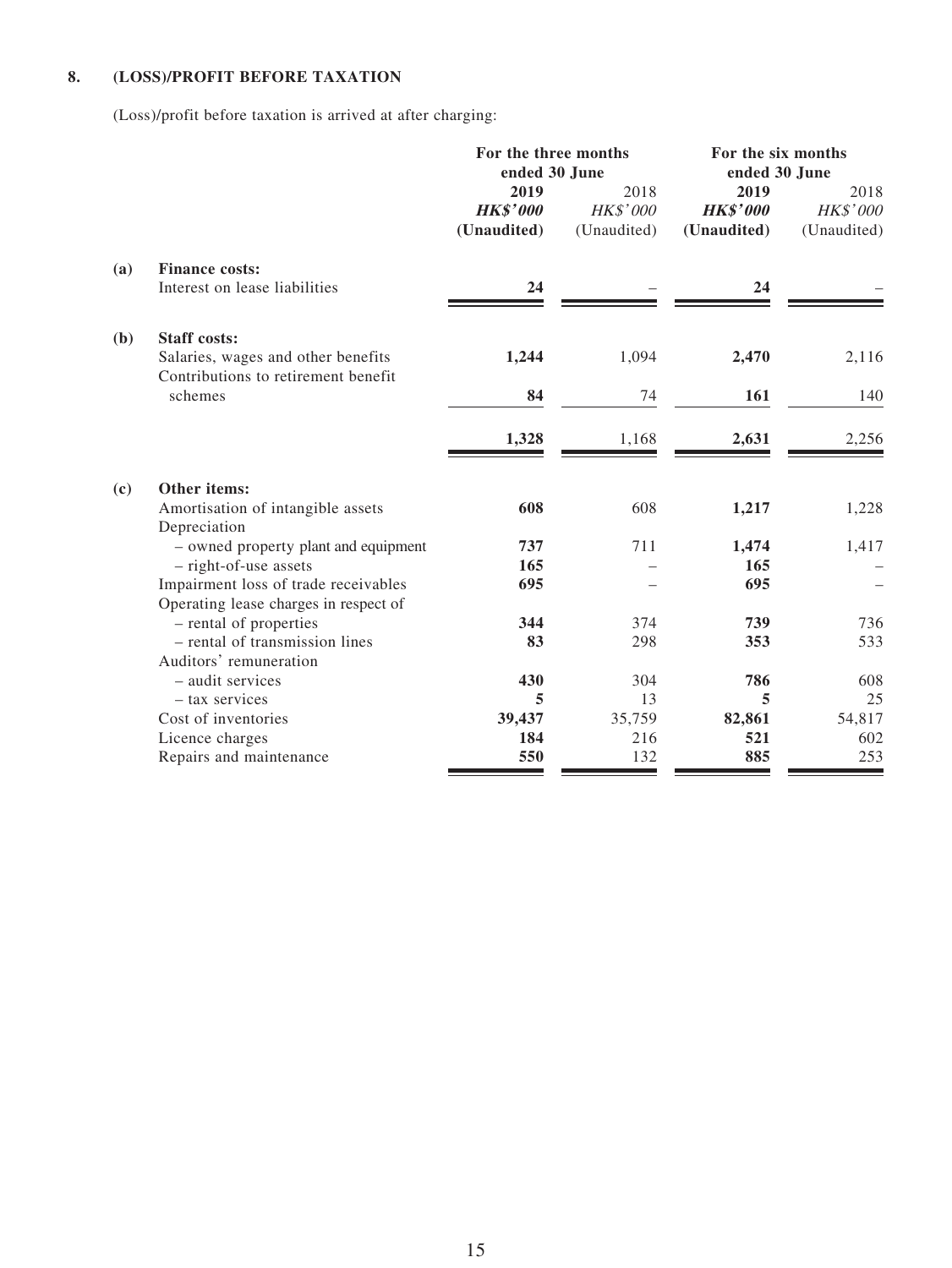#### **9. INCOME TAX CREDIT/(EXPENSE) IN THE CONDENSED CONSOLIDATED STATEMENT OF PROFIT OR LOSS AND OTHER COMPREHENSIVE INCOME**

|                                                                   |                                        | For the three months<br>ended 30 June  |                                        | For the six months<br>ended 30 June    |
|-------------------------------------------------------------------|----------------------------------------|----------------------------------------|----------------------------------------|----------------------------------------|
|                                                                   | 2019<br><b>HK\$'000</b><br>(Unaudited) | 2018<br><i>HK\$'000</i><br>(Unaudited) | 2019<br><b>HK\$'000</b><br>(Unaudited) | 2018<br><i>HK\$'000</i><br>(Unaudited) |
| <b>Current tax</b><br>- Hong Kong Profits Tax<br>$-$ Overseas Tax |                                        |                                        |                                        |                                        |
| Deferred tax                                                      | 191                                    | (297)                                  | 191                                    | (1,035)                                |
|                                                                   | 191                                    | (297)                                  | 191                                    | (1,035)                                |

#### **(i) Hong Kong Profits Tax**

The Company's Hong Kong subsidiaries are subject to Hong Kong Profits Tax. In addition, whilst the Company and Elitel Limited, a direct wholly-owned subsidiary of the Company, are incorporated in the Cayman Islands, they are considered as having a presence in Hong Kong for tax purpose since they are primarily managed and controlled in Hong Kong. Accordingly, they are subject to tax on an entity basis on income arising in or derived from Hong Kong. The provision for Hong Kong Profits Tax for the three months and the six months ended 30 June 2019 is calculated at the rate of 16.5% (three months and six months ended 30 June 2018: 16.5%) of the estimated assessable profits for the period. No provision for Hong Kong Profits Tax has been made for the three months and the six months ended 30 June 2019 (2018: Nil) as the Group's operations in Hong Kong either had no assessable profit or had accumulated tax losses brought forward to offset estimated assessable profits for the period.

#### **(ii) Overseas Tax**

Taxation for overseas subsidiaries is charged at the approximately current rates of taxation ruling in the relevant countries.

#### **10. DIVIDENDS**

The Board does not recommend the payment of any interim dividend for the six months ended 30 June 2019. No interim dividend was paid in respect of the six months ended 30 June 2018.

#### **11. (LOSS)/EARNINGS PER SHARE**

The calculation of the basic and diluted (loss)/earnings per share attributable to the ordinary equity shareholders of the Company is based on the following data:

|                                                                                                                                                                       | For the three months<br>ended 30 June  |                                        | For the six months<br>ended 30 June    |                                        |  |
|-----------------------------------------------------------------------------------------------------------------------------------------------------------------------|----------------------------------------|----------------------------------------|----------------------------------------|----------------------------------------|--|
|                                                                                                                                                                       | 2019<br><b>HK\$'000</b><br>(Unaudited) | 2018<br><b>HK\$'000</b><br>(Unaudited) | 2019<br><b>HK\$'000</b><br>(Unaudited) | 2018<br><b>HK\$'000</b><br>(Unaudited) |  |
| (Loss)/profit for the period attributable to the<br>ordinary equity shareholders of the Company<br>for the purpose of basic and diluted (loss)/<br>earnings per share | (6,587)                                | 4                                      | (12, 857)                              | 2,818                                  |  |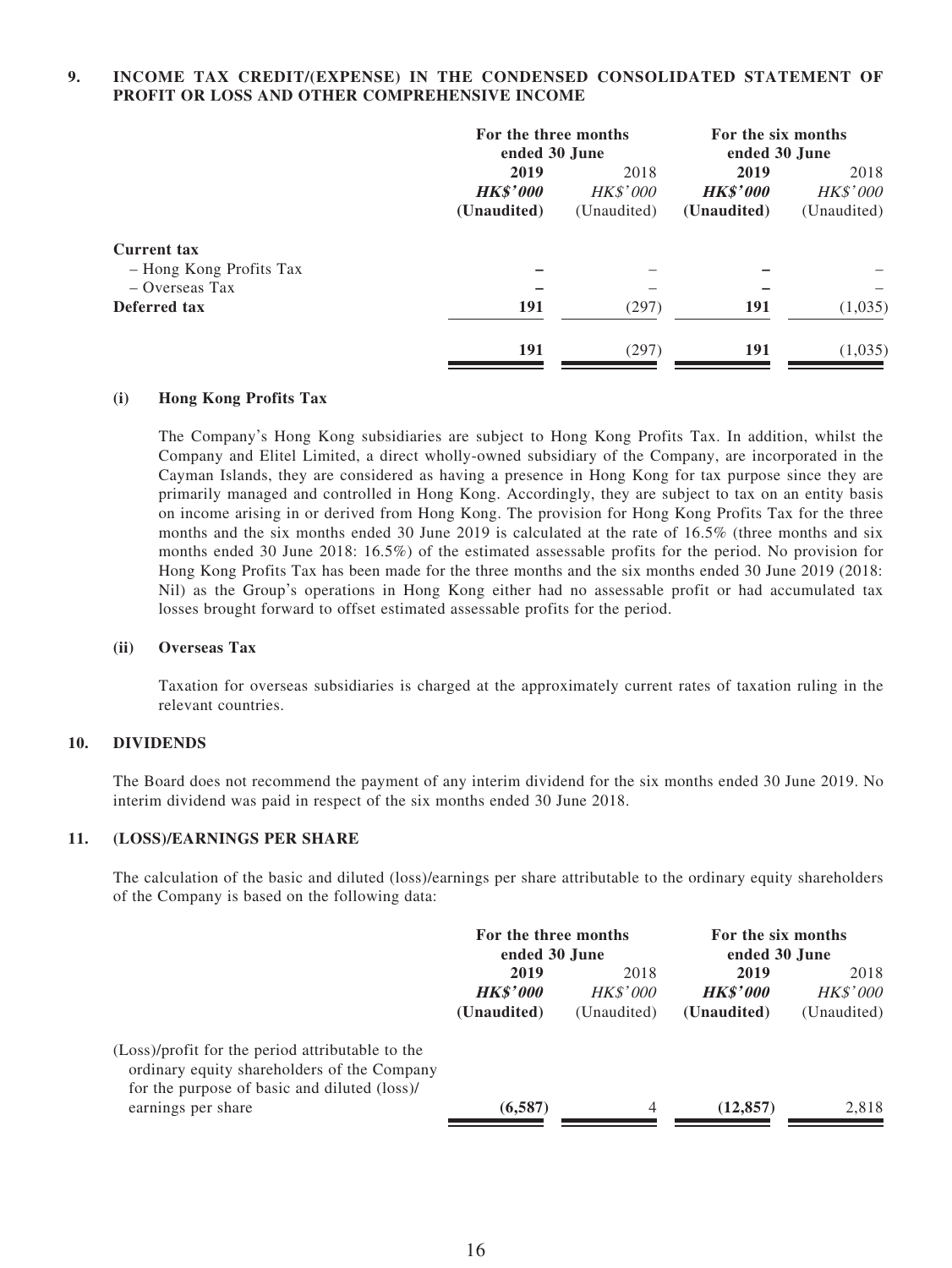#### **(a) Weighted average number of ordinary shares (basic)**

|                                       | For the three months<br>ended 30 June                         |           | For the six months<br>ended 30 June                           |           |
|---------------------------------------|---------------------------------------------------------------|-----------|---------------------------------------------------------------|-----------|
|                                       | 2019                                                          | 2018      | 2019                                                          | 2018      |
|                                       | <b>Number</b>                                                 | Number    | <b>Number</b>                                                 | Number    |
|                                       | of shares                                                     | of shares | of shares                                                     | of shares |
|                                       | $\boldsymbol{\rho}{\boldsymbol{\theta}}{\boldsymbol{\theta}}$ | '000      | $\boldsymbol{\rho}{\boldsymbol{\theta}}{\boldsymbol{\theta}}$ | '000'     |
| Issued ordinary shares at 1 January   | 3,112,500                                                     | 3,112,500 | 3,112,500                                                     | 3,112,500 |
| Effect of unlisted warrants exercised | 270,000                                                       |           | 135,746                                                       |           |
| Weighted average number of            |                                                               |           |                                                               |           |
| ordinary shares at 30 June            | 3,382,500                                                     | 3,112,500 | 3,248,246                                                     | 3,112,500 |

### **(b) Weighted average number of ordinary shares (diluted)**

|                                       | For the three months |           | For the six months |           |
|---------------------------------------|----------------------|-----------|--------------------|-----------|
|                                       | ended 30 June        |           | ended 30 June      |           |
|                                       | 2019                 | 2018      | 2019               | 2018      |
|                                       | <b>Number</b>        | Number    | <b>Number</b>      | Number    |
|                                       | of shares            | of shares | of shares          | of shares |
|                                       | $^{\prime}000$       | '000'     | $^{\prime}000$     | '000'     |
| Weighted average number of ordinary   |                      |           |                    |           |
| shares (basic)                        | 3,382,500            | 3,112,500 | 3,248,246          | 3,112,500 |
| Effect of unlisted warrants on deemed |                      |           |                    |           |
| issue for nil consideration           |                      | 241,957   |                    | 241,957   |
| Weighted average number of ordinary   |                      |           |                    |           |
| shares (diluted) at 30 June           | 3,382,500            | 3,354,457 | 3,248,246          | 3,354,457 |

Diluted loss per share was the same as basic loss per share for the three months and the six months ended 30 June 2019 as the potential ordinary shares under the unlisted warrants have anti-dilutive effects on the basic loss per share.

#### **12. MOVEMENTS IN PROPERTY, PLANT AND EQUIPMENT**

During the six months ended 30 June 2019, the Group acquired items of property, plant and equipment with an aggregate cost of approximately HK\$60,000 (six months ended 30 June 2018: approximately HK\$395,000).

#### **Right-of-use assets**

As discussed in note 3, the Group has initially applied IFRS 16 using the modified retrospective method and adjusted the opening balances at 1 January 2019 to recognise right-of-use assets relating to leases which were previously classified as operating leases under IAS 17. Further details on the net book value of the Group's right-of-use assets are set out in note 3.

During the six months ended 30 June 2019, the Group entered into a number of lease agreements for use of properties and transmission lines, and therefore recognised the additions to right-of-use assets of approximately HK\$182,000.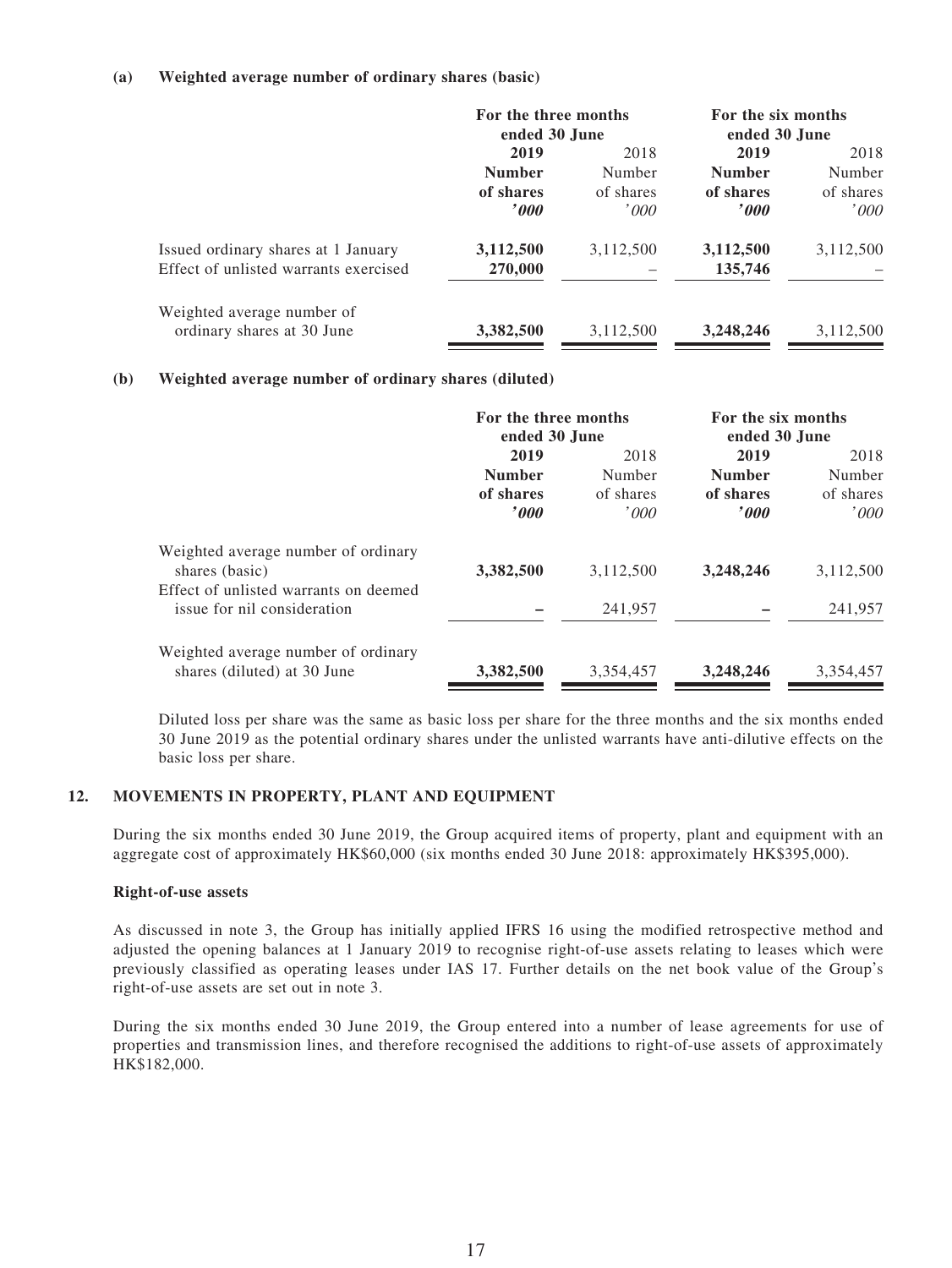### **13. OTHER NON-CURRENT FINANCIAL ASSETS**

|                                                       | As at           | As at           |
|-------------------------------------------------------|-----------------|-----------------|
|                                                       | 30 June         | 31 December     |
|                                                       | 2019            | 2018            |
|                                                       | <b>HK\$'000</b> | <b>HK\$'000</b> |
|                                                       | (Unaudited)     | (Audited)       |
| Equity securities designated at FVOCI (non-recycling) |                 |                 |
| - Listed in Hong Kong                                 | 2.184           | 2,739           |
|                                                       |                 |                 |

The equity securities are shares in Hospital Corporation of China Limited, a listed equity securities (stock code: 3869) listed on the Stock Exchange of Hong Kong Limited, and mainly engaged in operation and management of its privately owned hospital in the People's Republic of China (the "**PRC**"). The Group designated the listed equity securities as measured in FVOCI (non-recycling), as the investments are held for strategic purposes. No dividends were received on these investments for the six months ended 30 June 2019 (2018: Nil).

### **14. INVENTORIES**

|     |                                                                                   | As at<br>30 June<br>2019<br><b>HK\$'000</b><br>(Unaudited) | As at<br>31 December<br>2018<br>HK\$'000<br>(Audited) |
|-----|-----------------------------------------------------------------------------------|------------------------------------------------------------|-------------------------------------------------------|
|     | SIM cards                                                                         | 1,545                                                      | 1,104                                                 |
|     | Recharge and top-up vouchers<br>Mobile phones and electronic products             | 2,106<br>1,111                                             | 86<br>2,332                                           |
|     |                                                                                   | 4,762                                                      | 3,522                                                 |
| 15. | RECEIVABLES, DEPOSITS AND PREPAYMENTS                                             |                                                            |                                                       |
|     |                                                                                   | As at<br>30 June<br>2019<br><b>HK\$'000</b><br>(Unaudited) | As at<br>31 December<br>2018<br>HK\$'000<br>(Audited) |
|     | Trade receivables                                                                 | 41,918                                                     |                                                       |
|     | - amounts due from third parties<br>Less: loss allowance                          | (913)                                                      | 55,576<br>(218)                                       |
|     |                                                                                   | 41,005                                                     | 55,358                                                |
|     | Other receivables, deposits and prepayments<br>- amounts due from related parties | 50                                                         | 8                                                     |
|     | - other receivables<br>- deposits and prepayments                                 | 1,426<br>15,927                                            | 1,907<br>12,394                                       |
|     |                                                                                   | 17,403                                                     | 14,309                                                |
|     |                                                                                   | 58,408                                                     | 69,667                                                |

All of the other trade and other receivables are expected to be recovered or recognised as expenses within one year.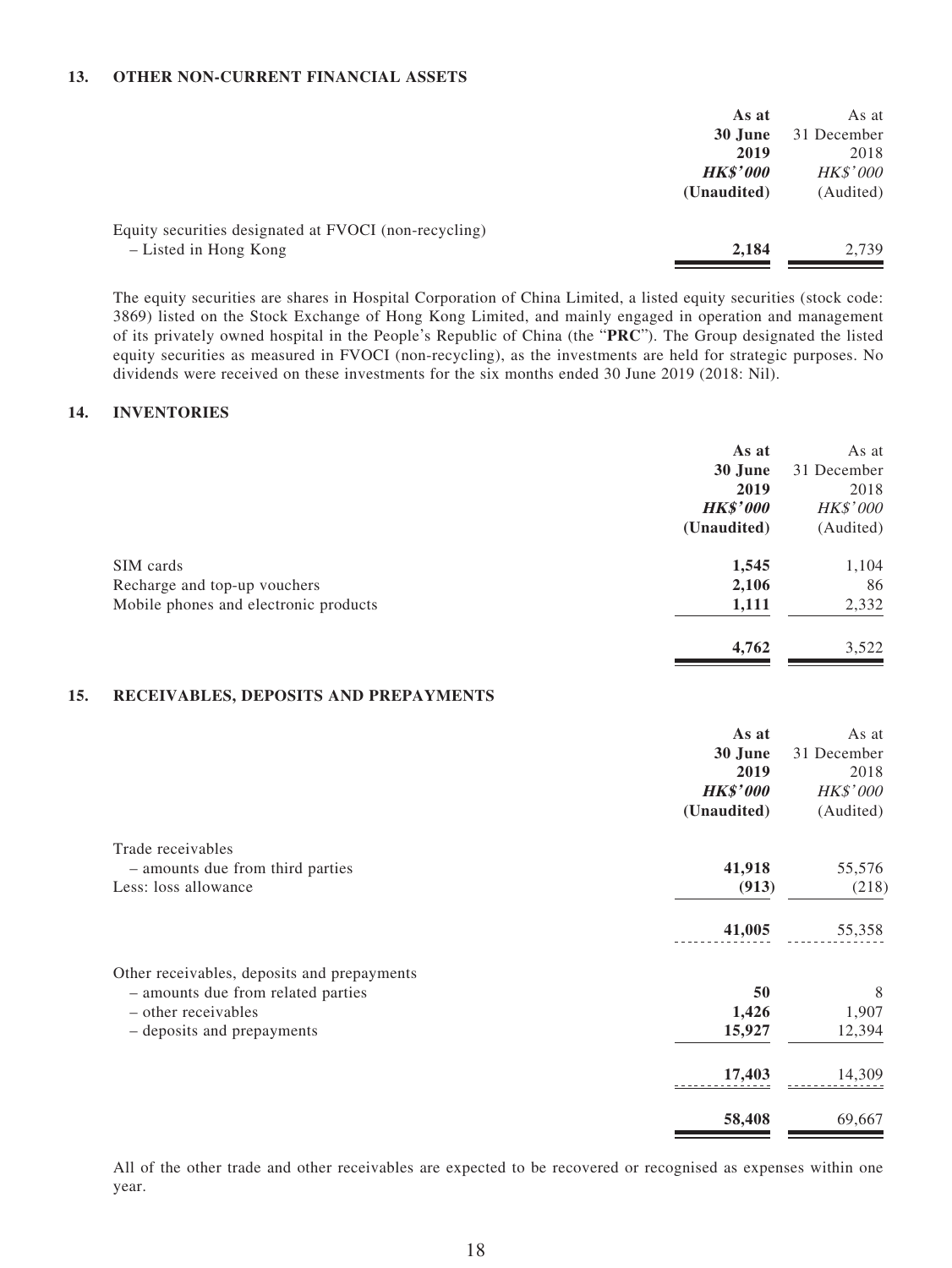### **Ageing analysis**

As the end of the reporting period, the ageing analysis of trade debtors, based on the invoice date and net of loss allowance, is as follows:

| As at           | As at           |
|-----------------|-----------------|
| 30 June         | 31 December     |
| 2019            | 2018            |
| <b>HK\$'000</b> | <b>HK\$'000</b> |
| (Unaudited)     | (Audited)       |
| 13,706          | 20,900          |
| 6,355           | 16,093          |
| 6,648           | 10,201          |
| 14,296          | 8,164           |
| 41,005          | 55,358          |
|                 |                 |

Generally, the provision of telecommunications services and distribution business to the Group's major customers, including their dealers, are made in an open account with credit terms up to 60 days after the date of invoice. Subject to negotiations, credit terms can be extended to three to six months (2018: three to six months) for certain customers with well-established trading and payment records on a case-by-case basis. Provision of telecommunications services to the Group's prepaid users are billed in advance, whereas postpaid users are made in an open account with credit terms up to 12 days after the date of invoice.

### **16. PLEDGED BANK DEPOSITS AND CASH AND CASH EQUIVALENTS**

|                                                                                | As at           | As at           |
|--------------------------------------------------------------------------------|-----------------|-----------------|
|                                                                                | 30 June         | 31 December     |
|                                                                                | 2019            | 2018            |
|                                                                                | <b>HK\$'000</b> | <b>HK\$'000</b> |
|                                                                                | (Unaudited)     | (Audited)       |
| Deposits with banks                                                            | 28,211          | 1,366           |
| Cash at banks and other financial institution                                  | 22,112          | 14.448          |
| Cash on hand                                                                   | 47              | 97              |
|                                                                                | 50,370          | 15,911          |
| Less: pledged bank deposits <i>(note)</i>                                      | (200)           | (200)           |
| Cash and cash equivalents in the condensed consolidated statement of financial |                 |                 |
| position and the condensed consolidated cash flow statement                    | 50,170          | 15,711          |

Note: Bank deposits of HK\$200,000 (2018: HK\$200,000) were pledged for the issuance of a performance bond by a bank.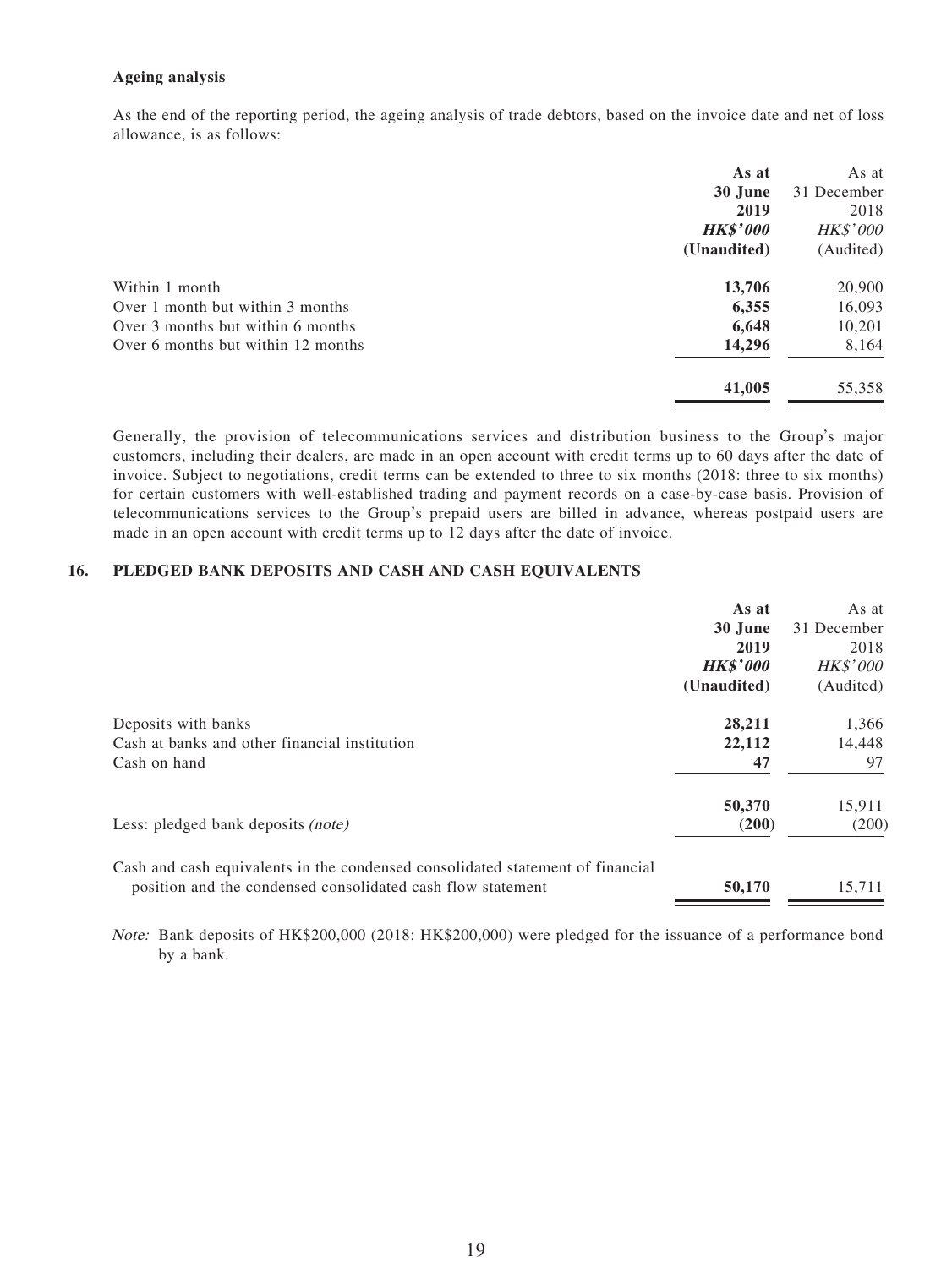### **17. PAYABLES AND ACCRUALS AND CONTRACT LIABILITIES**

|                                                                    | As at<br>30 June<br>2019<br><b>HK\$'000</b><br>(Unaudited) | As at<br>31 December<br>2018<br>HK\$'000<br>(Audited) |
|--------------------------------------------------------------------|------------------------------------------------------------|-------------------------------------------------------|
| <b>Trade payables</b>                                              |                                                            |                                                       |
| - amounts due to related parties<br>- amounts due to third parties | 11<br>7,200                                                | 14<br>5,822                                           |
|                                                                    | 7,211                                                      | 5,836                                                 |
| Other payables and accruals<br>- accrued charges and deposits      | 4,377                                                      | 4,250                                                 |
| <b>Contracts liabilities</b>                                       |                                                            |                                                       |
| Telecommunications services<br>- advance payments                  | 771                                                        | 886                                                   |
|                                                                    | 12,359                                                     | 10,972                                                |

Trade and other payables (including amounts due to related parties) are expected to be settled within one year or are repayable on demand.

### **(a) Trade payables**

At the end of the reporting period, the ageing analysis of trade payables, based on the invoice date, is as follows:

|                                    | As at           | As at       |
|------------------------------------|-----------------|-------------|
|                                    | 30 June         | 31 December |
|                                    | 2019            | 2018        |
|                                    | <b>HK\$'000</b> | HK\$'000    |
|                                    | (Unaudited)     | (Audited)   |
| Within 1 month                     | 1,935           | 1,927       |
| Over 1 month but within 3 months   | 2,943           | 1,554       |
| Over 3 months but within 6 months  | 53              | 2,355       |
| Over 6 months but within 12 months | 2,280           |             |
|                                    | 7,211           | 5,836       |
|                                    |                 |             |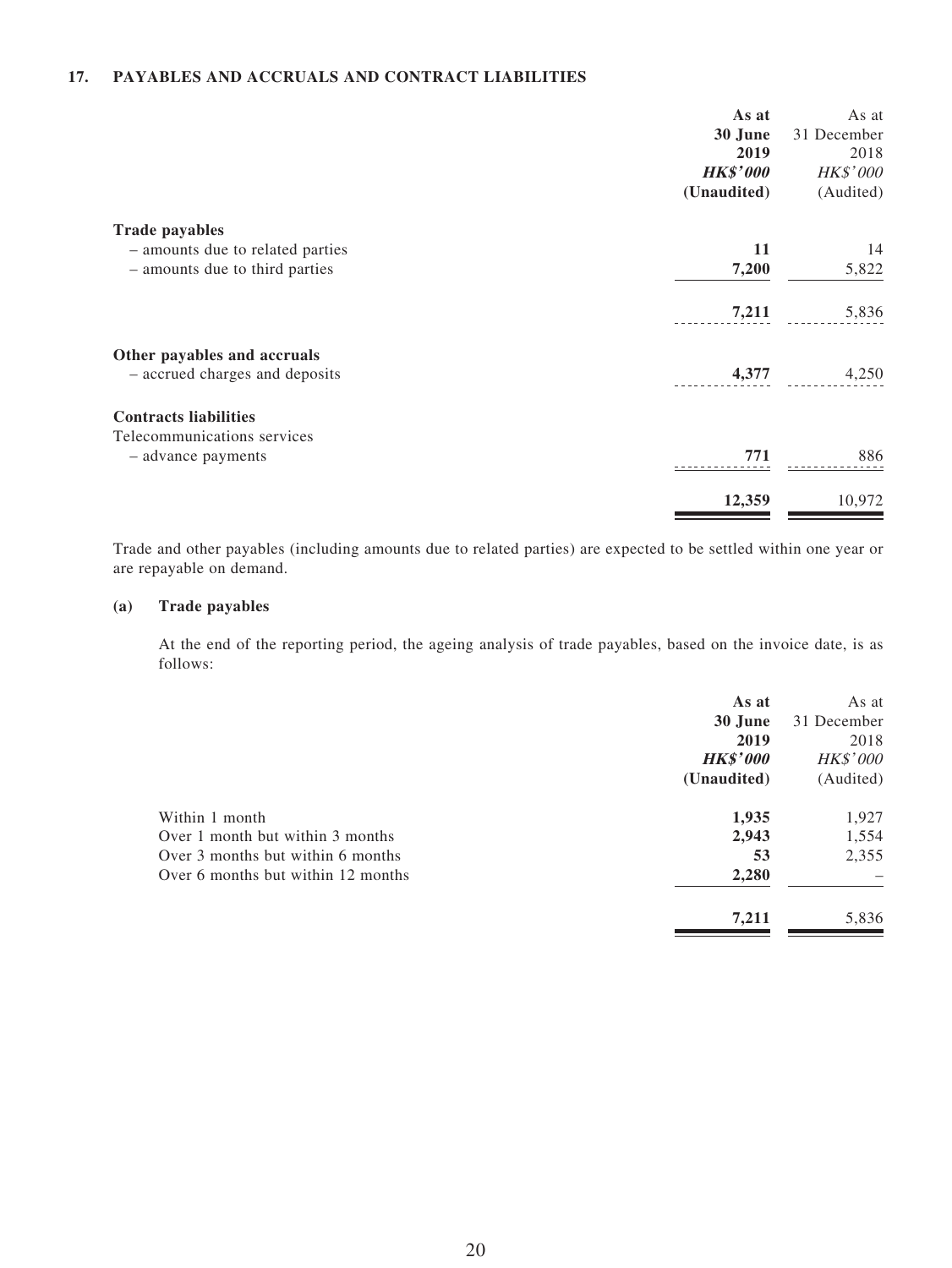#### **(b) Contract liabilities**

Typical payment terms which impact on the amount of contract liabilities recognised are as follows:

The Group provides telecommunications services to customers through a variety of plans on a prepaid basis. Revenue is recognised using an output method, either as the service entitlement units are used or as time elapses, because it reflects the pattern by which the Group satisfies the performance obligation through the transfer of service to the customer. The service is generally billed in advance, which results in a contract liability.

The above balances represent the aggregate amount of the transaction price allocated to the performance obligations that are unsatisfied or partially satisfied at the end of the reporting period, all of which will be recognised as revenue during the subsequent reporting period.

#### **Movements in contract liabilities**

|                                                                      | As at           | As at           |
|----------------------------------------------------------------------|-----------------|-----------------|
|                                                                      | 30 June         | 31 December     |
|                                                                      | 2019            | 2018            |
|                                                                      | <b>HK\$'000</b> | <i>HK\$'000</i> |
|                                                                      | (Unaudited)     | (Audited)       |
| Balance at 1 January                                                 | 886             | 1,156           |
| Decrease due to the recognition of                                   |                 |                 |
| revenue for contract liabilities at the beginning of the period/year | (886)           | (1,156)         |
| Increase due to cash received during the period/year                 | 2,134           | 48,336          |
| Decrease due to the recognition of                                   |                 |                 |
| revenue for cash received during the period/year                     | (1,363)         | (47, 450)       |
|                                                                      | 771             | 886             |

### **18. SHARE CAPITAL**

|                                                    | As at 30 June 2019 |                 | As at 31 December 2018 |           |
|----------------------------------------------------|--------------------|-----------------|------------------------|-----------|
|                                                    | <b>Number</b>      | <b>Nominal</b>  | Number                 | Nominal   |
|                                                    | of shares          | value           | of shares              | value     |
|                                                    |                    | <b>HK\$'000</b> |                        | HK\$'000  |
|                                                    | (Unaudited)        | (Unaudited)     | (Audited)              | (Audited) |
| Authorised:                                        |                    |                 |                        |           |
| At beginning and end of period/year                | 10,000,000,000     | 100,000         | 10.000.000.000         | 100,000   |
| <b>Issued and fully paid:</b>                      |                    |                 |                        |           |
| At beginning of period/year                        | 3,112,500,000      | 31,125          | 3,112,500,000          | 31,125    |
| Shares issued under warrant subscription agreement | 585,000,000        | 5,850           |                        |           |
| At end of period/year                              | 3,697,500,000      | 36,975          | 3,112,500,000          | 31,125    |

Note: During the six months ended 30 June 2019, 195,000,000 unlisted warrants were exercised to subscribe for 585,000,000 ordinary shares in the Company at a gross proceeds of approximately HK\$32,117,000 (net proceeds of approximately HK\$32,005,000) and 5,000,000 unlisted warrants were lapsed on 28 May 2019.

The holders of ordinary shares are entitled to receive dividends as declared from time to time and are entitled to one vote per share at meetings of the Company. All ordinary shares rank equally with regard to the Company's residual assets.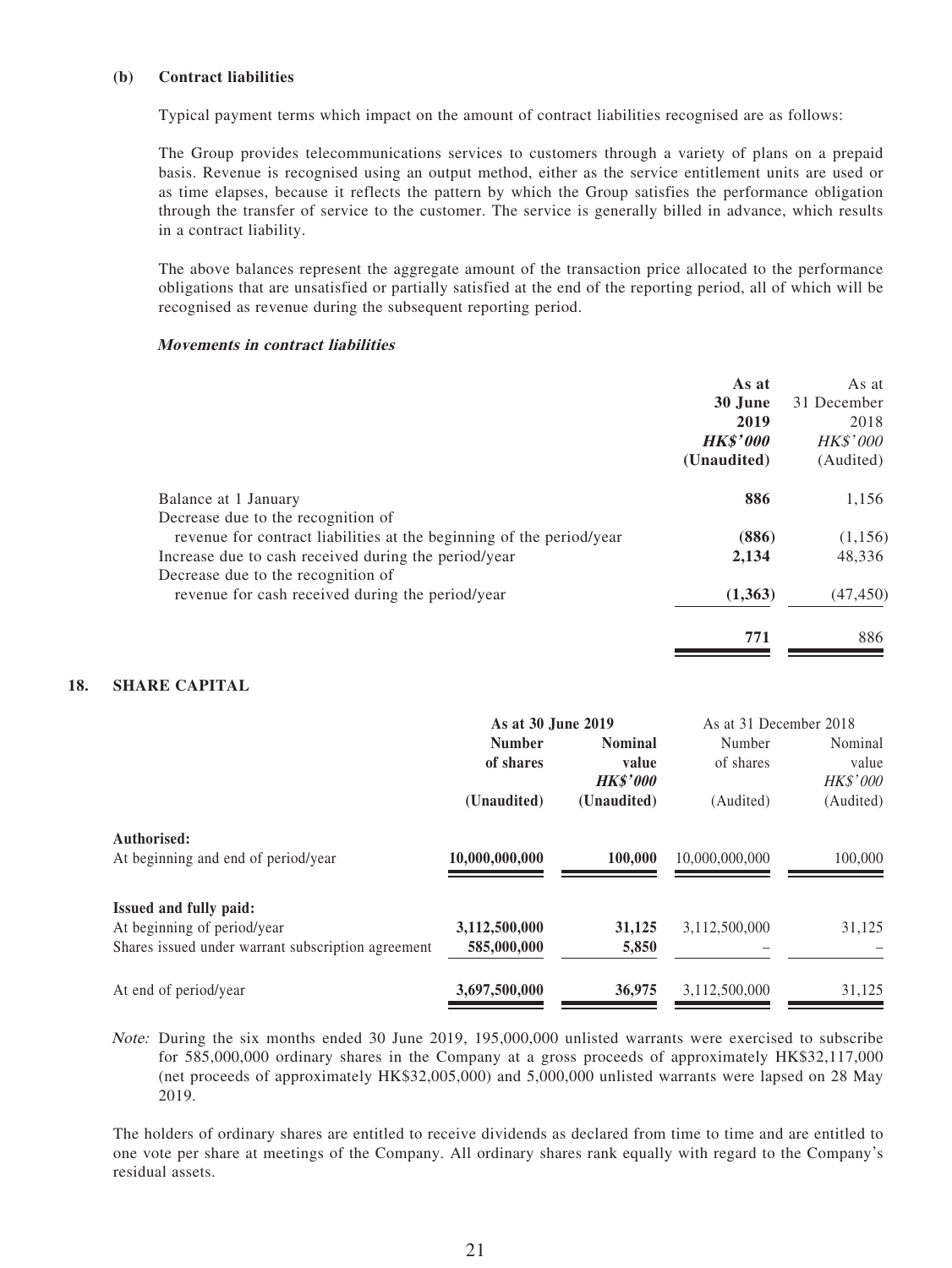#### **19. FAIR VALUE MEASUREMENT**

#### **(i) Financial assets and liabilities measured at fair value**

#### **Fair value hierarchy**

The following table presents the fair value of the Group's financial instruments measured at the end of the reporting period on a recurring basis, categorised into the three-level fair value hierarchy as defined in IFRS 13, Fair value measurement. The level into which a fair value measurement is classified is determined with reference to the observability and significance of the inputs used in the valuation technique as follows:

- Level 1 valuations: Fair value measured using only Level 1 inputs i.e. unadjusted quoted prices in active markets for identical assets or liabilities at the measurement date
- Level 2 valuations: Fair value measured using Level 2 inputs i.e. observable inputs which fail to meet Level 1, and not using significant unobservable inputs. Unobservable inputs are inputs for which market data are not available
- Level 3 valuations: Fair value measured using significant unobservable inputs

|                                               |                                                                           | Fair value measurements as<br>at 30 June 2019 categorised into |                                                                    |                                           |
|-----------------------------------------------|---------------------------------------------------------------------------|----------------------------------------------------------------|--------------------------------------------------------------------|-------------------------------------------|
|                                               | <b>Fair value</b><br>at 30 June<br>2019<br><b>HK\$'000</b><br>(Unaudited) | Level 1<br><b>HK\$'000</b><br>(Unaudited)                      | Level 2<br><b>HK\$'000</b><br>(Unaudited)                          | Level 3<br><b>HK\$'000</b><br>(Unaudited) |
| Recurring fair value measurements<br>Assets:  |                                                                           |                                                                |                                                                    |                                           |
| Non-trading listed securities<br>Liabilities: | 2,184                                                                     | 2,184                                                          |                                                                    |                                           |
| Contingent consideration payables             | 34,933                                                                    |                                                                |                                                                    | 34,933                                    |
|                                               |                                                                           |                                                                | Fair value measurements as<br>at 31 December 2018 categorised into |                                           |
|                                               | Fair value at<br>31 December<br>2018<br><b>HK\$'000</b><br>(Audited)      | Level 1<br><b>HK\$'000</b><br>(Audited)                        | Level 2<br>HK\$'000<br>(Audited)                                   | Level 3<br><b>HK\$'000</b><br>(Audited)   |
| Recurring fair value measurements<br>Assets:  |                                                                           |                                                                |                                                                    |                                           |
| Non-trading listed securities<br>Liabilities: | 2,739                                                                     | 2,739                                                          |                                                                    |                                           |
| Contingent consideration payables             | 33,433                                                                    |                                                                |                                                                    | 33,433                                    |

During the six months ended 30 June 2019 and the year ended 31 December 2018, there were no transfers between Level 1 and Level 2, or transfers into or out of Level 3. The Group's policy is to recognise transfers between levels of fair value hierarchy as at the end of the reporting period in which they occur.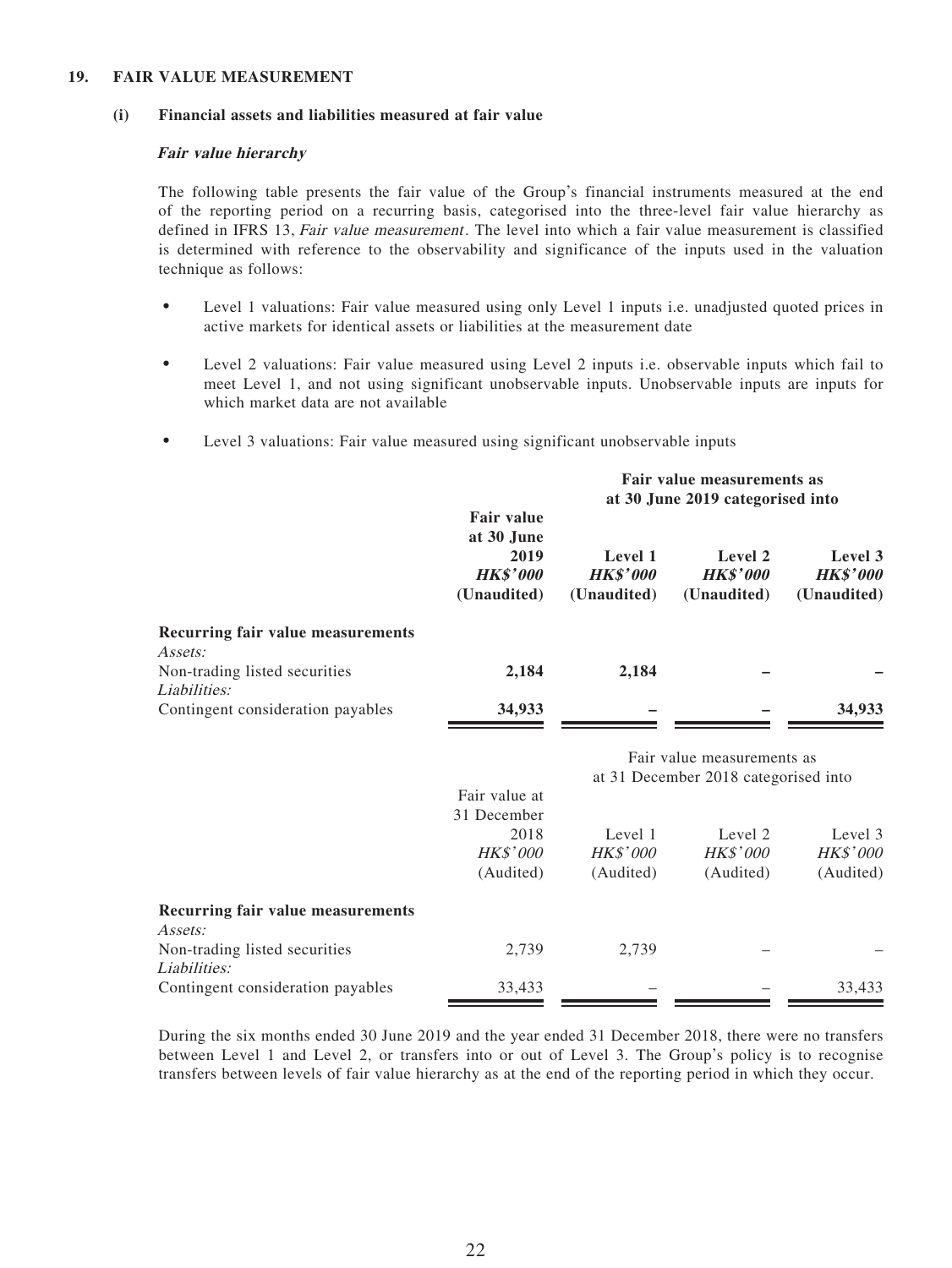### **Information about Level 3 fair value measurements**

The fair value of the contingent consideration relating to the acquisition of subsidiaries is determined using discounted cash flows, based on the expected payment and the latest financial forecast of the acquired subsidiaries and other relevant information.

The movement during the period/year in the balance of Level 3 fair value measurement is as follows:

| As at           | As at       |
|-----------------|-------------|
| 30 June         | 31 December |
| 2019            | 2018        |
| <b>HK\$'000</b> | HK\$'000    |
| (Unaudited)     | (Audited)   |
|                 |             |
| 33,433          | 30,442      |
| 1,500           | 2,991       |
| 34,933          | 33,433      |
|                 |             |

The fair value change on contingent consideration is included in "Other net loss" in the condensed consolidated statement of profit or loss and other comprehensive income for liability held at the end of the reporting period.

### **(ii) Fair value of financial assets and liabilities carried at other than fair value**

The carrying amounts of the Group's financial instruments carried at cost or amortised cost were not materially different from their fair values as at 30 June 2019 and 31 December 2018.

#### **20. COMMITMENTS**

#### **(a) Capital commitments outstanding at 30 June 2019 not provided for in the interim financial report:**

|                | As at           | As at       |
|----------------|-----------------|-------------|
|                | 30 June         | 31 December |
|                | 2019            | 2018        |
|                | <b>HK\$'000</b> | HK\$'000    |
|                | (Unaudited)     | (Audited)   |
| Contracted for |                 | 1,141       |
|                |                 |             |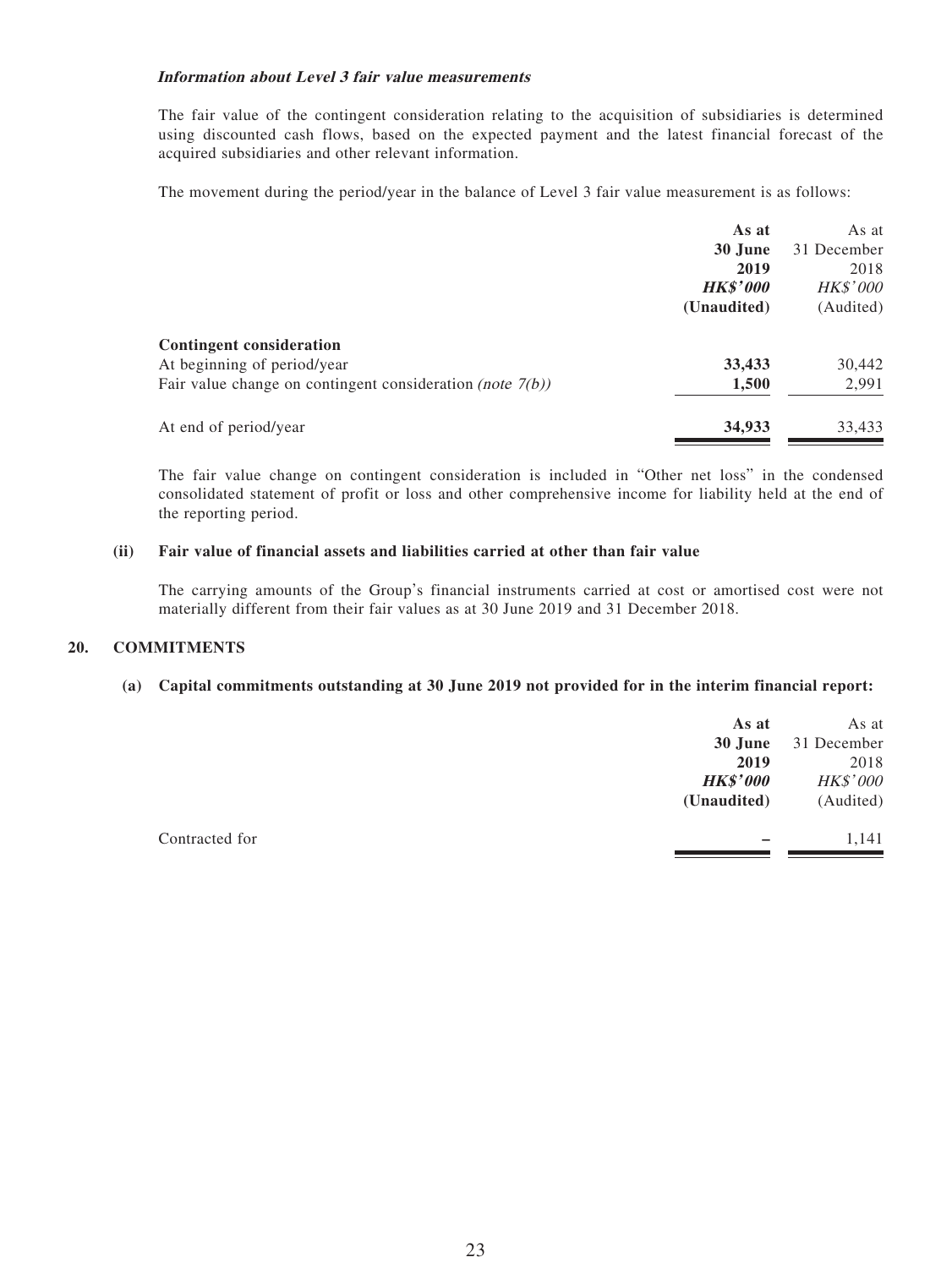#### **(b) At 31 December 2018, the total future minimum lease payments under non-cancellable operating leases were payable as follows:**

|                                 | As at 31 December 2018<br>Transmission     |                                       |
|---------------------------------|--------------------------------------------|---------------------------------------|
|                                 | Properties<br><b>HK\$'000</b><br>(Audited) | lines<br><b>HK\$'000</b><br>(Audited) |
| Within 1 year                   | 1,341                                      | 841                                   |
| After 1 year but within 5 years | 359                                        | 131                                   |
| After 5 years                   | 247                                        |                                       |
|                                 | 1,947                                      | 972                                   |

The Group is the lessee in respect of a number of properties and transmission lines held under leases which were previously classified as operating leases under IAS 17. The Group has initially applied IFRS 16 using the modified retrospective approach. Under this approach, the Group adjusted the opening balances at 1 January 2019 to recognise lease liabilities relating to these leases (see note 3). From 1 January 2019 onwards, future lease payments are recognised as lease liabilities in the statement of financial position in accordance with the policies set out in note 3.

### **21. MATERIAL RELATED PARTY TRANSACTIONS**

### **(a) Relationship between the Group and related parties**

### **(i) Controlling shareholders of the Group**

- Li Kin Shing
- Kwok King Wa

### **(ii) Subject to common control from controlling shareholders**

- China Elite Information Technology Ltd.
- Directel Limited
- Fastary Limited
- International Elite Ltd. (ceased to be subjected to common control of the controlling shareholder till 28 November 2018)
- International Elite Limited Macao Commercial Offshore (ceased to be subjected to common control of the controlling shareholder till 28 November 2018)
- PacificNet Communications Limited Macao Commercial Offshore
- Sunward Telecom Limited (incorporated in the BVI)
- Sunward Telecom Limited (incorporated in the Cayman Islands)
- Talent Group (International) Limited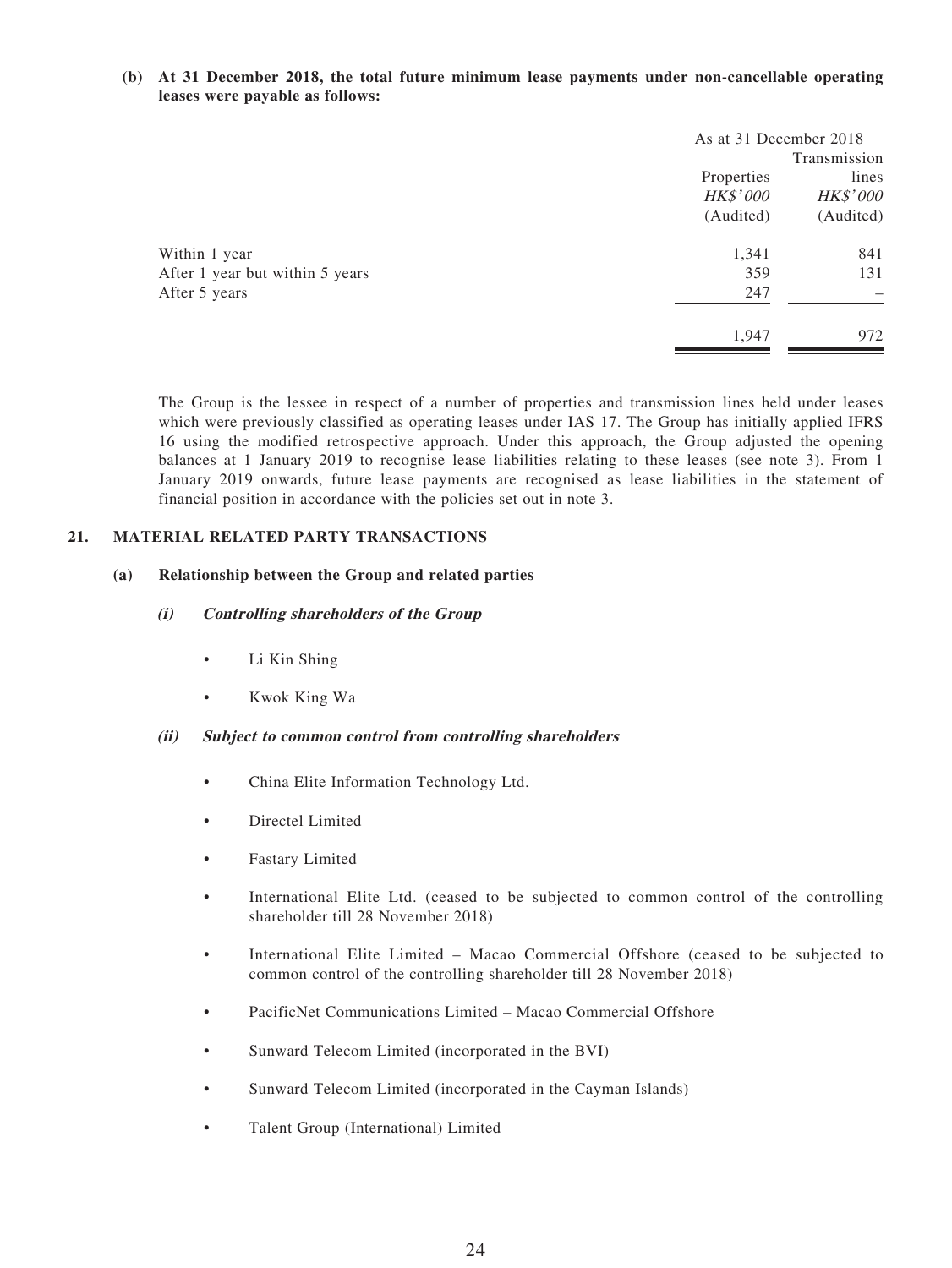- Talent Information Engineering Co. Limited
- Target Link Enterprises Limited
- Xiamen Elite Electric Co., Ltd.
- 廣州國聯智慧信息技術有限公司
- China Elite Info Co., Ltd.
- Winet Engineering Limited

#### **(b) Transactions**

The Group entered into the following material related party transactions:

|                                     | For the three months<br>ended 30 June |                 | For the six months<br>ended 30 June |                 |
|-------------------------------------|---------------------------------------|-----------------|-------------------------------------|-----------------|
|                                     | 2019<br>2018                          |                 | 2019                                | 2018            |
|                                     | <b>HK\$'000</b>                       | <b>HK\$'000</b> | <b>HK\$'000</b>                     | <i>HK\$'000</i> |
|                                     | (Unaudited)                           | (Unaudited)     | (Unaudited)                         | (Unaudited)     |
| <b>Continuing after the Listing</b> |                                       |                 |                                     |                 |
| Services rendered (i)               | 214                                   | 214             | 428                                 | 428             |
| Rental of properties (ii)           | 249                                   | 249             | 498                                 | 498             |
|                                     |                                       |                 |                                     |                 |

Notes:

- (i) Services rendered by related parties related to data processing and billing management services, built-in-secretarial and customer hotline services and development and maintenance of the Company's website, on-line platform and mobile application.
- (ii) The Group has leased certain properties under operating lease from a related party at an aggregate monthly rental of HK\$83,000 for the period from 1 January 2019 to 31 December 2019.

The directors of the Company are of the opinion that the above transactions with related parties were conducted on terms and conditions that are mutually agreed in the ordinary course of the Group's business.

### **(c) Balances with related parties**

As at the respective end of the reporting period, the Group had the following balances with related parties:

|                                             | As at           | As at           |
|---------------------------------------------|-----------------|-----------------|
|                                             | 30 June         | 31 December     |
|                                             | 2019            | 2018            |
|                                             | <b>HK\$'000</b> | <b>HK\$'000</b> |
|                                             | (Unaudited)     | (Audited)       |
| Amounts due from related parties<br>- trade | 50              | 8               |
| Amounts due to related parties<br>- trade   | (11)            | (14)            |

Notes: The amounts due from/(to) related parties are unsecured, interest-free and recoverable/(repayable) on demand and is included in "Other receivables, deposits and prepayment" (note 15) and "Payables and accruals and contract liabilities" (note 17) respectively.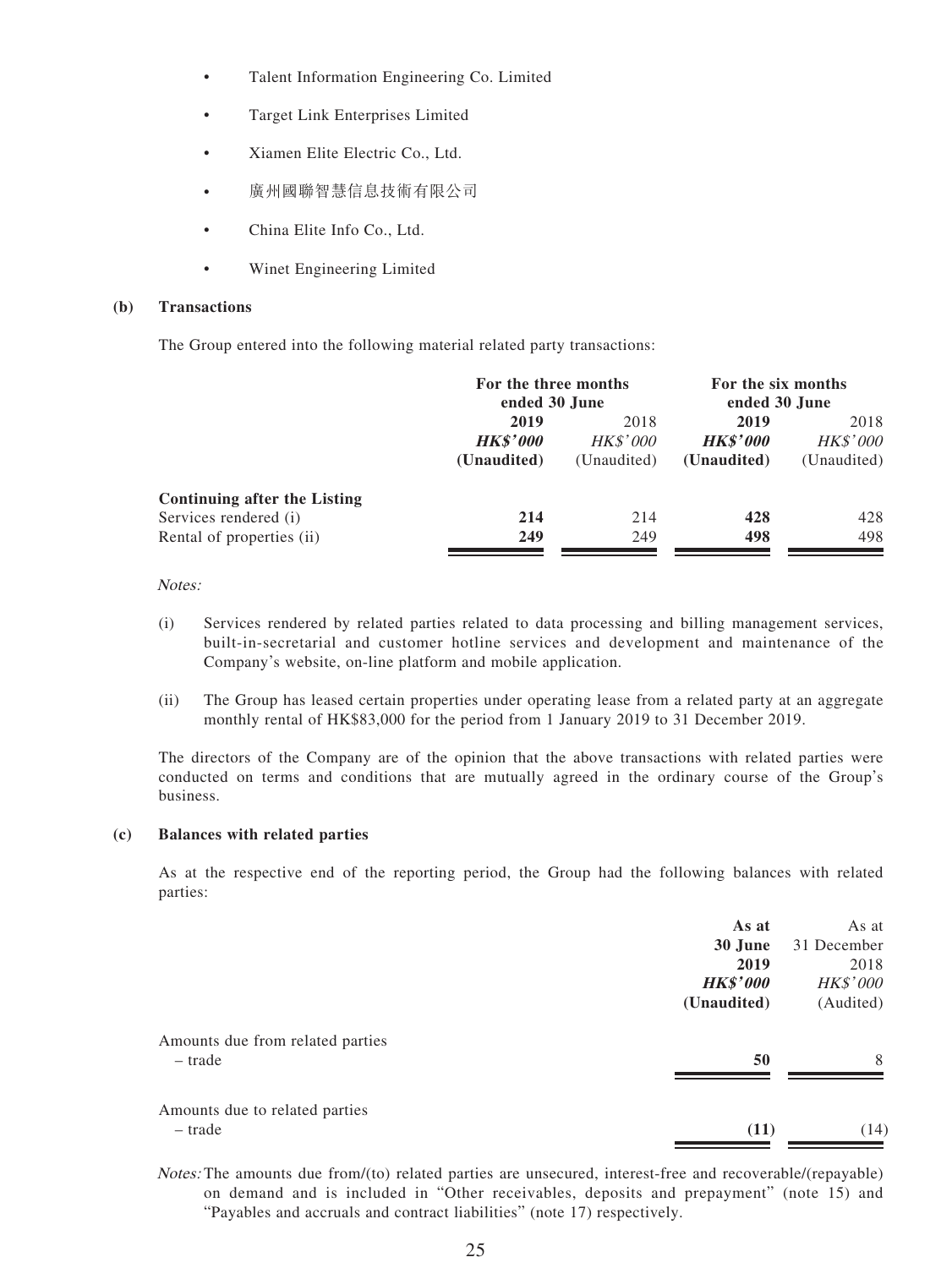#### **(d) Key management personnel remuneration**

Remuneration for key management personnel of the Group, including amounts paid to the Company's directors and certain of the individuals with highest emoluments, are as follows:

|                                                             | For the three months<br>ended 30 June  |                                        | For the six months<br>ended 30 June    |                                 |
|-------------------------------------------------------------|----------------------------------------|----------------------------------------|----------------------------------------|---------------------------------|
|                                                             | 2019<br><b>HK\$'000</b><br>(Unaudited) | 2018<br><i>HK\$'000</i><br>(Unaudited) | 2019<br><b>HK\$'000</b><br>(Unaudited) | 2018<br>HK\$'000<br>(Unaudited) |
| Short-term employee benefits<br>Contributions to retirement | 533                                    | 528                                    | 1,057                                  | 1,049                           |
| benefit schemes                                             | 16                                     | 16                                     | 33                                     | 33                              |
|                                                             | 549                                    | 544                                    | 1,090                                  | 1,082                           |

Total remuneration is included in "staff costs" (note 8(b)).

#### **22. CONTINGENT LIABILITIES**

Other than the contingent consideration payables of HK\$34,933,000, as at 30 June 2019, a performance bond of HK\$200,000 was given by a bank in favour of the Office of the Communications Authority as security for the due performance and observance of the Group's obligation under Services-Based Operator Licence. The Group has pledged bank deposits for the above performance bond. The Directors do not consider it probable that a claim will be made against the Group.

#### **23. COMPARATIVE FIGURES**

The Group has initially applied IFRS 16 at 1 January 2019 using the modified retrospective method. Under this approach, comparative information is not restated. Further details of the changes in accounting policies are disclosed in note 3. Comparative figures in respective of certain components in revenue and cost of sales have been reclassified to conform to the current period's presentation.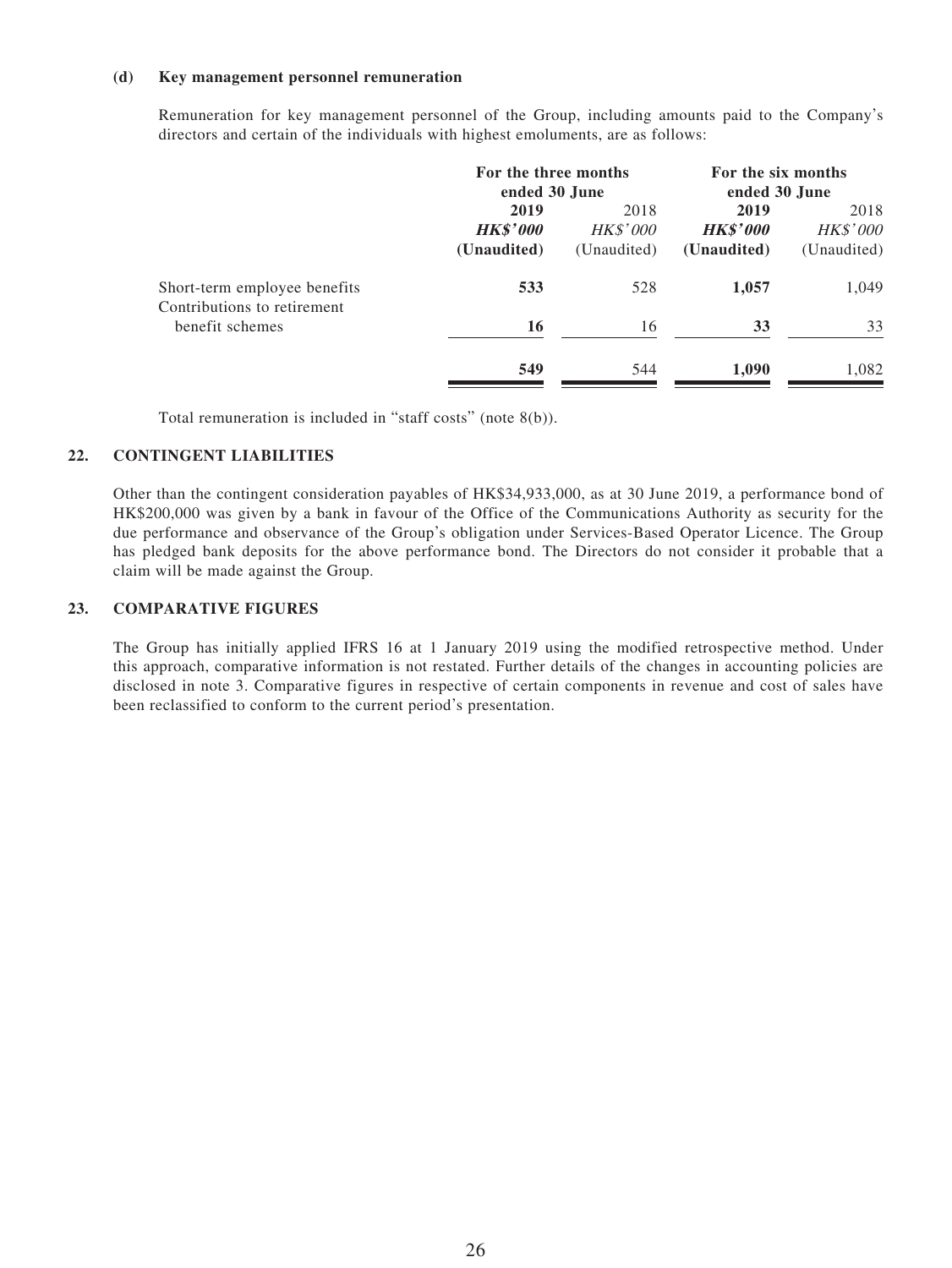## **MANAGEMENT DISCUSSION AND ANALYSIS**

## **BUSINESS REVIEW AND OUTLOOK**

## **Business in Hong Kong**

The Group is a mobile virtual network operator ("MVNO") which is principally engaged in the provision of mobile telecommunications services and telecommunications value-added services. The Group does not have its own telecommunications network infrastructure and its business mainly involves the trading of the airtime and mobile data sourced from several mobile network operators ("MNOs") in and outside Hong Kong and subsequently sold the airtime and mobile data through different channels and in various forms to users and dealers. The Group also provides telesales dealership services and other services.

The Group has successfully upgraded its network in Hong Kong to be compatible with the 4G network in October 2017 and thereafter introduced the 4G services. With the introduction of the new 4G services together with the additional coverage provided by an existing service provider, the Group is able to broaden its mobile roaming coverage to over 60 countries and to launch a new mobile roaming application called "DIRECT-TX", for users to make phone calls through the application in the broadened coverage. The Group continued its marketing efforts in promoting its new 4G telecommunications services and is currently actively contacting distributors for distribution of its various 4G products. The Group has entered into distribution contracts with two distributors in 2017 which included a term that the distributors would commit subscription of not less than HK\$29 million and HK\$21.3 million worth of airtime and mobile data services in aggregate throughout the period ended 31 December 2018, respectively. The two contracts have been fulfilled in 2018, however, the Group was unable to secure new contracts with committed subscription with distributors in the first half of 2019 for the 4G products and similar 4G roaming products provided by other competitors can easily be found in the highly competitive mobile telecommunications industry.

As a result of the above, the revenue derived from the provision of telecommunications services decreased significantly by approximately 76.8% to approximately HK\$6,766,000 for the six months ended 30 June 2019 compared to approximately HK\$29,108,000 for the corresponding period last year.

The Group is currently negotiating with the service providers to further reduce the unit cost of airtime and mobile data and thus the Group would be able to reduce the selling price of the 4G products to enhance competitiveness. The Group is now actively looking for distributors to develop overseas markets to enable overseas users who would like to enjoy mobile data services during their overseas travels at lower charges. The Group believes that various 4G product offerings will help the Group to broaden its user base as well as the total usage of airtime and mobile data, which in turn will strengthen the market position of the Group and increase our revenue as well as the market share of the Group in the competitive mobile telecommunications industry.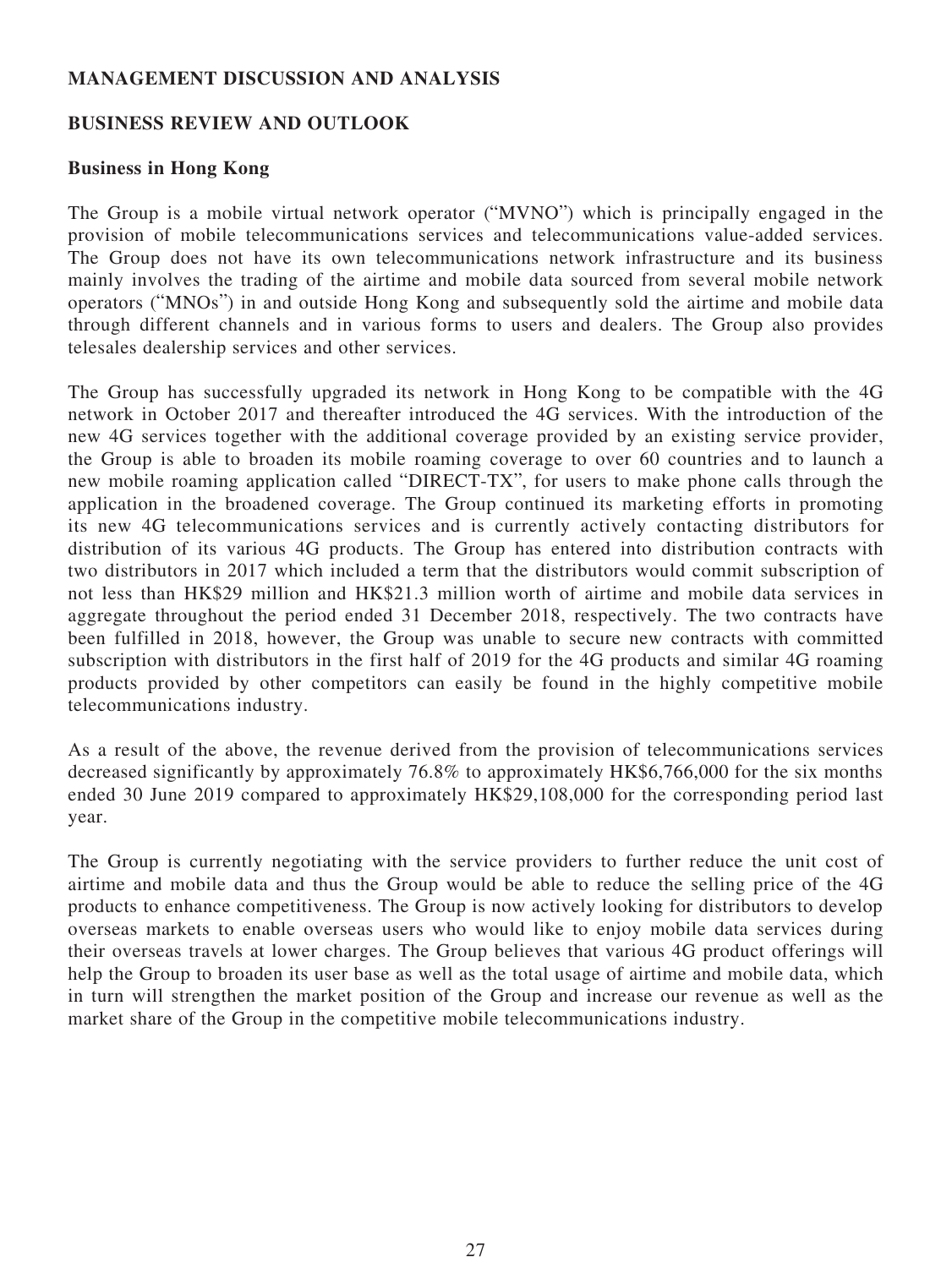In the second quarter of 2018, the Group has diversified its business in Hong Kong to the distribution of mobile phones and electronic products. For the six months ended 30 June 2019, the revenue generated from such distribution business which represents the sales proceeds of mobile phones and electronic products, net of returns and discounts, increased by approximately 3.6 times to approximately HK\$42,109,000 when compared with approximately HK\$9,062,000 for the corresponding period last year.

In addition, the Group has signed a cooperation agreement with a hotel booking service provider, in which the Group shall provide free mobile telecommunications services, including airtime and mobile data usage, to guests of hotels in and outside of Hong Kong who have made their hotel bookings through the designated hotel booking application or platform. The Group shall receive a commission rebated by the hotel booking service provider for the services rendered. The hotel booking application and platform have been developed and launched in the fourth quarter of 2017.

## **Business in the PRC**

On 8 September 2017, the Group completed the acquisition of Joint Top Investments Limited ("Joint Top") together with its subsidiary, Guangzhou Directel Telecommunications Limited\* 廣州直通電訊有限公司("GZDT") (together with Joint Top, the "Joint Top Group") (the "PRC Acquisition"). Following the completion of the acquisition, Joint Top became an indirect wholly-owned subsidiary of the Company and thereafter, the Group has been engaging in the provision of mobile telecommunications services and distribution business in Guangdong province in the PRC.

GZDT is principally engaged in three main businesses. The first is the provision of mobile telecommunications services in Guangdong province of the PRC, especially focusing on prepaid telecommunications business. It strategically sets inbound and outbound travellers as its target end users for its pre-paid telecommunications products in view of the strong demand for local and roaming telecommunications services from inbound and outbound travellers respectively. GZDT principally carries two major categories of pre-paid telecommunications products, namely (i) local pre-paid products which mainly targets inbound travellers to the PRC and allow users to enjoy voice calls and mobile data services in the PRC without incurring roaming charges; and (ii) roaming pre-paid products which mainly targets PRC outbound travellers who would like to enjoy voice calls and mobile data services during their overseas travels at lower charges. GZDT distributes the roaming pre-paid products mainly through its established network including travel agents, hotels, telecommunications services/equipment agents/distributors, retail stores/chains, automobile 4S shops and others.

In 2017, GZDT has successfully secured contracts with 5 sales channels/distributors for the pre-paid telecommunications business. Out of the 5 contracts, (i) two contracts are with local distributors which include a term that each distributor has committed subscription of not less than RMB20 million worth of mobile and data services in aggregate for the coming two years from the date of respective contracts; and (ii) one contract is with a distributor which includes a term that the relevant distributor has agreed to procure not less than RMB5 million worth of annual sales of telecommunications services provided by GZDT during the three years' contract term.

For identification only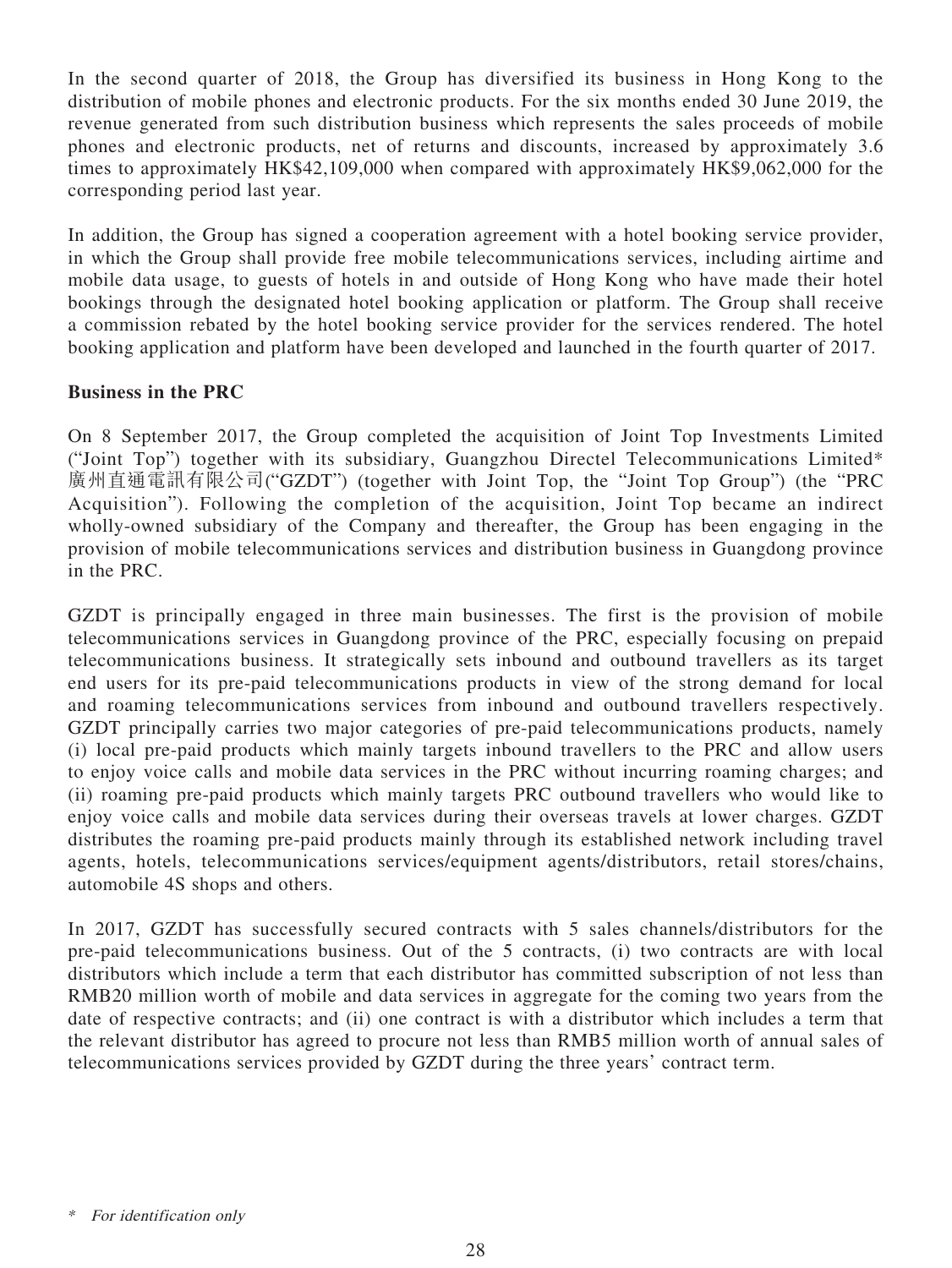GZDT has engaged in the provision of mobile and data top-up services sourced from the dealers of the 3 major mobile network operators in the PRC and resale to ultimate users through the e-commerce platform which is connected to various online payment platforms. Various functions of mobile phones such as online shopping, mobile navigation, video watching and online games playing etc. lead to increasing demand for mobile data traffic and trouble faced by mobile users of insufficient data traffic. Through the new mobile and data top-up services provided by GZDT, mobile users can enjoy a special discount rate on the mobile and data top-up which superimpose on their original mobile data packages and thus solve the particular needs of users such as roaming day plan and video watching plan. For the six months ended 30 June 2019, the revenue generated from the provision of mobile and data top-up services decreased by approximately 17.5% to approximately HK\$20,421,000 when compared with approximately HK\$24,747,000 for the corresponding period last year. The Directors believe that the demand of mobile data traffic will continuously make contribution to the Group's overall revenue in the coming years.

In addition to pre-paid telecommunications business, GZDT has leveraged its established relationship and connection with telecommunications services/equipment agents/distributors to commence the mobile phones distribution business. GZDT has entered into mobile phones and electronic products supply contracts with two suppliers in different provinces of the PRC which enable GZDT to sell the most popular and price competitive handsets to dealers. At the same time, GZDT is actively negotiating with other telecommunications equipment distributors for further potential business co-operation.

GZDT has successfully secured a contract with a telecommunications equipment distributor which includes a term that the relevant distributor has committed to procure sales of mobile phones and electronic products in aggregate of not less than RMB50 million throughout the period ending 31 December 2020. For the six months ended 30 June 2019, the revenue generated from the distribution business which represents the sales proceeds of the mobile phones and electronic products, net of returns and discounts, decreased by approximately 52.1% to approximately HK\$7,914,000 when compared with approximately HK\$16,512,000 for the corresponding period last year.

In addition to the abovementioned, the Group obtained the Mainland and Hong Kong Closer Economic Partnership Arrangement ("CEPA") qualification in June 2017 and obtained the approval letter from the Guangdong Communications Administration 廣東省通信管理局備案批 准 in December 2017 which allows the Group to sell its SIM cards through distributors to local customers in Guangdong Province who intend to travel abroad and use data services while they are abroad. In view of this, GZDT acts as a new distribution channel of the Group's products (especially the 4G roaming products as mentioned above) in the Guangdong Province market. The Group will continue to leverage on the established network and sales channels of GZDT to penetrate into the PRC market. In a longer term perspective, it is the Group's plan to use GZDT as a platform to reach other PRC markets outside the Guangdong Province. Thus, the Company is of the view that the PRC Acquisition will continue to enhance the Group's operation, broaden its revenue source and expand its geographical reach.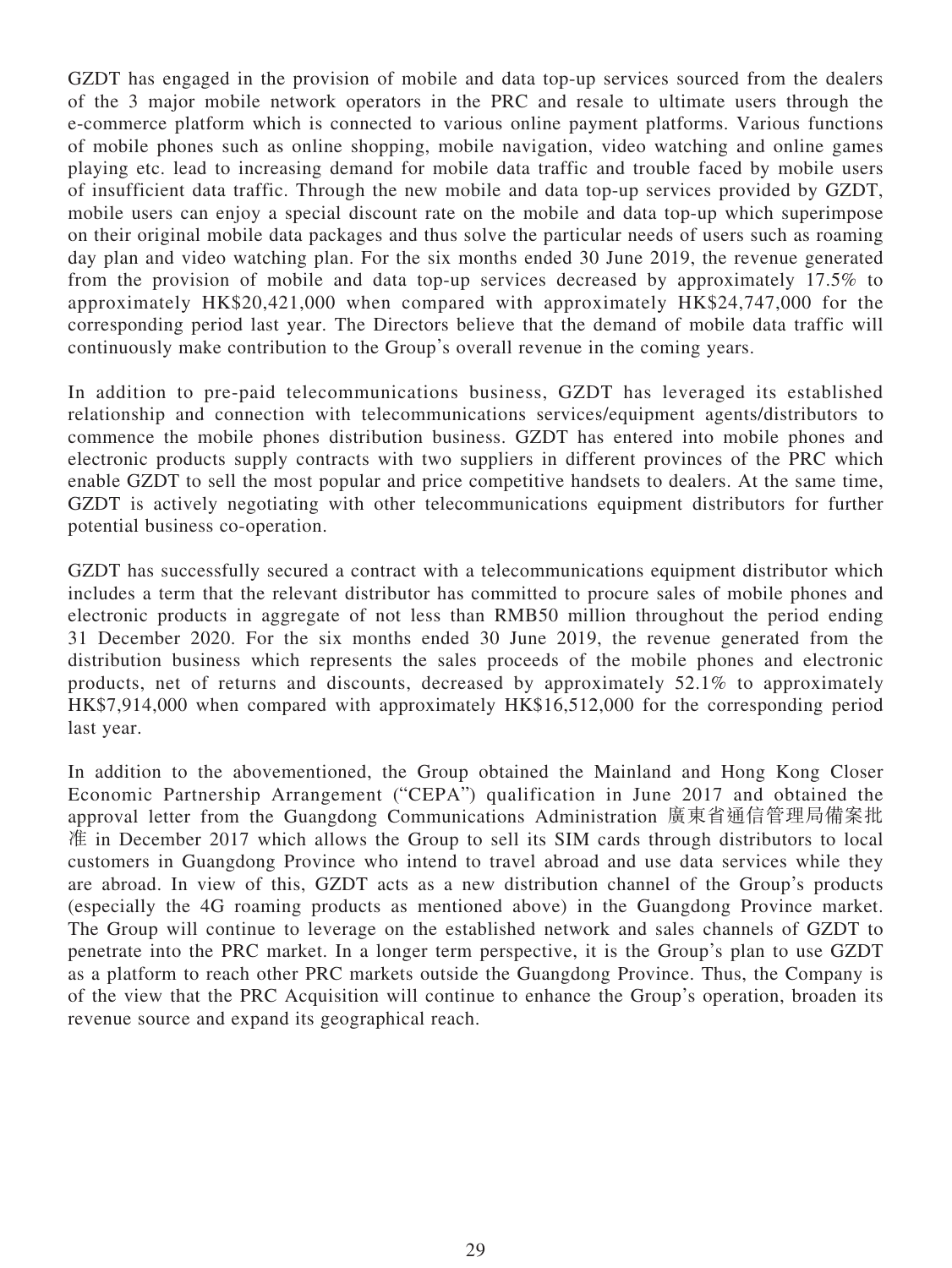## **Business in Singapore**

On the other hand, the Group always targets to expand its business to Southeast Asia. In September 2017, the Group completed an acquisition of South Data Communication Pte. Ltd. ("South Data"), a company incorporated in Singapore, which is principally engaged in the provision of telecommunications services and distribution business in Singapore. Following the completion of the acquisition, South Data became an indirect wholly-owned subsidiary of the Company and acts as the Group's platform to establish a foothold in the telecommunications market in Singapore. South Data has entered into contracts with several distributors in 2018 for the pre-paid telecommunications business. For the six months ended 30 June 2019, the revenue derived from the provision of telecommunications services decreased by approximately 71.8% to approximately HK\$1,643,000 when compared with approximately HK\$5,823,000 for the corresponding period last year. In respect of the distribution business, South Data has already successfully secured a contract with one of the largest e-commerce platform operator in Singapore (the "E-commerce Platform Operator") as a sale channel in which it will purchase mobile and data top-up e-vouchers from South Data and then resell to ultimate mobile users and the E-commerce Platform Operator has committed to procure not less than SGD36 million worth of mobile and data top-up credits in aggregate throughout the period ending 31 December 2020. The E-commerce Platform Operator has a wide distribution channel of over 800 point of sales in Singapore and the ultimate users can easily top up their mobile phones through various popular payment methods such as credit cards and online payment. For the six months ended 30 June 2019, the revenue derived from the distribution of mobile and data top-up business increased by approximately 17.8% to approximately HK\$34,609,000 when compared with approximately HK\$29,375,000 for the corresponding period last year. The Directors are confident that the new business would greatly improve the Group's business performance and operation and act as a milestone in the expansion of telecommunications market to other Asia Pacific territories.

The Company is also continuously exploring suitable business development/investment opportunities in the relevant telecommunications business, and will issue announcement(s) in accordance with the applicable GEM Listing Rules, as and when appropriate.

Besides exploring new revenue sources, the Group will at the same time implement stringent cost control measures in order to improve its business and financial performance. The Group is currently negotiating with the service providers to further reduce the unit cost of airtime and mobile data.

## **FINANCIAL REVIEW**

For the six months ended 30 June 2019, the revenue of the Group decreased slightly to approximately HK\$113,505,000 compared to approximately HK\$114,722,000 for the corresponding period last year, representing a decrease of approximately 1.1%. Revenue from the provision of telecommunications services and distribution business accounted for approximately HK\$28,873,000 and HK\$84,632,000 respectively, representing 25.4% and 74.6% of the Group's revenue for the six months ended 30 June 2019, respectively. The decrease was mainly attributable to the significant increase of revenue generated from the distribution business in Hong Kong which was partially offset by the decrease in revenue generated from the provision of telecommunications services in Hong Kong.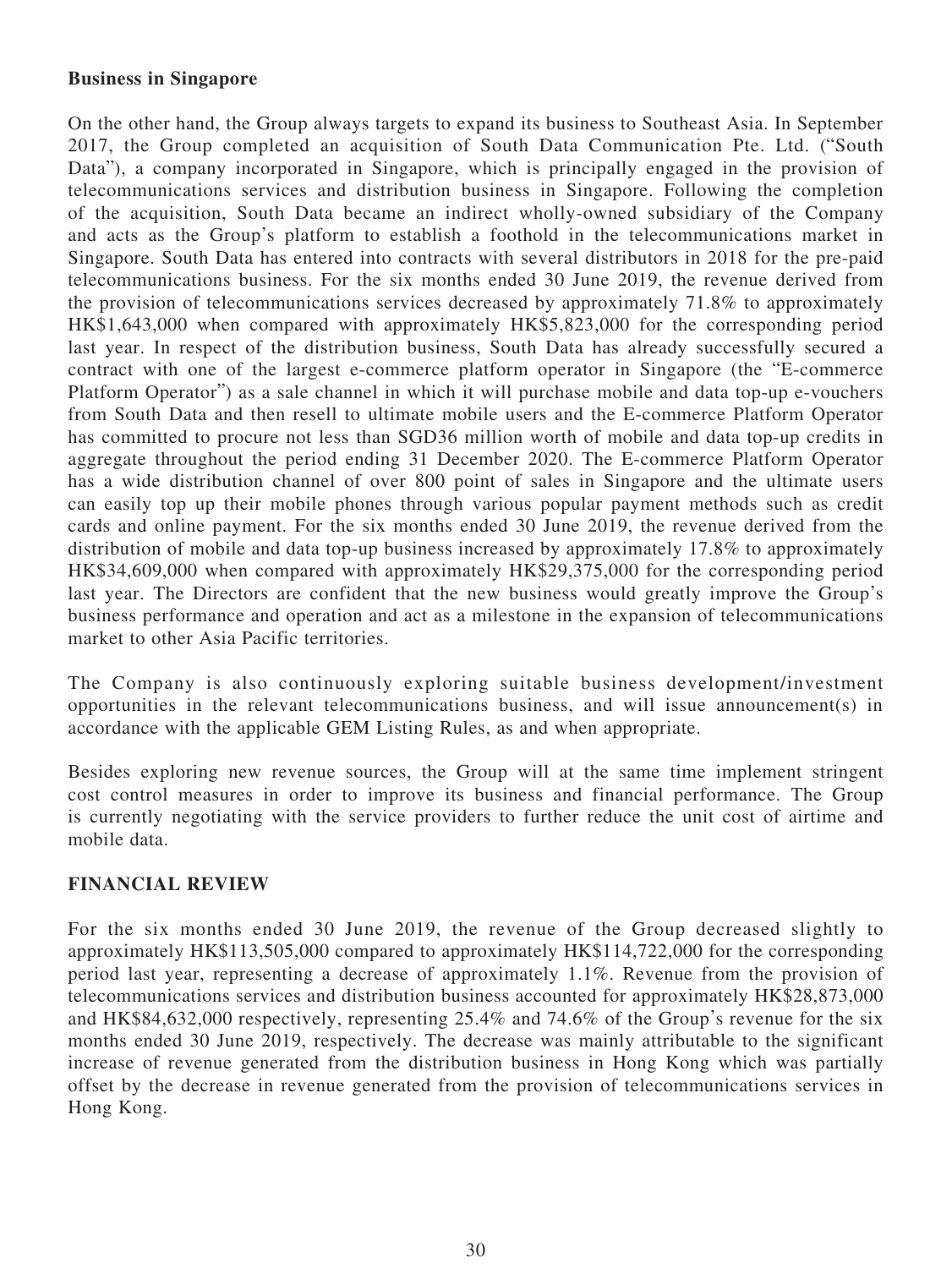The Group's cost of sales increased by approximately 11.6% to approximately HK\$113,286,000 for the six months ended 30 June 2019 compared to approximately HK\$101,544,000 for the corresponding period last year. The increase was mainly attributable to the increase in cost of the distribution business.

For the six months ended 30 June 2019, the gross profit of the Group decreased to approximately HK\$219,000 compared to approximately HK\$13,178,000 for the corresponding period last year, representing a decrease of approximately 98.3%. The decrease was mainly attributable to the significant decrease in revenue generated from the provision of telecommunications services in Hong Kong which in turn led to a gross loss of this segment for the six months ended 30 June 2019 as a certain amount of the operating costs in this segment are fixed costs in nature.

The Group's other income for the six months ended 30 June 2019 decreased by approximately 48.1% to approximately HK\$136,000 when compared with approximately HK\$262,000 for the corresponding period last year. The decrease was mainly attributable to the decrease of interest income from bank deposits.

The Group's other net loss increased by approximately 90.2% to approximately HK\$1,482,000 for the six months ended 30 June 2019 compared to approximately HK\$779,000 for the corresponding period last year. The increase of other net loss was mainly due to the increase in fair value change on contingent consideration payables amounted to approximately HK\$1,500,000 for the acquisition of the Joint Top Group in September 2017.

The Group's administrative and other operating expenses for the six months ended 30 June 2019 increased by approximately 35.1% to approximately HK\$11,897,000 when compared to approximately HK\$8,808,000 for the corresponding period last year. The increase was primarily due to the increase in professional fees, staff costs and repair and maintenance fees.

The Group's finance costs for the six months ended 30 June 2019 was approximately HK\$24,000. No finance costs incurred for the six months ended 30 June 2018. The incurrence of finance costs was mainly due to the interest on lease liabilities recognised upon the initial adoption of IFRS 16 at 1 January 2019.

The Group recorded income tax credit of approximately HK\$191,000 for the six months ended 30 June 2019 while the Group's income tax expense for the six months ended 30 June 2018 was approximately HK\$1,035,000. Such income tax credit was mainly attributable to the decrease of deferred tax liabilities provided for the property, plant and equipment of the Group.

The Group recorded a loss attributable to equity shareholders of the Company for the six months ended 30 June 2019 of approximately HK\$12,857,000 while it recorded a profit attributable to equity shareholders of the Company of approximately HK\$2,818,000 for the six months ended 30 June 2018. The incurrence of loss was mainly attributable to (i) the significant decrease in revenue generated from the provision of telecommunications services in Hong Kong; (ii) the increase in fair value change on contingent consideration payables; and (iii) the increase in administrative and operating expenses especially in professional fees, staff costs and repair and maintenance fees.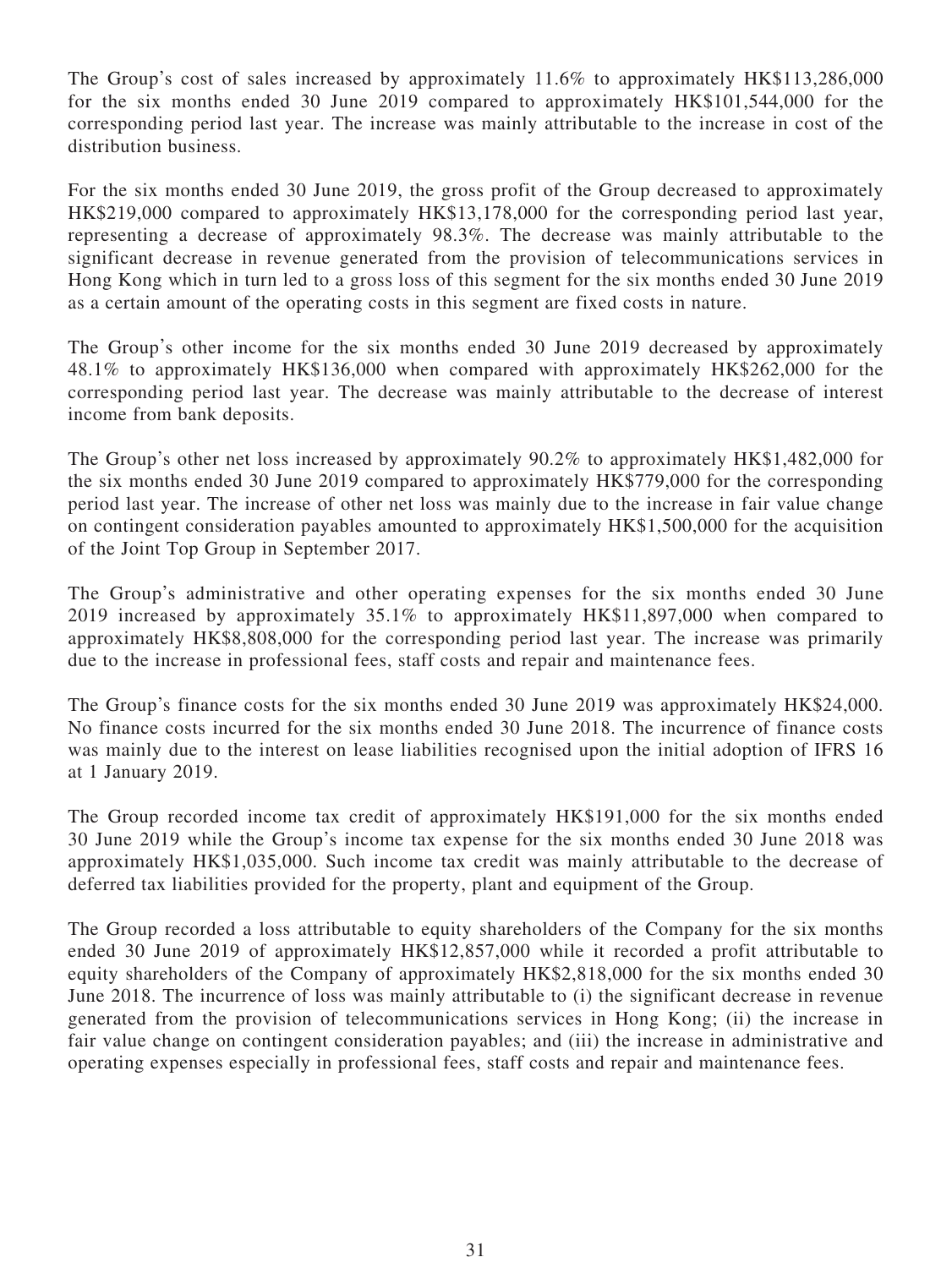## **OTHER INFORMATION**

## **Update on the use of proceeds from the placing of the shares of the Company completed on 2 June 2010 ("IPO Proceeds")**

This section is made by the Company to provide an update on the use of IPO Proceeds.

The IPO Proceeds were approximately HK\$69.2 million, amongst which approximately HK\$61.0 million had been utilised up to 30 June 2019. As disclosed in the announcement of the Company dated 12 September 2018, the Directors had resolved to change part of the use of the unutilised net proceeds from the Placing. Therefore, the breakdown of the Company's actual use of the IPO Proceeds up to 30 June 2019 is as follows:

|                                                                                                                         |                 | Resolved         |                             |
|-------------------------------------------------------------------------------------------------------------------------|-----------------|------------------|-----------------------------|
|                                                                                                                         | Proposed use    | change of use    |                             |
|                                                                                                                         | of the IPO      | of the IPO       |                             |
|                                                                                                                         | Proceeds        | Proceeds as      |                             |
|                                                                                                                         | as disclosed in | disclosed in the | Actual use of               |
|                                                                                                                         | the prospectus  | announcement     | the IPO                     |
|                                                                                                                         | of the Company  | dated 12         | Proceeds from               |
|                                                                                                                         | dated 28 May    | September        | the date of                 |
|                                                                                                                         | 2010 (the       | 2018 (the        | listing to                  |
|                                                                                                                         | "Prospectus")   | "Announcement")  | 30 June 2019                |
|                                                                                                                         | HK\$ million    | HK\$ million     | HK\$ million<br>(unaudited) |
| Expansion of the business of mobile phone services in Macau,                                                            |                 |                  |                             |
| Taiwan and other Asia Pacific territories                                                                               | 22.7            | 22.7             | 22.7                        |
| Upgrading of the Group's telecommunications equipment for<br>compatible with the mobile network operated by the Group's |                 |                  |                             |
| service providers in Hong Kong and the PRC                                                                              | 20.8            | 12.8             | 12.6                        |
| Development and implementation of RF-SIM business plans in                                                              |                 |                  |                             |
| Hong Kong and Macau                                                                                                     | 18.9            | 12.3             | 4.3                         |
| Distribution of mobile phones and equipment overseas (Note)                                                             |                 | 12.1             | 12.1                        |
|                                                                                                                         |                 |                  |                             |
| Working capital                                                                                                         | 6.8             | 9.3              | 9.3                         |
| Total                                                                                                                   | 69.2            | 69.2             | 61.0                        |
|                                                                                                                         |                 |                  |                             |

Note: As disclosed in the announcement of the Company dated 12 September 2018, the Directors had resolved to allocate part of the use of the unutilised net proceeds to distribution of mobile phones and equipment overseas.

Based on the information currently available and the Board's estimation of the future market condition, the Company intends to utilise approximately HK\$0.2 million (representing approximately 2.4% of the unutilised IPO Proceeds of approximately HK\$8.2 million) in the following manner: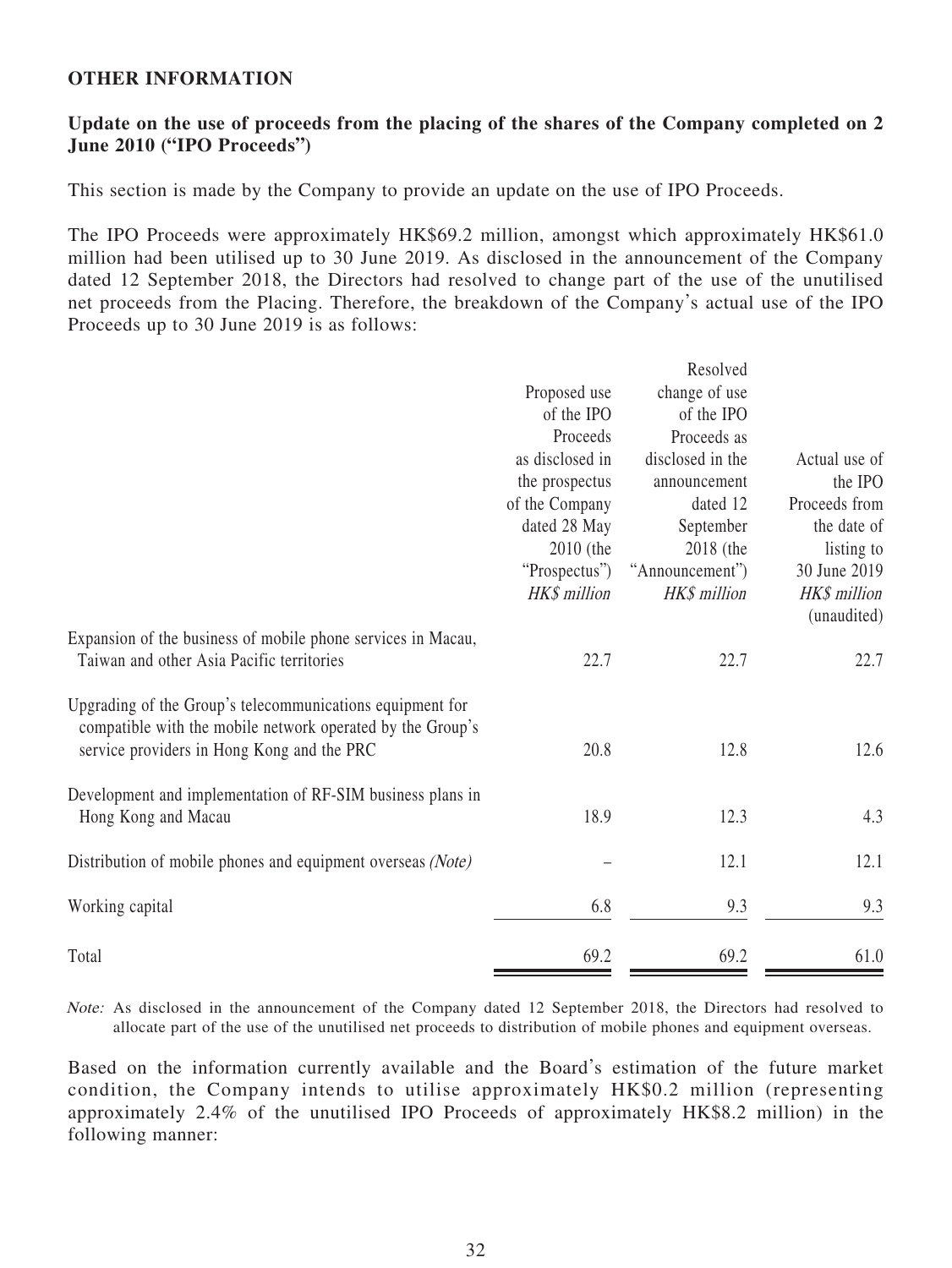## **1. Upgrading of the Group's telecommunications equipment for compatible with the mobile network operated by the Group's service providers in Hong Kong and the PRC**

Up to 30 June 2019, approximately HK\$12.6 million out of approximately HK\$12.8 million of the changed use of IPO Proceeds allocated to the upgrading of the Group's telecommunications equipment for compatible with the mobile network operated by the Group's service providers in Hong Kong and the PRC has been utilised. The Group has successfully upgraded its network in Hong Kong to be compatible with 4G network in October 2017, which supports higher-speed mobile data transmission. The upgrade cost amounted to approximately HK\$8 million which includes the equipment cost of the 4G core networks, implementation cost of the core networks and first year system warranty. The Group plans to pay the entire upgrade cost by the IPO Proceeds, of which approximately HK\$7.8 million has been paid up to 30 June 2019 and the remaining HK\$0.2 million is expected to be paid in the second half of 2019. It is expected that no substantial cost will be further incurred for the upgrading of the 4G system within a short period of time.

## **2. Development and implementation of RF-SIM business plans in Hong Kong and Macau**

Up to 30 June 2019, approximately HK\$4.3 million out of approximately HK\$12.3 million of the changed use of IPO Proceeds allocated to the development and implementation of RF-SIM business plans in Hong Kong and Macau has been utilised. Upon completion of the Placing, the Group originally intended to launch and promote the use of RF-SIM technology for applications including the access control services and promotion services for commercial customers and mobile wallet and payment services immediately upon the Placing. In view of this, the Group had explored with mobile network operators in Hong Kong to launch the above applications. However, the Group experienced difficulties in promoting the above applications to mobile network operators in Hong Kong because the market of electronic wallet and payment has been dominated by a stored value smart card system. The Group had also approached potential partners in Macau to attempt to launch similar RF-SIM applications but failed to reach any conclusion.

After attempting for around three years, the Group decided to shift the application of RF-SIM technology to smart living with mobile access to doors and other facilities. The Group approached various major residential property management companies to introduce the application of RF-SIM technology for smart living in large-scale private housing estates in Hong Kong. However, the co-operations were not materialised as the Group failed to agree the commercial terms with the management companies.

Since the completion of the Placing, the development and implementation of RF-SIM business continues to be one of the business development agendas of the Group and the Group continues to conduct in-house research to explore the different applications of the RF-SIM technology. The slow utilisation of the IPO Proceeds originally allocated to this segment was due to the slower than expected business development progress. The Company will closely monitor the development of its RF-SIM business and will consider the need to further change the use of the IPO Proceeds allocated to this segment if appropriate.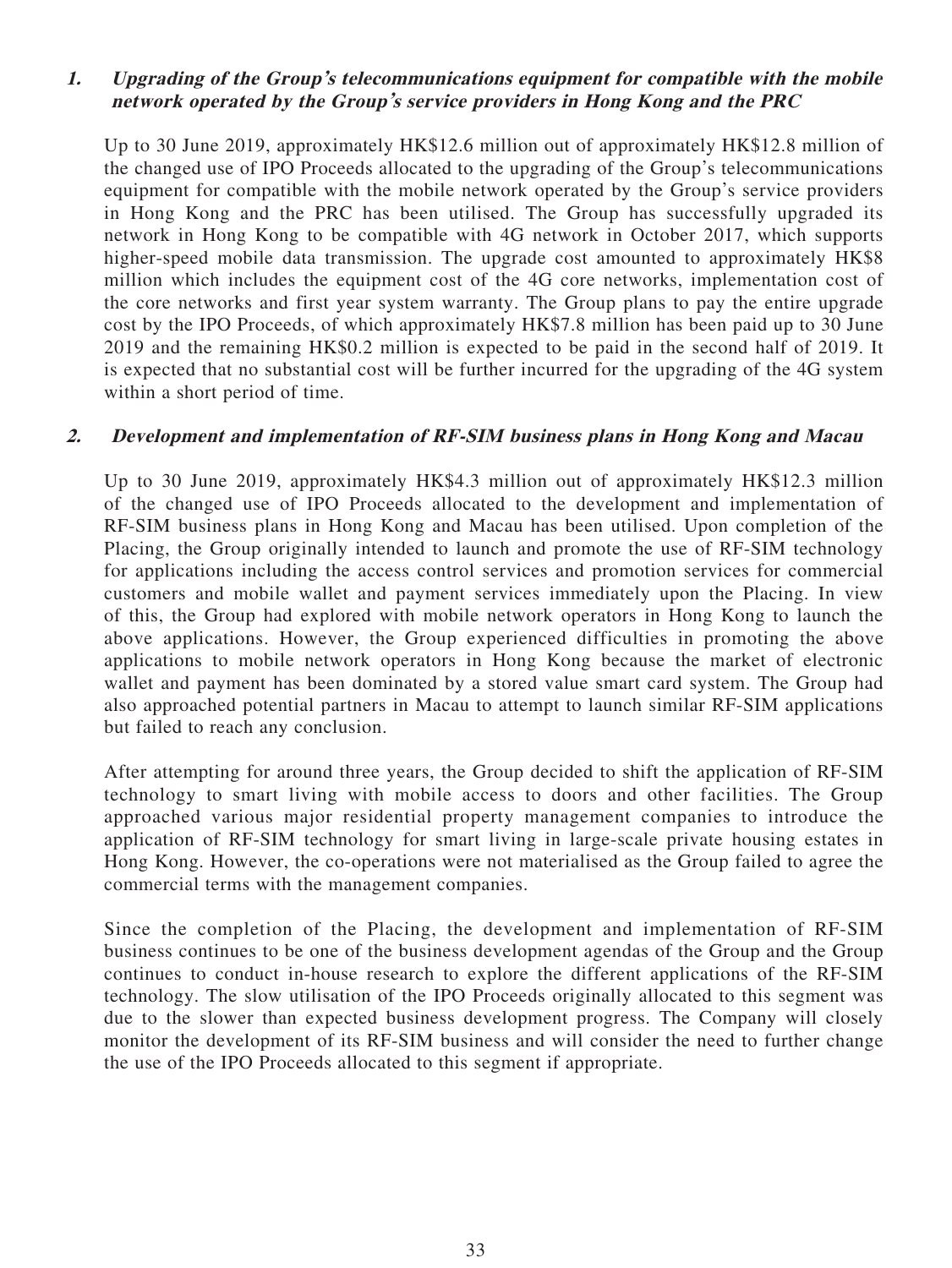The remaining unutilised IPO Proceeds of approximately HK\$8.2 million have been placed as interest bearing deposits in banks. As at the date of this announcement, the Board confirmed that there is no plan to change the resolved change of the use of IPO Proceeds as disclosed in the announcement of the Company dated 12 September 2018. If there is any change to the resolved change of the use of IPO Proceeds, announcement will be published by the Company in accordance with the GEM Listing Rules.

# **CAPITAL STRUCTURE**

The Group adopts a sound financial policy and the cash surplus is deposited with the banks to facilitate extra expenditure or investment. As at 30 June 2019, the Group had no outstanding loan or borrowing, and the gearing ratio (being ratio of total long term borrowings to equity) was therefore inapplicable.

## **Unlisted Warrants**

On 30 April 2014, the Company entered into a warrant subscription agreement (the "Warrant Subscription Agreement") with JD Edward Asset Management Company Limited, an independent third party (the "Subscriber") in relation to the subscription of a total of 200,000,000 unlisted warrants (the "Warrant(s)") by the Subscriber at the issue price of HK\$0.01 per unit of Warrants (the "Warrant Subscriptions"). For details, please refer to the announcements of the Company dated 30 April 2014 and 29 May 2014. The subscription price for such warrant shares and the number of warrant shares to be issued and allotted upon exercise of the subscription rights attached to the Warrants have been adjusted from HK\$0.1648 to HK\$0.0549 and from 200,000,000 Shares to 600,000,000 Shares respectively, as a result of the completion of bonus issue of the Company on 23 June 2015. For details of the completion of the bonus issue, please refer to the announcement of the Company dated 23 June 2015. On 23 November 2016, the Subscriber as transferor, transferred 200,000,000 Warrants to six individuals, as transferees, at a consideration of HK\$2,000,000 (at HK\$0.01 per Warrant). On 14 May 2019, two existing holders of Warrants, as transferors, transferred an aggregate of 155,000,000 Warrants to one existing holder of Warrants and one body corporate, as transferees, at a total consideration of HK\$1,550,000 (at HK\$0.01 per Warrant). On 20 May 2019, 195,000,000 Warrants had been exercised for a total cash consideration, before expenses, of approximately HK\$32,117,000 and the Company issued an aggregate of 585,000,000 new ordinary shares of a par value of HK\$0.01 each upon the exercise of the Warrants. The outstanding 5,000,000 Warrants were lapsed on 28 May 2019.

## **Issued Share Capital**

As at 30 June 2019, total equity attributable to equity holders of the Company amounted to approximately HK\$116,603,000 (31 December 2018: approximately HK\$98,059,000). As of 30 June 2019, the Company had an authorised share capital of HK\$100,000,000 dividend into 10,000,000,000 shares of a par value of HK\$0.01 each ("Share"), of which 3,697,500,000 Shares were issued.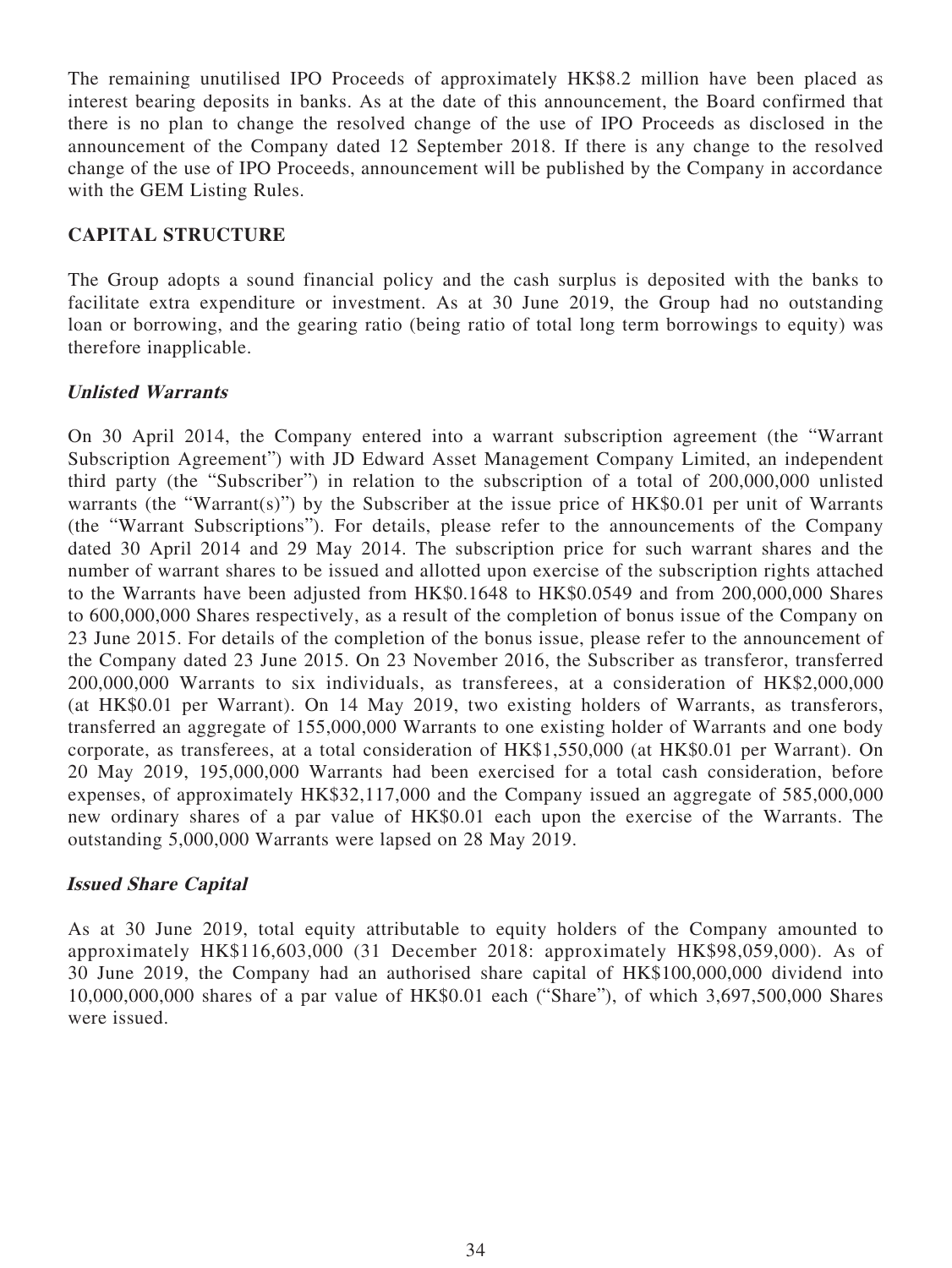# **LIQUIDITY AND FINANCIAL RESOURCES**

The Group normally finances its operations with internally generated cash flows and capital contribution from shareholders. As at 30 June 2019, the Group had net current assets of approximately HK\$100,798,000 (31 December 2018: approximately HK\$78,128,000), including cash and cash equivalents of approximately HK\$50,170,000 (31 December 2018: approximately HK\$15,711,000). The current ratio was 8.9 as at 30 June 2019, higher than 8.1 as at 31 December 2018.

## **FOREIGN EXCHANGE EXPOSURE**

The Group is exposed to currency risk primarily through sales and purchases which give rise to receivables, payables and cash balances that are denominated in a foreign currency, i.e. a currency other than the functional currency of the operations to which the transactions relate. The currencies giving rise to this risk are primarily Renminbi ("RMB"), Singapore dollars ("SGD") and United States dollars ("US\$"). The Group currently does not have hedging policy in respect of the foreign currency risk. However, the management monitors the related foreign currency risk exposure closely and will consider hedging significant foreign currency risk exposure should the need arise. As at 30 June 2019, the Group did not have any derivatives for hedging against the exchange rate risk.

# **PLEDGE OF ASSETS**

As at 30 June 2019 bank deposits of HK\$200,000 (31 December 2018: HK\$200,000) were pledged for the issuance of a performance bond by a bank to a subsidiary in the Group.

## **CONTINGENT LIABILITIES**

Other than the contingent consideration payables of HK\$34,933,000, as at the date of this announcement, a performance bond of HK\$200,000 was given by a bank in favour of the Office of the Communications Authority ("OFCA") as security for the due performance and observance of the Group's obligation under Services-Based Operator Licence. The Group has pledged bank deposits for the above performance bond. The Directors do not consider it probable that a claim will be made against the Group.

## **MATERIAL ACQUISITION, DISPOSAL OR SIGNIFICANT INVESTMENT**

The Group did not have any material acquisition, disposals of subsidiaries or affiliated companies or significant investment during the period under review.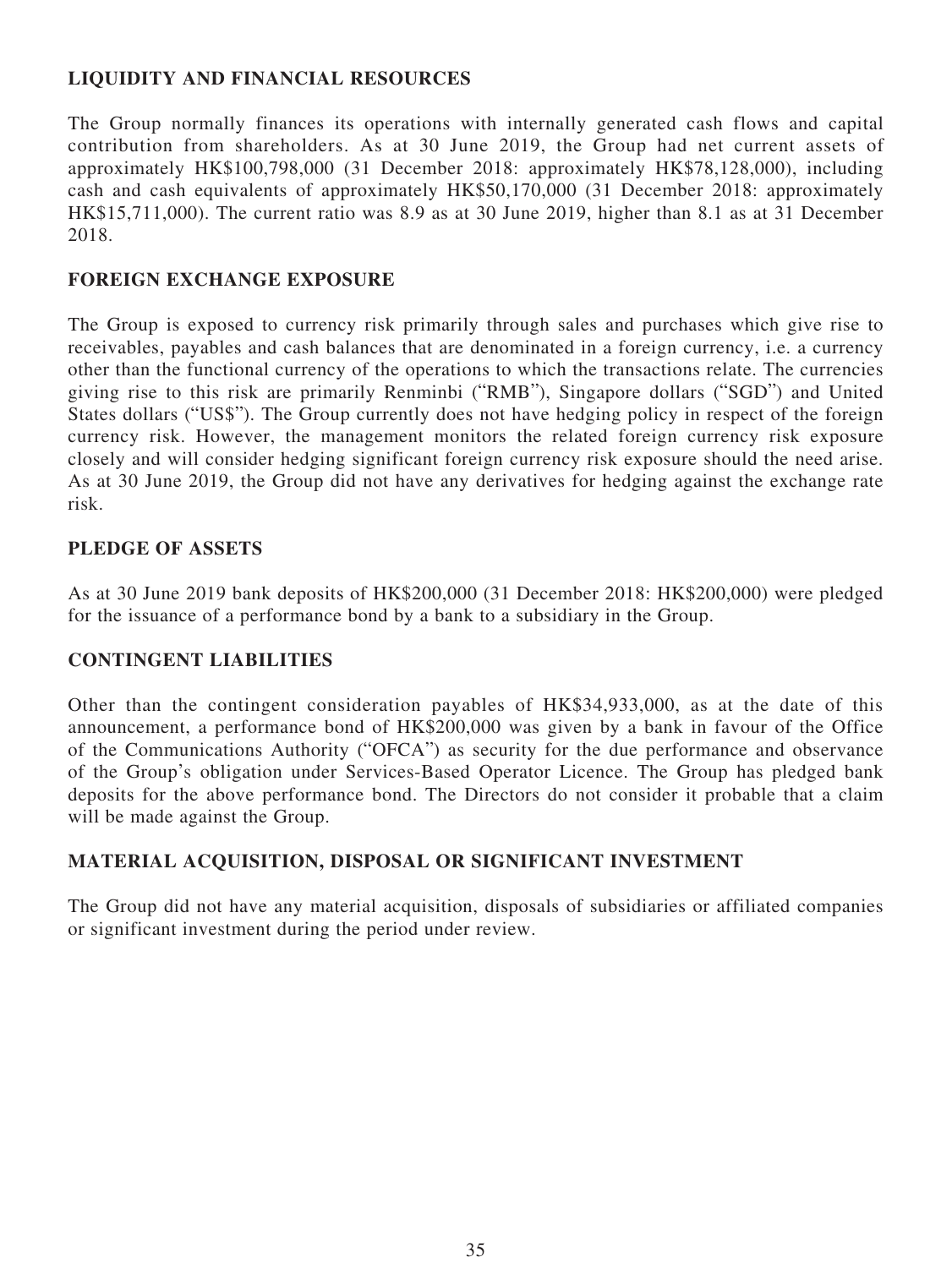# **CAPITAL COMMITMENTS**

As at 30 June 2019, the Group had no capital commitments contracted for but not provided in the consolidated financial statements (31 December 2018: approximately HK\$1,141,000).

## **SEGMENT REPORTING**

In accordance with IFRS 8, Operating Segments, operating segment is reported in a manner consistent with the internal reporting provided to the chief operating decision maker ("CODM"). The CODM, who is responsible for allocating resources and assessing performance of the operating segments, has been identified as the key management team of the Company. The CODM reviews the Group's internal reports in order to assess performance, allocate resources and determine the operating segments. The Group has identified two reportable segments which are telecommunications services and distribution business. Details of the segment reporting are set out in note 6 to the unaudited financial report.

## **STAFF AND REMUNERATION POLICY**

As at 30 June 2019, the Group had 20 employees (31 December 2018: 23 employees). Among them, 10 employees worked in Hong Kong, 9 employees worked in the PRC and 1 employee worked in Singapore. Remuneration is determined with reference to market terms and the performance, qualification and experience of individual employee. Year-end bonus based on individual performance will be paid to employees as recognition of and reward for their contributions. The Group also offers various staff welfare, including medical insurance, share option scheme, housing fund and social insurance. It believes that employees are the most valuable assets of the Group.

## **DIVIDENDS**

The Board does not recommend the payment of any dividend for the six months ended 30 June 2019 (six months ended 30 June 2018: Nil).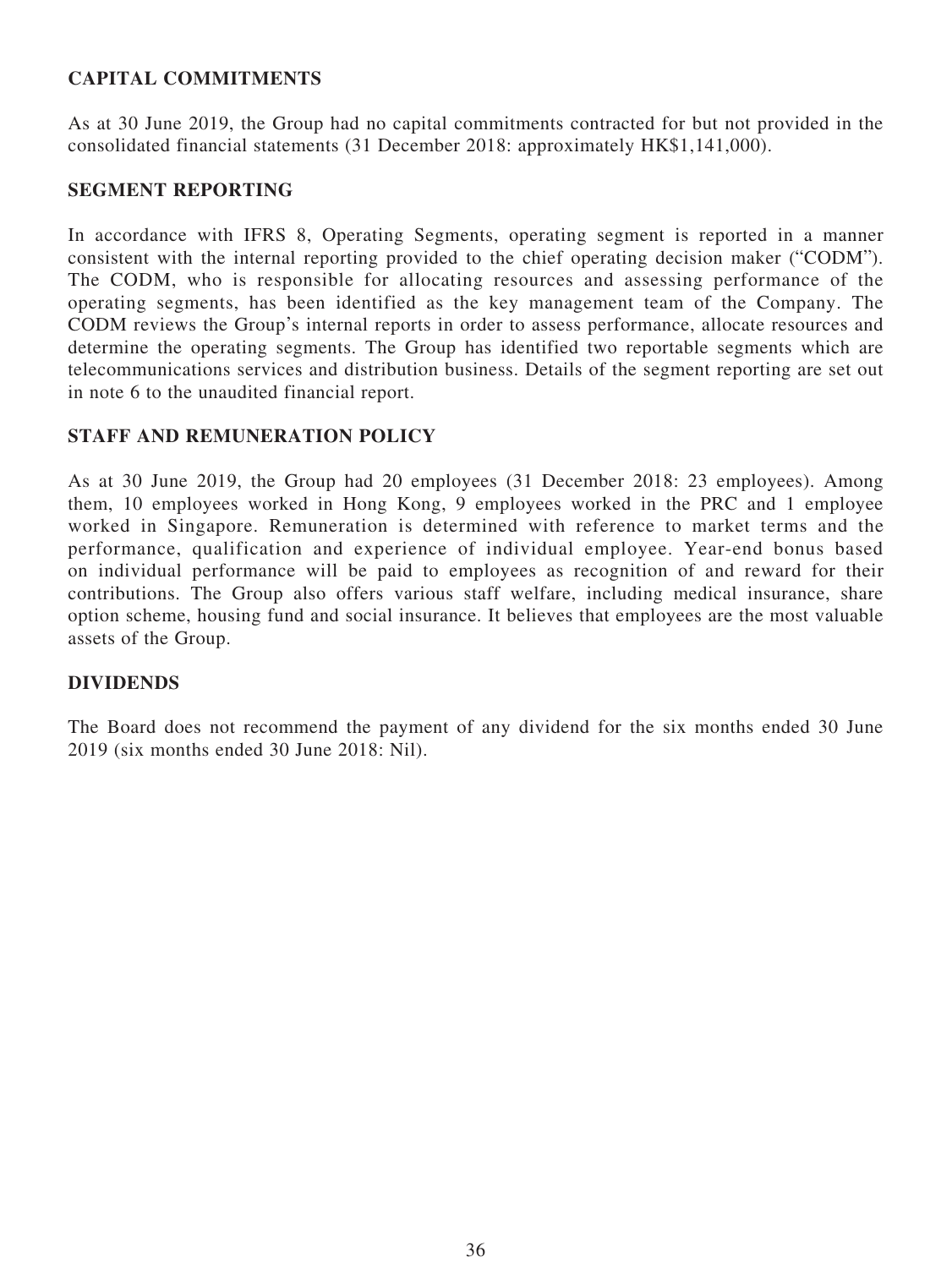## **DIRECTORS' AND CHIEF EXECUTIVES' INTERESTS AND SHORT POSITIONS IN THE SHARES, UNDERLYING SHARES AND DEBENTURES**

As at 30 June 2019, so far as it is known to the Directors, the Directors and the chief executive of the Company had the following interests and short positions in the shares, underlying shares or the debentures of the Company or any of its associated corporations within the meaning of part XV of the Securities and Futures Ordinance (the "SFO"), which would have to be notified to the Company and the Stock Exchange pursuant to the provision of Divisions 7 and 8 of Part XV of the SFO (including interests and/or short positions of which they were taken or deemed to have under such provisions of the SFO) and/or required to be entered in the register required to be kept under Section 352 of the SFO or as otherwise notified to the Company and the Stock Exchange pursuant to Rule 5.46 of the GEM Listing Rules:

## **(i) Long position in shares of the Company:**

| <b>Name of Director</b> | <b>Nature of Interest/</b><br>Capacity | Number of<br><b>Ordinary Shares</b> | Approximate<br>Percentage of<br><b>Shareholding</b> |
|-------------------------|----------------------------------------|-------------------------------------|-----------------------------------------------------|
| Mr. Li Kin Shing        | Interest of controlled<br>corporation  | 2,088,750,000<br>(Note)             | 56.49%                                              |
|                         | Beneficial owner                       | 101,250,000                         | 2.74%                                               |
| Mr. Pang Kwok Chau      | Beneficial owner                       | 30,000,000                          | 0.81%                                               |
| Mr. Wong Kin Wa         | Beneficial owner                       | 30,000,000                          | 0.81%                                               |

Note: The 2,088,750,000 shares are owned by New Everich Holdings Limited ("New Everich") which is owned by Mr. Li Kin Shing and Ms. Kwok King Wa as to 54% and 46%, respectively. Mr. Li Kin Shing is the spouse of Ms. Kwok King Wa. Accordingly, Mr. Li Kin Shing is deemed to be interested in the 2,088,750,000 shares under the SFO.

### **(ii) Long position in New Everich, an associated corporation of the Company:**

| <b>Name of Director</b> | <b>Nature of Interest/Capacity</b> | <b>Approximate Percentage of</b><br><b>Shareholding</b> |
|-------------------------|------------------------------------|---------------------------------------------------------|
| Mr. Li Kin Shing        | Beneficial owner                   | $100.00\%$                                              |

Note: New Everich is owned as to 54% and 46% by Mr. Li Kin Shing and Ms. Kwok King Wa respectively. Mr. Li Kin Shing is the spouse of Ms. Kwok King Wa. Accordingly, Mr. Li Kin Shing is deemed to be interested in the 100% interests in New Everich under the SFO.

Save as disclosed above, as at 30 June 2019, none of the Directors nor the chief executives of the Company had any interests or short positions in any shares, underlying shares and/or debentures of the Company or any of its associated corporations (within the meaning of Part XV of the SFO) which were notified to the Company and the Stock Exchange pursuant to Divisions 7 and 8 of Part XV of the SFO (including interest and/or short positions which were taken or deemed to have under such provisions of the SFO), or which were recorded in the register maintained by the Company pursuant to Section 352 of the SFO, or which would have to be notified to the Company and the Stock Exchange pursuant to Rule 5.46 of the GEM Listing Rules.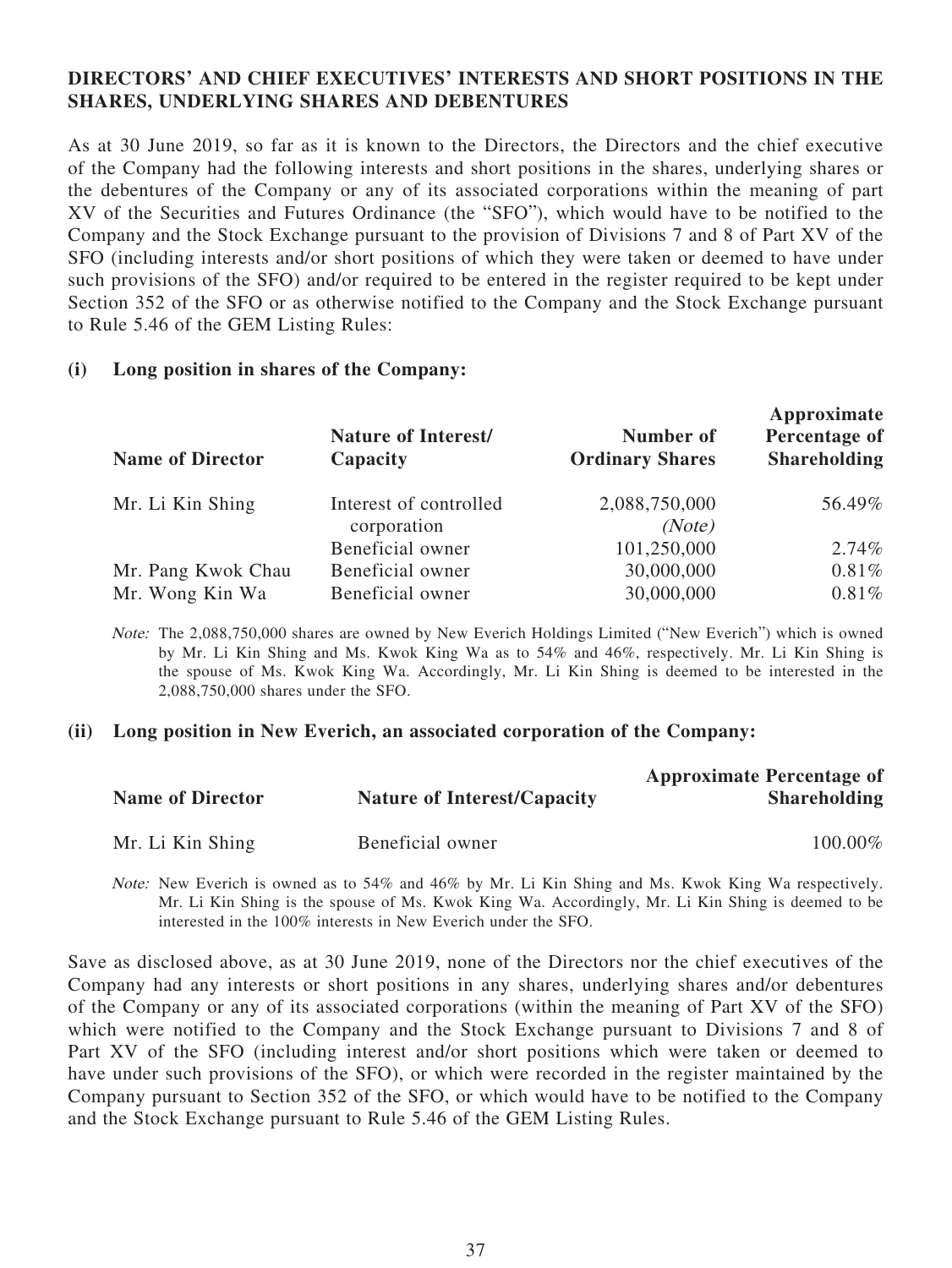## **SUBSTANTIAL SHAREHOLDERS' AND OTHER PERSONS' INTERESTS AND SHORT POSITIONS IN SHARES AND UNDERLYING SHARES OF THE COMPANY**

As at 30 June 2019, so far as it is known to the Directors, the persons (other than the Directors or chief executive of the Company) with interests or short positions in the shares or underlying shares of the Company which would fall to be disclosed to the Company under the provisions of Divisions 2 and 3 of Part XV of the SFO or which would be recorded in the register of the Company required to be kept under section 336 of the SFO or who are directly or indirectly interested in 10% or more of the nominal value of any class of share capital carrying rights to vote in all circumstances at general meetings of any member of the Group were as follows:

## **Long position in shares of the Company:**

| <b>Name</b>      | <b>Nature of Interest/</b><br>Capacity | Number of<br><b>Ordinary Shares</b> | $A$ ppi valindit<br>Percentage of<br><b>Shareholding</b> |
|------------------|----------------------------------------|-------------------------------------|----------------------------------------------------------|
| New Everich      | Beneficial owner                       | 2,088,750,000                       | 56.49%                                                   |
| Ms. Kwok King Wa | Interest of controlled<br>corporation  | 2,088,750,000<br>(Note 1)           | 56.49%                                                   |
|                  | Interest of spouse                     | 101,250,000<br>(Note 2)             | 2.74%                                                    |

**Approximate**

Notes:

- (1) The 2,088,750,000 shares are owned by New Everich which is owned by Mr. Li Kin Shing and Ms. Kwok King Wa as to 54% and 46%, respectively. Mr. Li Kin Shing is the spouse of Ms. Kwok King Wa. Accordingly, Ms. Kwok King Wa is deemed to be interested in the 2,088,750,000 shares under the SFO.
- (2) Mr. Li Kin Shing is the spouse of Ms. Kwok King Wa. Accordingly, Ms. Kwok King Wa is deemed to be interested in the 101,250,000 shares under the SFO.

Save as disclosed above, as at 30 June 2019, so far as it is known to the Directors, there was no other person (other than the Directors or chief executive of the Company) with interests or short positions in the shares or underlying shares of the Company which would fall to be disclosed to the Company under the provisions of Divisions 2 and 3 of Part XV of the SFO or which would be recorded in the register of the Company required to be kept under section 336 of the SFO or who are directly or indirectly interested in 10% or more of the nominal value of any class of share capital carrying rights to vote in all circumstances at general meetings of any member of the Group.

## **DIRECTORS' RIGHT TO ACQUIRE SHARES OR DEBENTURES**

Save as disclosed in this announcement, during the period under review, there was no rights to acquire benefits by means of the acquisition of shares in or debentures of the Company or of any other body corporate granted to any Directors or their respective spouse or children under 18 years of age, or were any such rights exercised by them; or was the Company, its holding company or any of its subsidiaries a party to any arrangements to enable the Directors, their respective spouse or children under 18 years of age to acquire such rights in the Company or any other body corporate.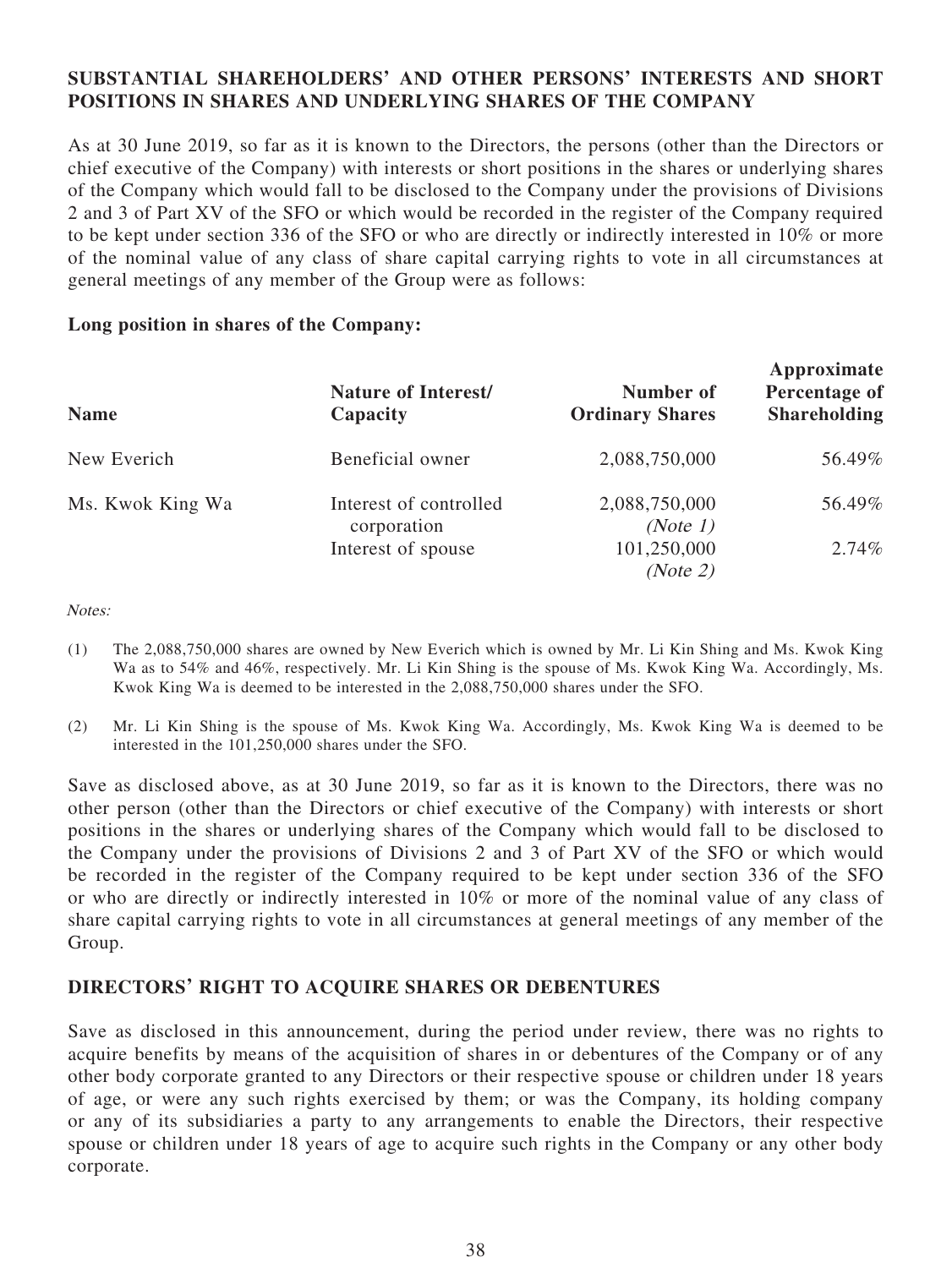### **SHARE OPTION SCHEME**

The Company has conditionally adopted a new share option scheme (the "Share Option Scheme") in the annual general meeting held on 11 May 2016, for the purpose of providing incentives or rewards to eligible participants (including employees, executives or officers, directors including executive directors, non-executive directors and independent non-executive directors, advisers, consultants, suppliers, customers and agents of the Company or any of its subsidiaries) for their contribution to the long term growth of the Group and to enable the Company to attract and retain high caliber employees. Unless otherwise cancelled or amended, the Share Option Scheme will remain in force for 10 years from 11 May 2016.

The maximum number of shares which may be issued upon exercise of all options granted and to be granted under the Share Option Scheme is 369,750,000 shares, representing 10% of the shares of the Company in issue as at 30 June 2019. The maximum number of shares issuable under share options granted to each eligible participant in the Share Option Scheme (including both exercised and outstanding options) within any 12-month period is limited to 1% of the shares of the Company in issue. Any grant or further grant of share options in excess of this limit is subject to shareholders' approval in a general meeting. A grant of share options under the Share Option Scheme to a director, chief executive or substantial shareholder of the Company, or to any of their associates, is subject to approval in advance by the independent non-executive directors (excluding any independent non-executive director who is the grantee of the Option). In addition, any share options granted to a substantial shareholder or an independent non-executive director of the Company, or to any of their associates, which would result in the shares issued and to be issued, upon exercise of all options already granted and to be granted (including options exercised, cancelled and outstanding), to such person in the 12-month period up to and including the date of the grant in excess of 0.1% of the shares of the Company in issue and with an aggregate value (based on the closing price of the Company's shares at the date of grant) in excess of HK\$5 million, are subject to shareholders' approval in advance in a general meeting.

The offer of a grant of share options may be accepted within 21 days from the date of offer upon payment of a nominal consideration of HK\$1 in total by the grantee. The exercise period of the share options granted is determined by the directors, save that such a period shall not be more than 10 years from the date of offer of the share options and subject to the provisions for early termination as set out in the Share Option Scheme. There is no requirement of a minimum period for which an option must be held before it can be exercised.

The exercise price of the share options shall be not less than the highest of (i) the Stock Exchange closing price of the Company's shares on the date of offer of the share options; (ii) the average Stock Exchange closing price of the Company's shares for the five trading days immediately preceding the date of offer; and (iii) the nominal value of a share of the Company on the date of offer.

The Company did not grant or cancel any options under the Share Option Scheme any time during the six months ended 30 June 2019, and as at 30 June 2019, no option has been granted under the Share Option Scheme.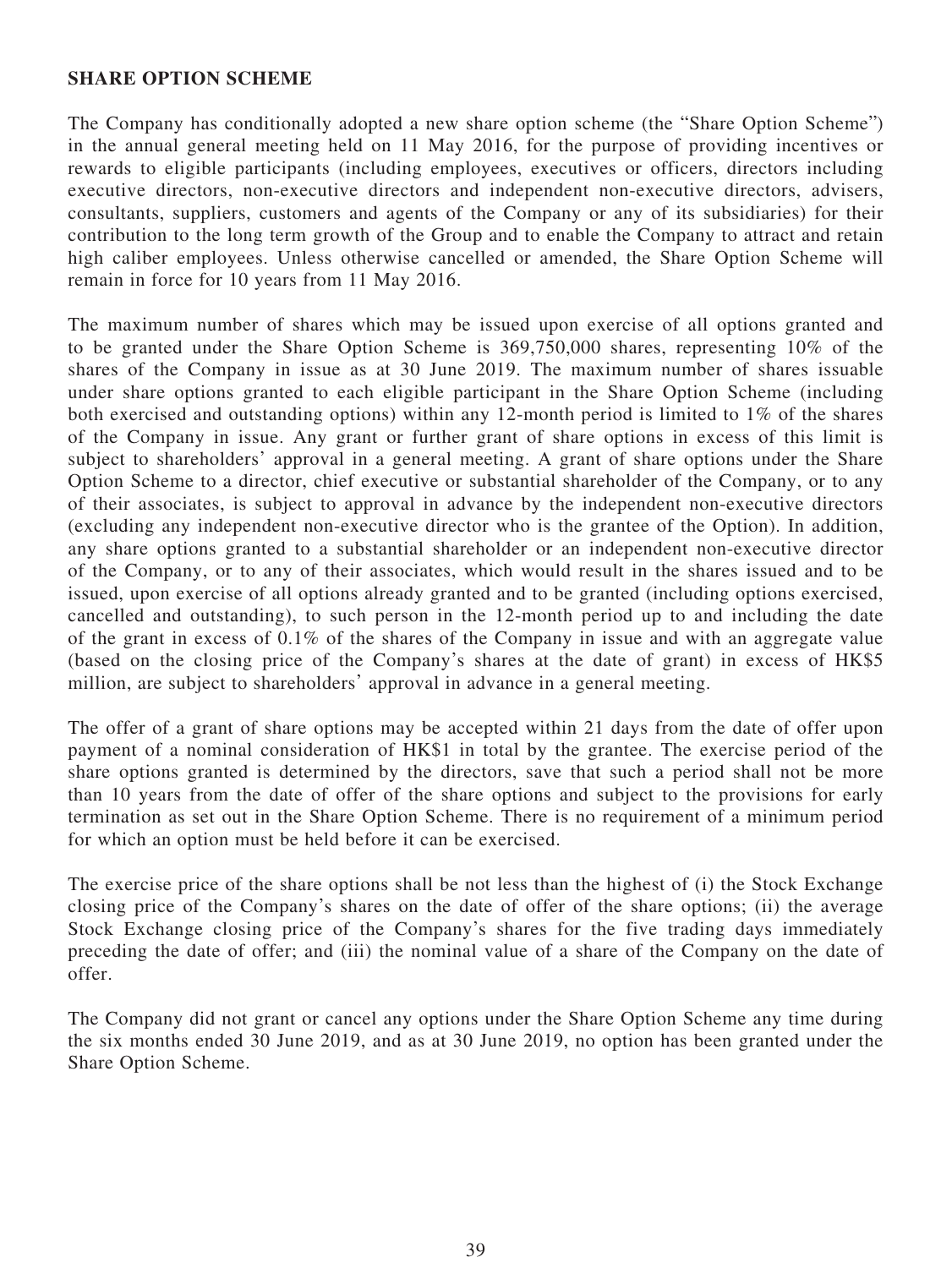# **CODE ON CORPORATE GOVERNANCE PRACTICES**

The Company has committed to maintaining high standards of corporate governance to protect the interests of the shareholders of the Company. In the opinion of the Directors, the Company has complied with the code provisions as set out in the Corporate Governance Code contained in Appendix 15 to the GEM Listing Rules during the six months ended 30 June 2019.

## **CODE OF CONDUCT REGARDING SECURITIES TRANSACTIONS BY DIRECTORS**

The Company has adopted the required standard of dealings as set out in Rules 5.48 to 5.67 of the GEM Listing Rules as the code of conduct regarding securities transactions by directors in securities of the Company. Having made specific enquiry of all Directors, the Directors have confirmed that they have complied with the required standard of dealings as set out in the adopted code of conduct regarding securities transactions by directors.

# **PURCHASE, SALE OR REDEMPTION OF THE COMPANY'S SHARES**

During the six months ended 30 June 2019, neither the Company nor any of its subsidiaries has purchased, sold or redeemed any share of the Company.

# **COMPETING INTERESTS**

During the six months ended 30 June 2019, save as disclosed below, none of the Directors or controlling shareholders of the Company nor their respective associates is considered to have interests in a business that competes or is likely to compete, either directly or indirectly, with the businesses of the Group other than those businesses where the Directors have been appointed or were appointed as directors to represent the interests of the Company and/or the Group.

Directel Limited, a company incorporated in the Cayman Islands, is held as to 50% and 50% by Mr. Li Kin Shing, a non-executive Director, the chairman of the Company, a controlling shareholder and a substantial shareholder of the Company, and Ms. Kwok King Wa, a controlling shareholder and a substantial shareholder of the Company and the spouse of Mr. Li Kin Shing, respectively. According to the GEM Listing Rules, Directel Limited is an associate of Mr. Li Kin Shing and Ms. Kwok King Wa.

Directel Limited is the legal and beneficial owner of the RF-SIM intellectual property rights in Hong Kong and Macau. Further, Directel Limited is the licensee of the operation rights of RF-SIM in markets other than the PRC in addition to its owned RF-SIM intellectual property rights in Hong Kong and Macau and it has the right to grant licences of the operation rights of RF-SIM intellectual property rights to others in markets other than the PRC. There is a risk that such services provided by Directel Limited may compete with the services provided by the Group as Directel Limited is expected to grant licences of the operation rights of RF-SIM intellectual property rights in other regions in the future.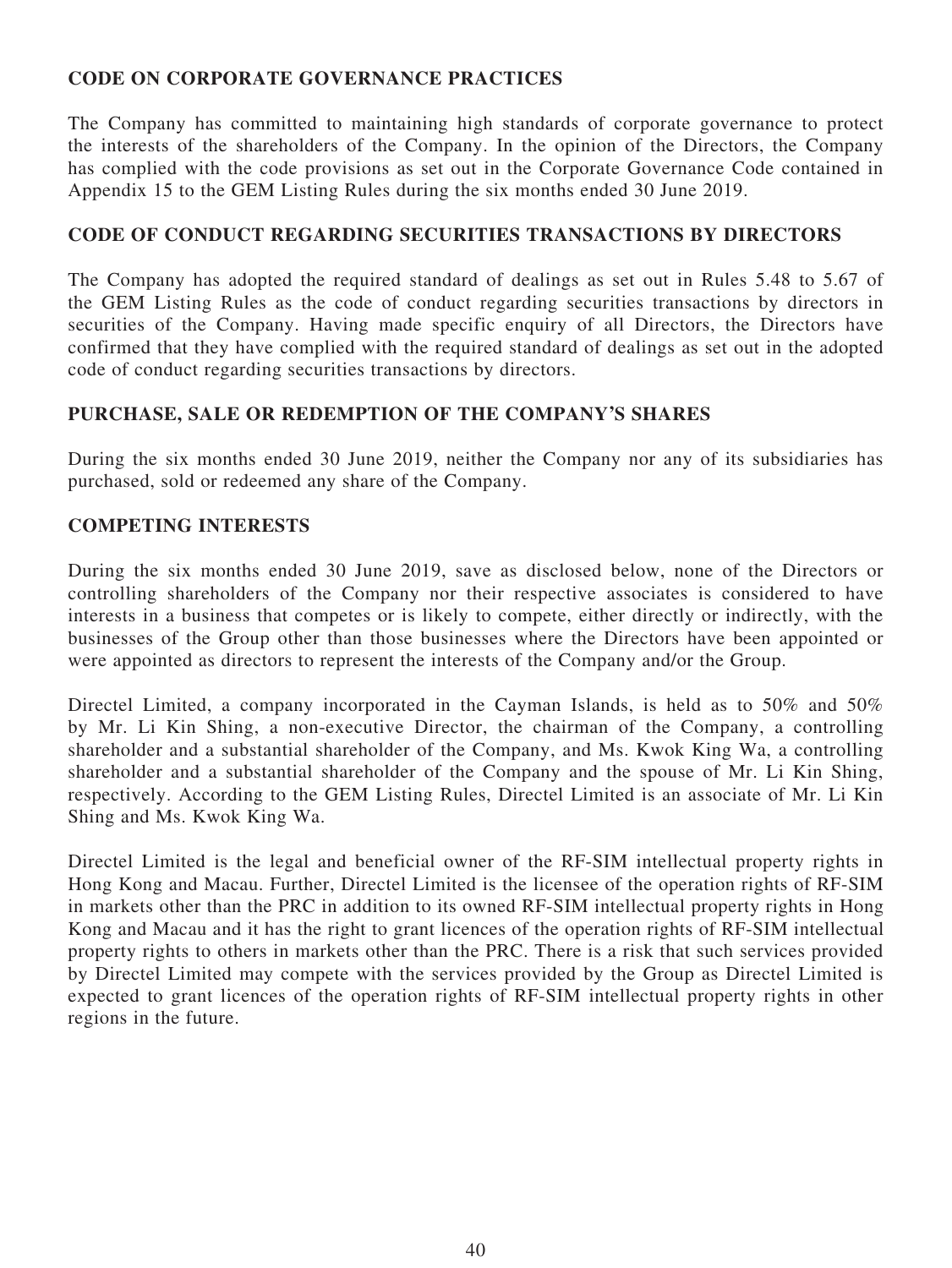Prior to 29 November 2018, Sunward Telecom Limited ("Sunward Telecom") and its wholly-owned subsidiaries (collectively, the "Sunward Group") were wholly-owned by International Elite Ltd., a company incorporated in the Cayman Islands and a listed company on the Main Board of the Stock Exchange (Stock Code: 1328), in which Mr. Li Kin Shing and Ms. Kwok King Wa were its controlling shareholders. Since 29 November 2018, the Sunward Group had been directly wholly-owned by Mr. Li Kin Shing. According to the GEM Listing Rules, the Sunward Group were the associates of Mr. Li Kin Shing and Ms. Kwok King Wa for the six months ended 30 June 2019. The Sunward Group, as a whole, is principally engaged in (i) the research and development, production and sales of RF-SIM products; (ii) licensing of the RF-SIM operations rights in markets other than Hong Kong and Macau, and (iii) research and development and technology transfer of CA-SIM application rights to customers.

The Directors confirm that as China-HongKong Telecom Limited, a wholly-owned subsidiary of the Company, has obtained the exclusive licence of the operation rights of RF-SIM intellectual property rights in Hong Kong and Macau and since the services provided by the Group are mainly in Hong Kong and Macau, there will be no direct competition between the services provided by Directel Limited, which are in territories other than the PRC, Hong Kong and Macau. There will also be no direct competition between the services provided by the Sunward Group, which its strategy is to concentrate on the application of the RF-SIM intellectual property rights in the PRC. Nevertheless, Mr. Li Kin Shing, Ms. Kwok King Wa and Directel Limited (as Covenantors) executed a deed of non-competition undertaking in favour of the Company on 24 May 2010 pursuant to which the Covenantors have undertaken to the Company inter alia, that (i) the Covenantors shall not, directly or indirectly, engage in, invest in, participate in, or attempt to participate in, whether on his/her/its own account or with each other or in conjunction with or on behalf of any person or company, any business which will or may compete with the RF-SIM business of the Group in Hong Kong and Macau; and (ii) in the event the Covenantors or their associates were given any business opportunities that is or may involve in direct or indirect competition with the business of the Group, the Covenantors shall assist the Company in obtaining such business opportunities in the terms being offered to the Covenantors, or more favourable terms being acceptable to the Company.

## **AUDIT COMMITTEE**

The Company has established an audit committee ("Audit Committee") on 20 May 2010 with written terms of reference in compliance with the GEM Listing Rules ("Terms of Reference"). The Terms of Reference of the Audit Committee were revised and adopted by the Board on 31 December 2018. For details, please refer to the Terms of Reference of the Audit Committee published on the Company's website and the Stock Exchange website on 31 December 2018. The primary duties of the Audit Committee are to review the Company's annual report and consolidated financial statements, half-yearly report and quarterly reports and to provide advice and comment thereon to the Board. The Audit Committee (on behalf of the Board) oversees management in the design, implementation and monitoring of the financial reporting, risk management and internal control systems and the management has provided a confirmation to the Audit Committee (and the Board) on the effectiveness of these systems for the six months ended 30 June 2019. The Company has conducted review of its risk management and internal control systems periodically and has convened meeting periodically to discuss the financial, operational and risk management control. The Audit Committee is of the view that the risk management and internal control system implemented by the Group during the period under review had been valid and adequate.